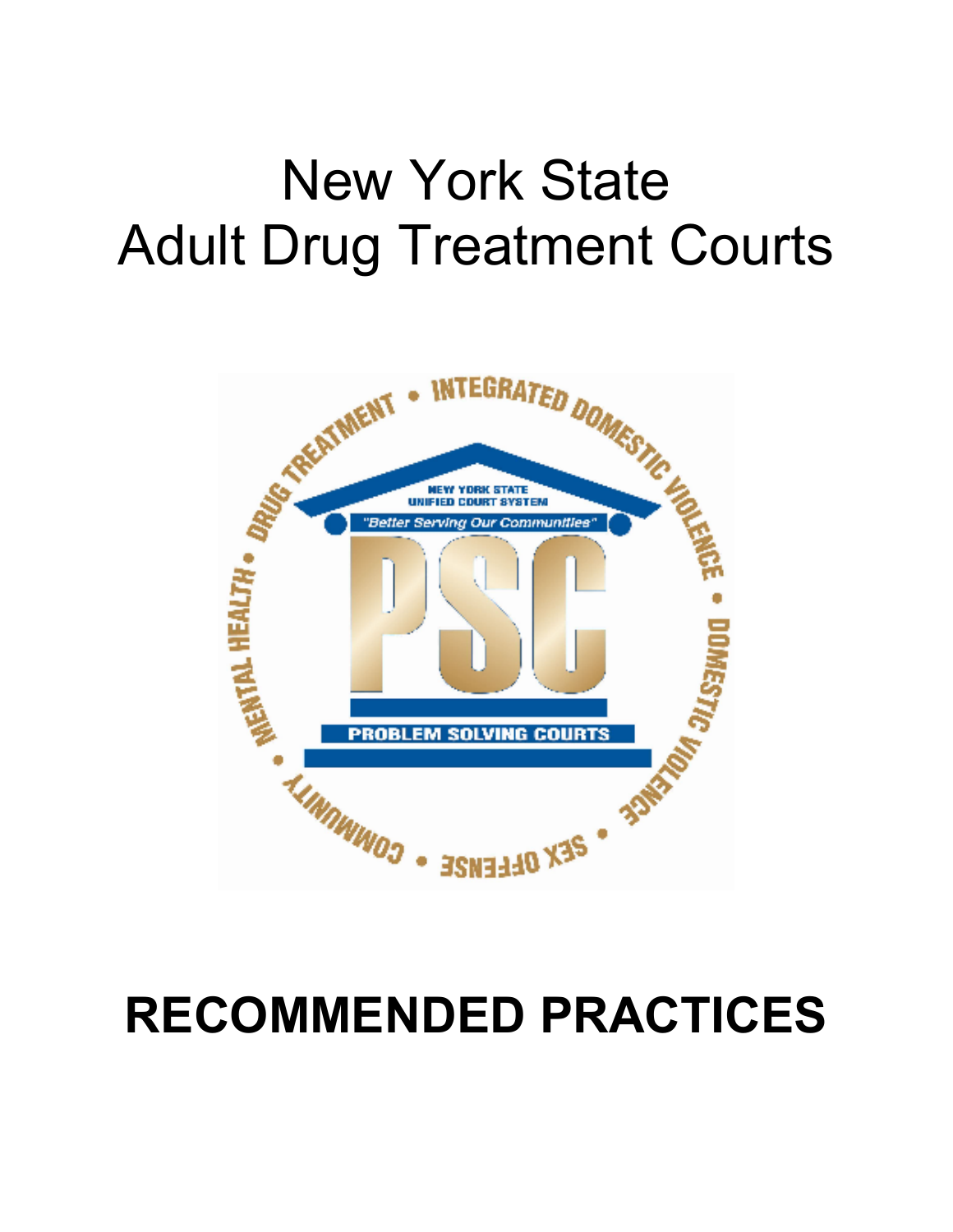## Recommended Practices:

## New York State Adult Drug Treatment Courts

 1. Recommended Practices Document Appendix 1: Ten Science-Based Principles Appendix 2: The New York Experience Appendix 3: Additional Resources

 $2<sub>1</sub>$  Statutes and Case Law Ethical Opinions, Administrative Orders,

3. Standardized Forms

## Issued July, 2008

 *Page 2 of 53*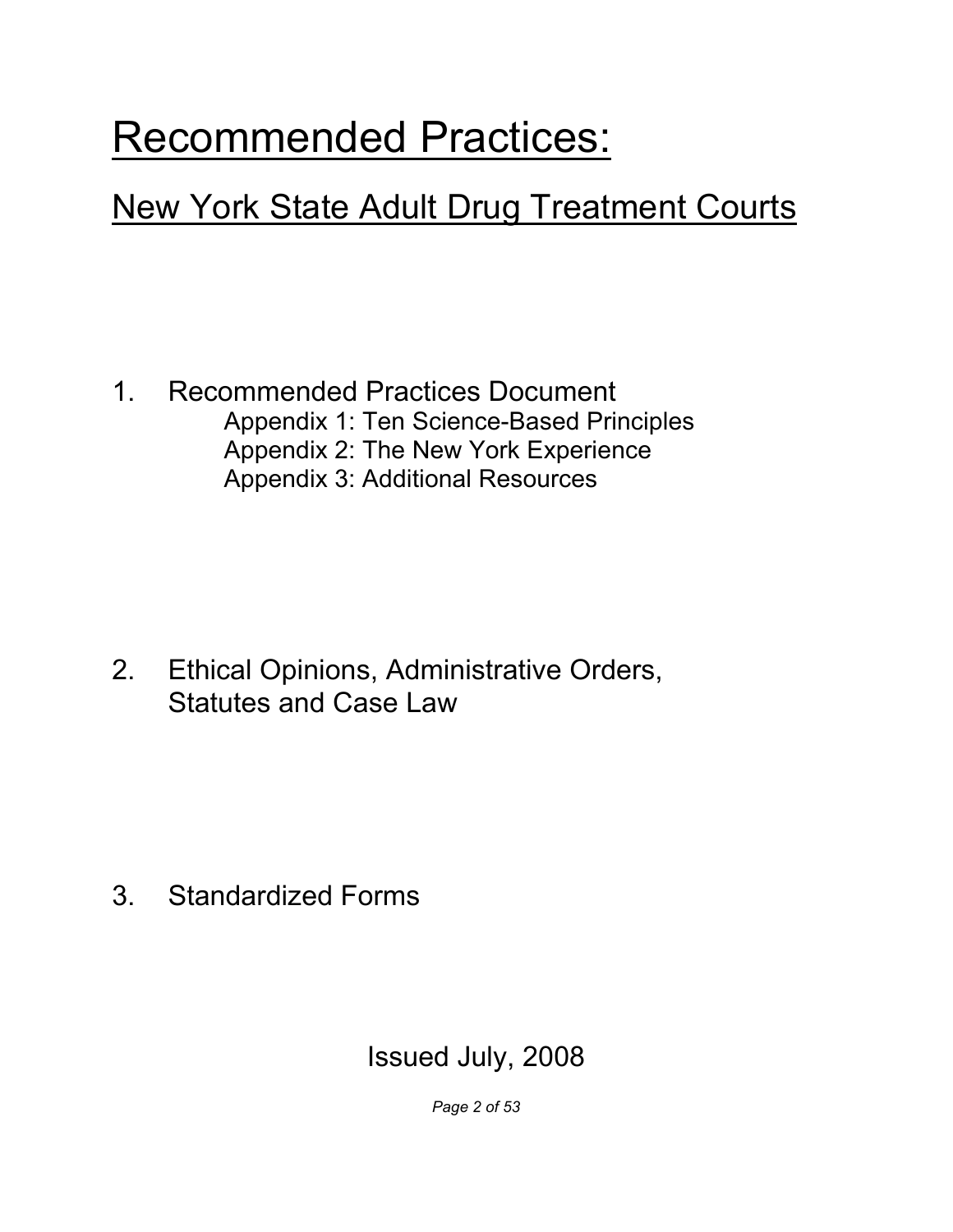#### **ACKNOWLEDGMENTS**

 In September 2004, Deputy Chief Administrative Judge for Court Operations and Planning, Judy Harris Kluger, created a multi-disciplinary advisory committee, chaired by Judge Stephen Herrick of Albany County, to produce a comprehensive guide for New York's drug treatment courts. She envisioned a resource document that would promote quality and consistency in drug treatment court operations by cataloguing the best of what the field knows about the drug court model and the substance-abusing offender population. The Recommended Practices for New York State Criminal Drug Treatment Courts is that resource.

 The Advisory Committee first wishes to thank Chief Judge Judith S. Kaye, Presiding Justice, First Department, Jonathan Lippman and Chief Administrative Judge Ann Pfau for their vision and commitment to drug treatment courts in New York. The Committee also expresses gratitude to Judge Kluger for the opportunity to work on such an exciting and challenging project. The Committee thanks Amanda Cissner and Don Farole, research associates at the Center for Court Innovation, for their work on a comprehensive national literature review of research on the drug court model. Dana Kralstein, also from the Center's Research Department, contributed significantly through her analysis of data from the Universal Treatment Application. Ms. Kralstein created a site visit protocol, processed site visit results, and created and processed a statewide survey of drug court practices. The site visits constituted a critical component of the process. The committee greatly appreciates the time and invaluable information provided by the 11 high quality drug treatment courts members visited: Albany Regional Treatment Court, Bronx Treatment Court, Brooklyn Screening and Treatment Enhancement Part, Buffalo City Court, Kingston City Court, Manhattan Felony Treatment Court, Montgomery County Court, Nassau County Treatment Court, Putnam County Court, Tompkins County Treatment Court, and Utica City Court. Staff at each court spent two very full days responding to questions about every aspect of its program.

 Bruna DiBiase, Chief of Staff for Judge Kluger, ensured that the project could access staff, resources, and administrative support whenever and wherever needed. Frank Jordan, Executive Assistant, Karen Ambrozik, Project Manager, and Sky Davis, Project Manager from Judge Kluger's office helped conduct site visits; obtain crucial background materials; and reviewed numerous drafts and provided invaluable feedback. Most importantly, they enhanced the Committee's understanding of the differences among the various courts.

 Joan Standora, Director of the SAC Program at Kingsborough Community College, served as the Committee's clinical consultant. Her former service as clinical director at the Manhattan Treatment Court, allowed her to provide important insight into substance abuse treatment and other clinical matters.

 Tim Meester, of Dutchess County Probation Department, offered important information on the community-based supervision that Probation Departments for drug treatment courts throughout New York State.

 At the Center for Court Innovation, both Michael Rempel and Aaron Arnold were heroic editors. Lindsay Smith and Phillip Zielinski delivered critical administrative support.

The Committee is deeply grateful to everyone for their hard work, enthusiasm, and patience.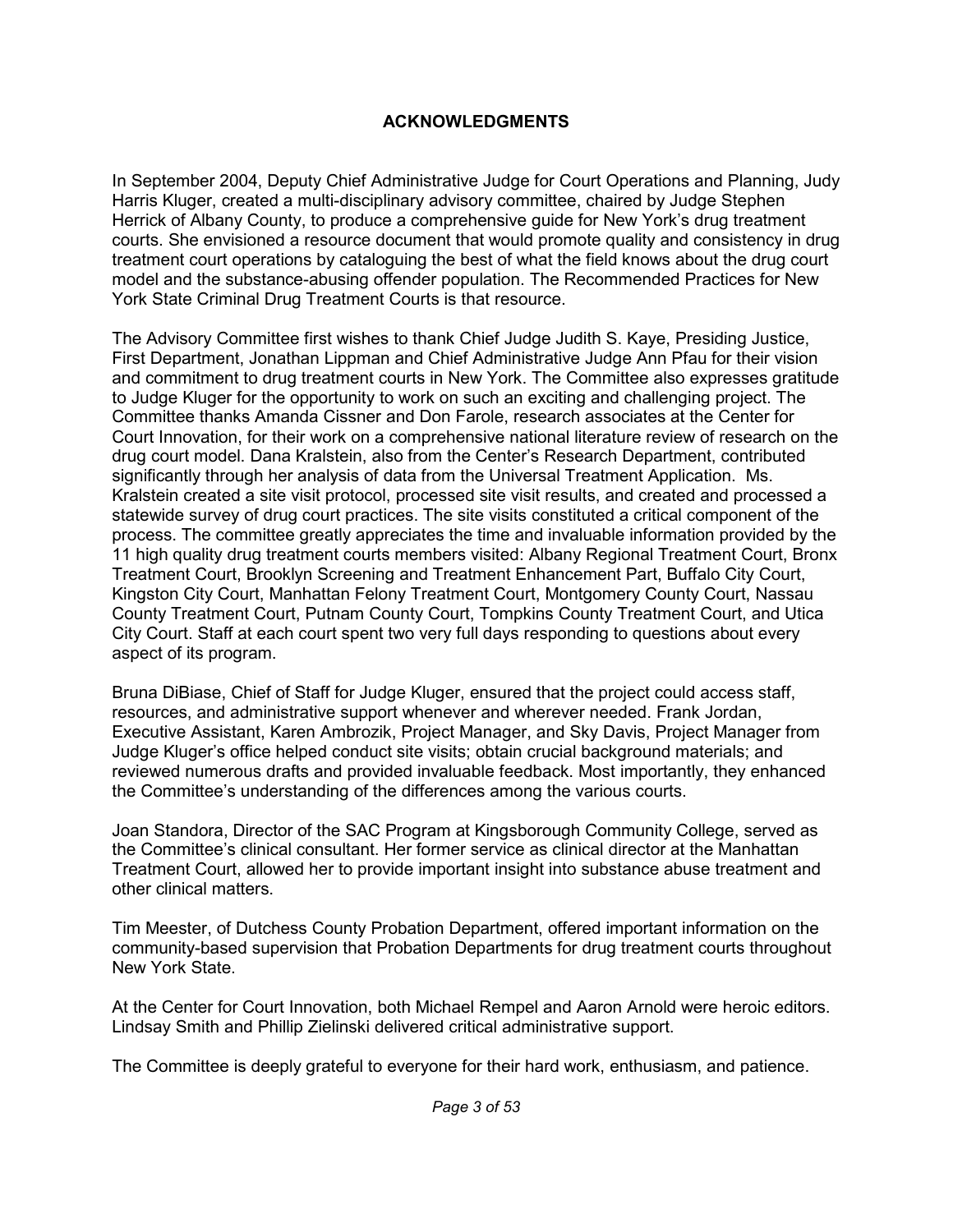#### Advisory Committee for Recommended Practices for New York State Criminal Drug Treatment Courts

*Chairperson*, Honorable Stephen W. Herrick, County Court Judge, Albany County

Gerianne Abriano, Bureau Chief, Red Hook, Kings County District Attorney's Office

 Linda Baldwin, Project Manager, Office of the Deputy Chief Administrative Judge for Court Operations and Planning

Justin Barry, Citywide Drug Treatment Court Coordinator, New York City Criminal Court

 Steve Hanson, Director, Bureau of Addiction Treatment Centers, New York State Office of Alcoholism and Substance Abuse Services

 Cindy Heady-Marsh, (ret.) formerly Project Manager, Office of the Deputy Chief Administrative Judge for Court Operations and Planning

 Honorable Deborah Kaplan, Acting Supreme Court Justice, New York State Supreme Court, Civil Term, New York County

 Honorable Leslie G. Leach, (ret.), Deputy Attorney General of State Counsel, New York Attorney General's Office; formerly Administrative Judge, 11<sup>th</sup> Judicial District, Supreme Court, Queens County

Robert Lonski, Director, Erie County Assigned Counsel Program

 Honorable James W. McCarthy, Acting Supreme Court Justice, New York State Supreme Court, Oswego County

 Michael Magnani, Director, Division of Grants and Program Development, New York Unified Court System

Edward Nowak, Public Defender, Monroe County Public Defender Office (ret.)

 Kenneth Perez, Unit Head, Criminal Justice, Division of Treatment and Practice Innovation, New York State Office of Alcoholism and Substance Abuse Services

Valerie Raine, Director, Drug Court Programs, Center for Court Innovation

 Honorable Laura A. Ward, Acting Supreme Court Justice, New York State Supreme Court, Criminal Term, New York County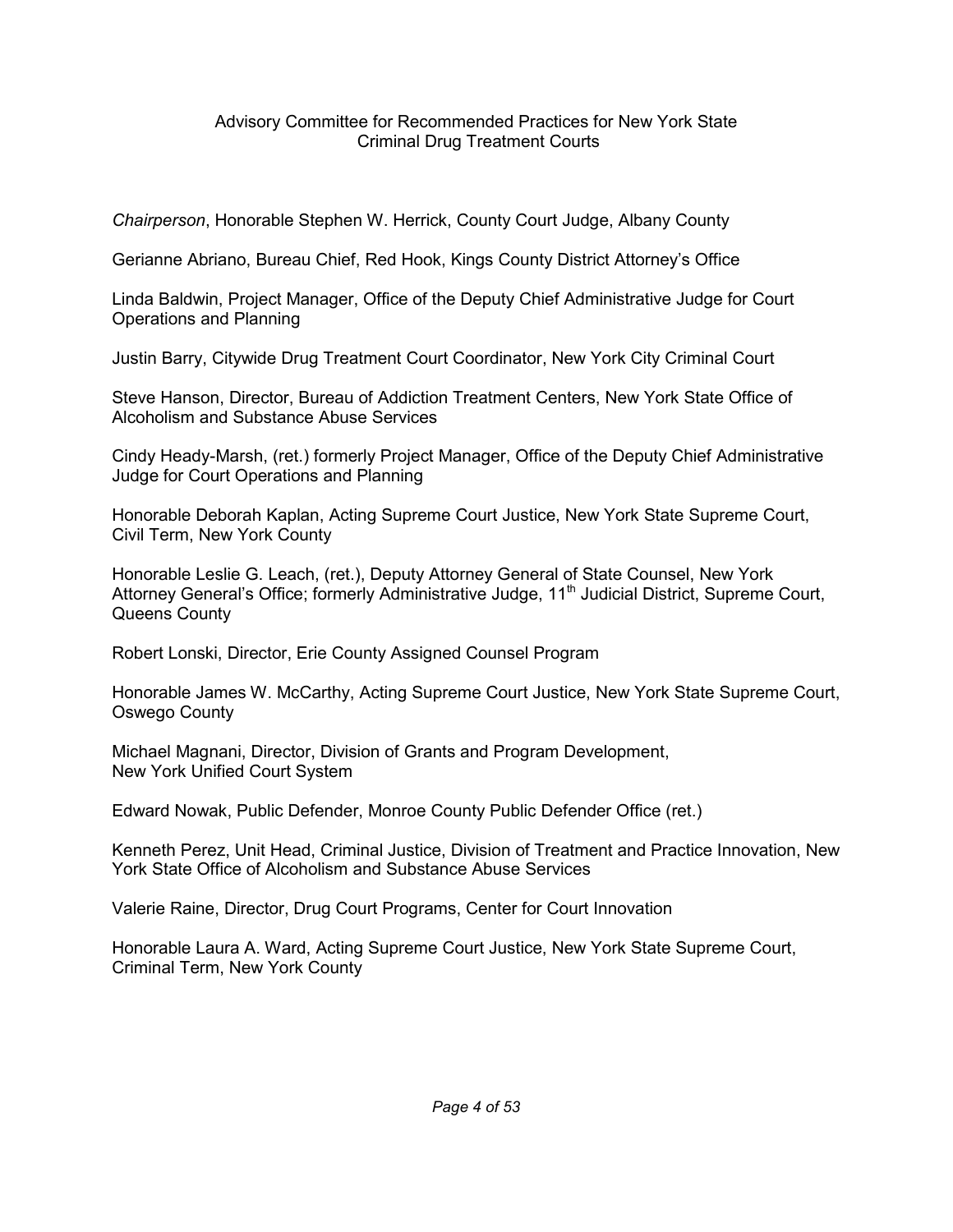### **RECOMMENDED PRACTICES FOR NEW YORK STATE ADULT DRUG TREATMENT COURTS**

| I.             |  |
|----------------|--|
| Ш.             |  |
|                |  |
| А.             |  |
| $\mathbf{1}$ . |  |
| 2.             |  |
| 3.             |  |
| 4.             |  |
| 5.             |  |
| 6.             |  |
|                |  |
| <b>B.</b>      |  |
| 1.             |  |
| 2.             |  |
| 3.             |  |
| 4.             |  |
| a.             |  |
| b.             |  |
|                |  |
| C.             |  |
| $d_{\cdot}$    |  |
| е.             |  |
| 5.             |  |
| C.             |  |
| 1.             |  |
| 2.             |  |
| 3.             |  |
|                |  |
| А.             |  |
| В.             |  |
|                |  |
|                |  |
| А.             |  |
| В.             |  |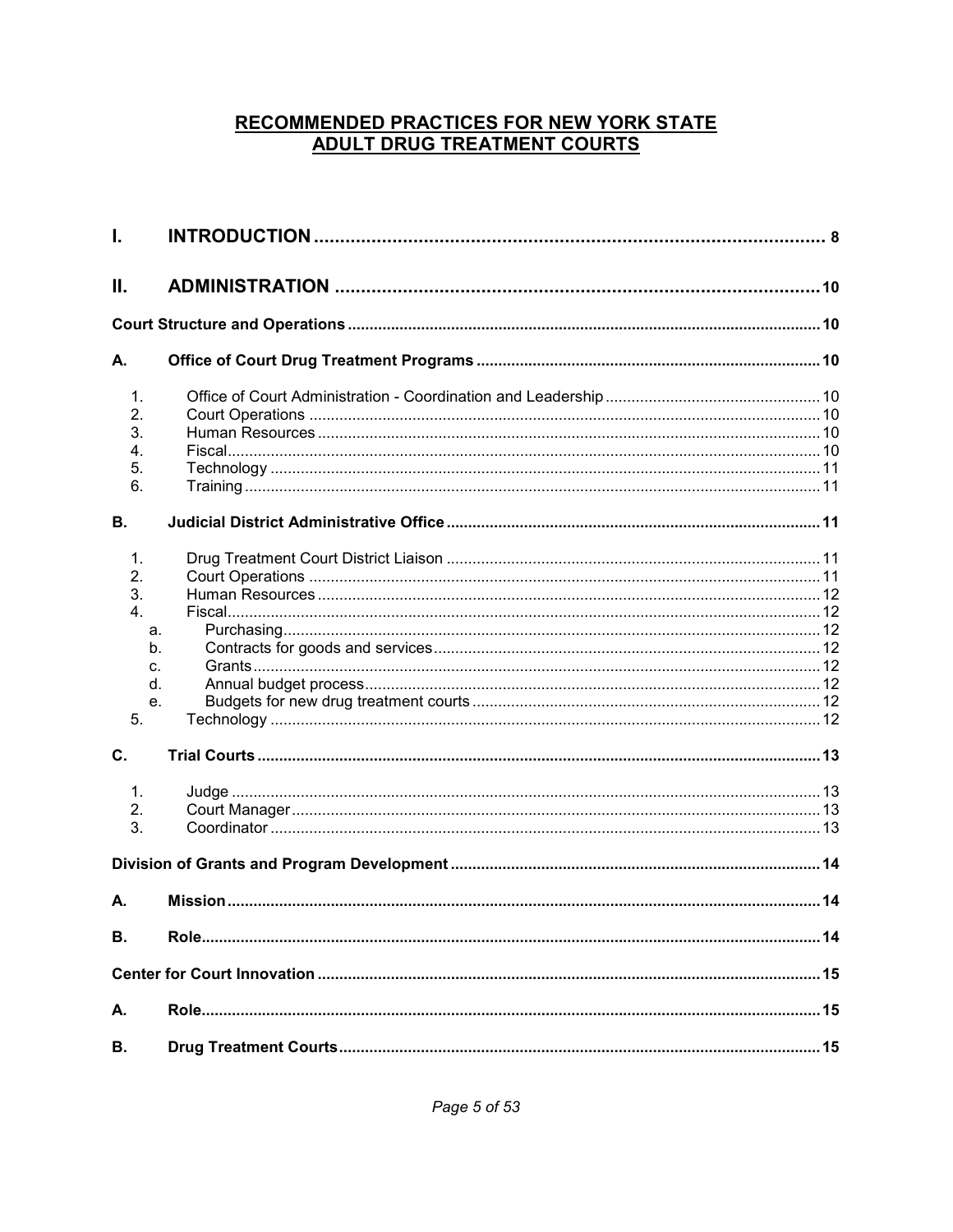| III.                                                                         |                                                                               |  |
|------------------------------------------------------------------------------|-------------------------------------------------------------------------------|--|
|                                                                              |                                                                               |  |
| $\mathbf{1}$ .<br>2.<br>3.<br>4.<br>5.<br>6.<br>7.<br>8.<br>9.<br>10.<br>11. |                                                                               |  |
|                                                                              |                                                                               |  |
|                                                                              |                                                                               |  |
| 1.<br>a.<br>$h_{\cdot}$<br>C.<br>2.<br>a.<br>$h_{\cdot}$                     |                                                                               |  |
|                                                                              | Becoming a Participant: Plea Structure and Contract/Participant Agreement  26 |  |

| IV. |  |
|-----|--|
|     |  |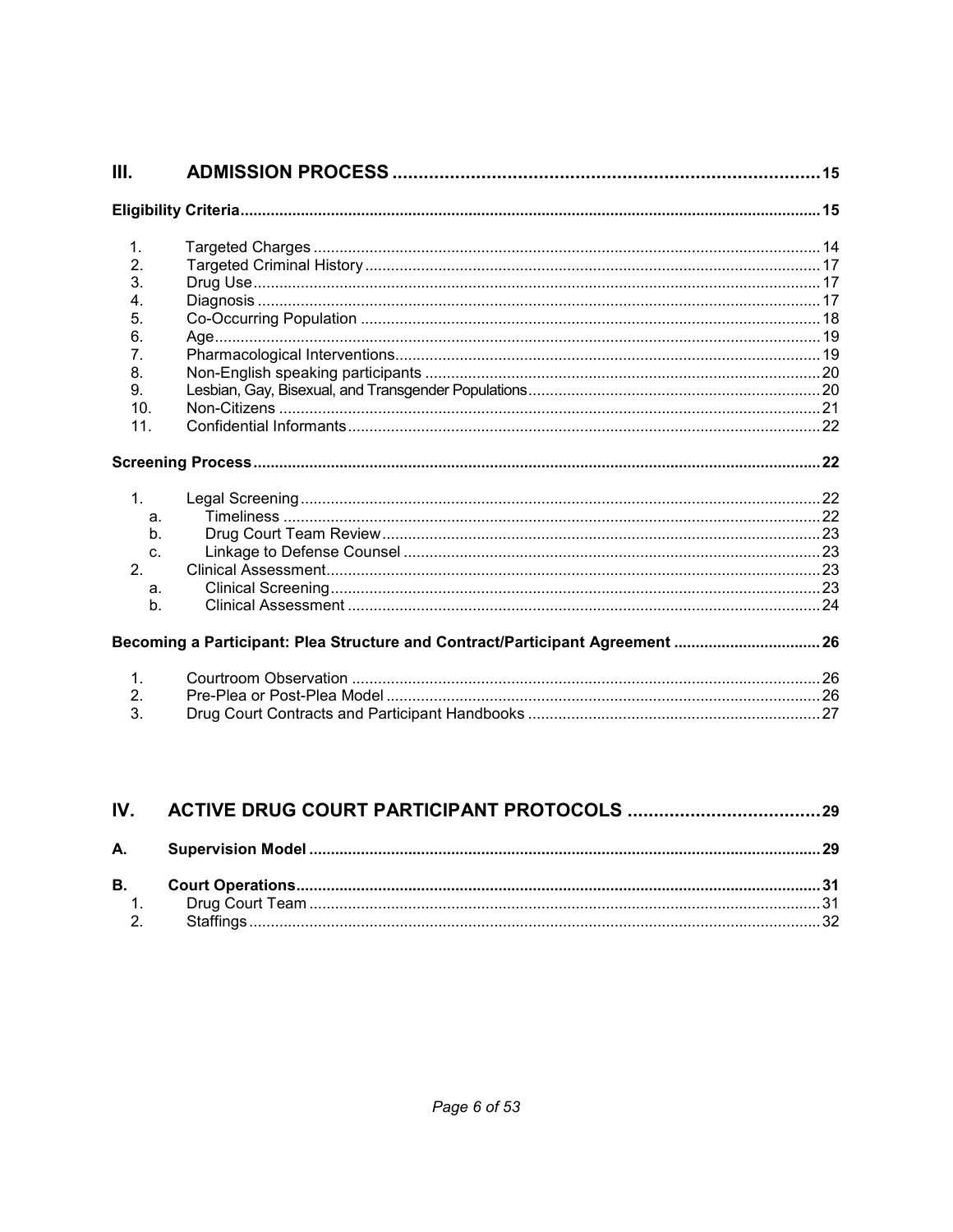| V.               |  |
|------------------|--|
| А.               |  |
| $\mathbf{1}$ .   |  |
| 2.               |  |
| 3.               |  |
| В.               |  |
| $\mathbf{1}$ .   |  |
| 2.               |  |
| a.               |  |
| b.               |  |
| C.               |  |
| $d_{-}$          |  |
| 3.               |  |
| $\overline{4}$ . |  |
| C.               |  |
| $\mathbf 1$      |  |
| 2.               |  |
| 3.               |  |
| 4.               |  |
| 5.               |  |
|                  |  |
| D.               |  |
| $\mathbf 1$      |  |
| 2.               |  |
| 3.               |  |
| Е.               |  |
| $\mathbf{1}$ .   |  |
| 2.               |  |
| 3.               |  |
| F.               |  |
| 1.               |  |
| 2.               |  |
| 3.               |  |
| 4.               |  |
| 5.               |  |
| G.               |  |
|                  |  |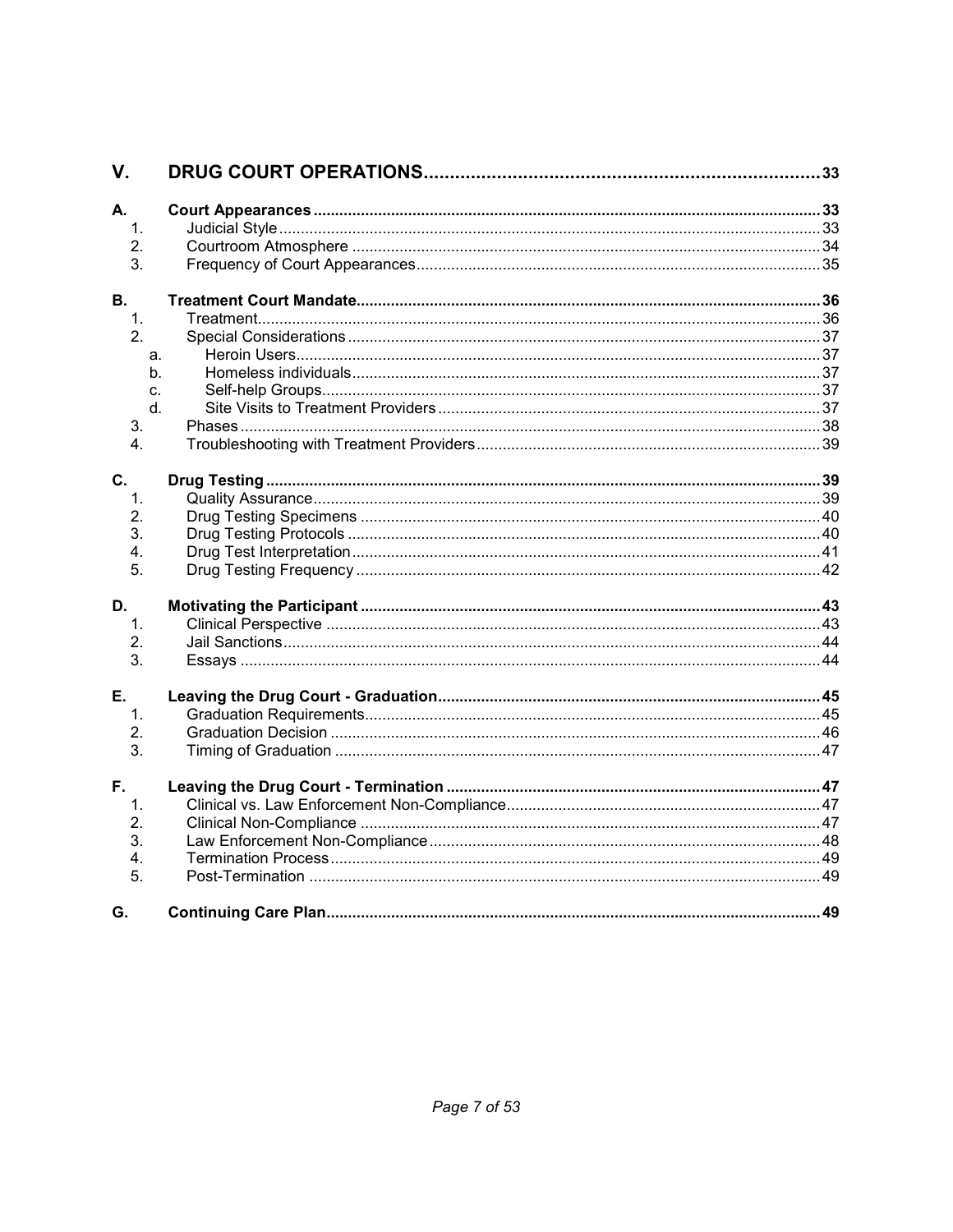### **I. INTRODUCTION**

The Office of Court Drug Treatment Programs (OCDTP) is pleased to present Recommended Practices for New York Adult Drug Treatment Courts. This document is designed to serve as a resource for drug court practitioners in New York's adult drug treatment courts. To identify these practices, the OCDTP utilized a multi-disciplinary team approach that included the following components:

- • a national drug court literature review of research findings that are associated with drug court policies, procedures and operations;
- • structured site visits to eleven drug courts in New York that represent diverse geographical and political characteristics;
- • consultant services from a clinician with extensive experience in drug court operations;
- • an advisory committee comprised of all professional disciplines represented in the drug court model;
- • a review of outcome data derived from the Universal Treatment Application and the New York Statewide Evaluation;
- results from a statewide survey of all drug treatment courts in New York;
- research and drug court program expertise from the Center for Court Innovation; and
- ongoing coordination and review by OCDTP staff.

 The recommendations in this document are intended to guide New York's drug court professionals as they seek to improve program outcomes for the participants and the communities they serve. The growing body of rigorous drug court research, along with findings drawn from the field of behavior modification, support many of these recommendations. In areas where the research is wanting, the drafters of the document looked to New York drug court data, promising practices observed at the site visits, and the experience of the dedicated drug court professionals who served on the advisory committee. Finally, these recommendations generally follow the model outlined in the seminal document in the drug treatment court field, Defining Drug Courts: The Key Components (1997). Drug court practitioners should note two important aspects of these recommendations. First, they are recommendations, not mandated practices. Second, the authors understand that local resources may impact the ability of individual programs to implement particular recommendations.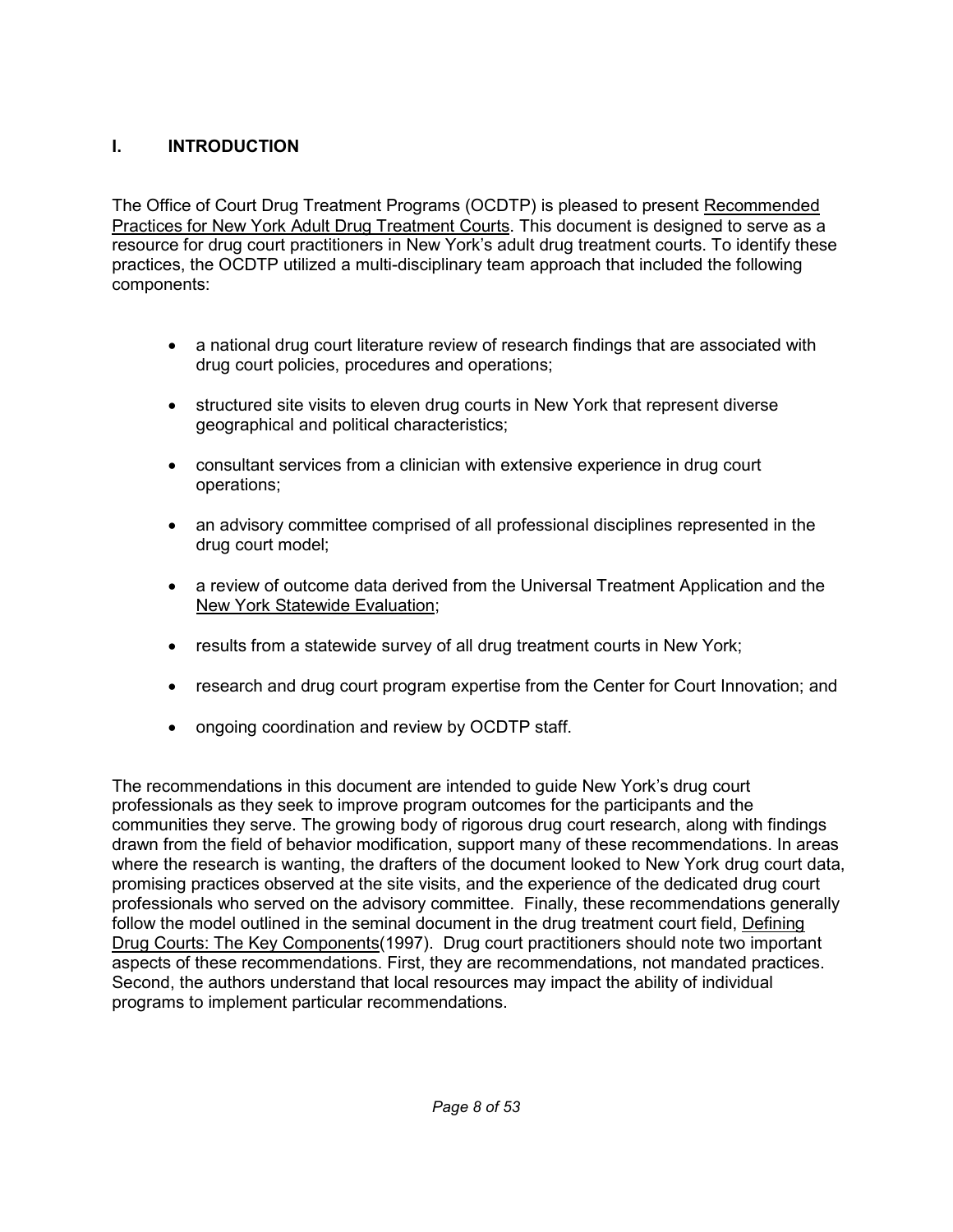In addition to the recommended practices, this document includes the following resources:

- • a catalogue of forms and judicial Orders which are typically used in drug court operations;
- administrative Orders and Advisory Opinions related to drug court practices; and
- • selected case law that addresses constitutional requirements in the drug court setting.

 Finally, this document is intended to be a dynamic resource that will continue to incorporate new research and developments in drug court practice.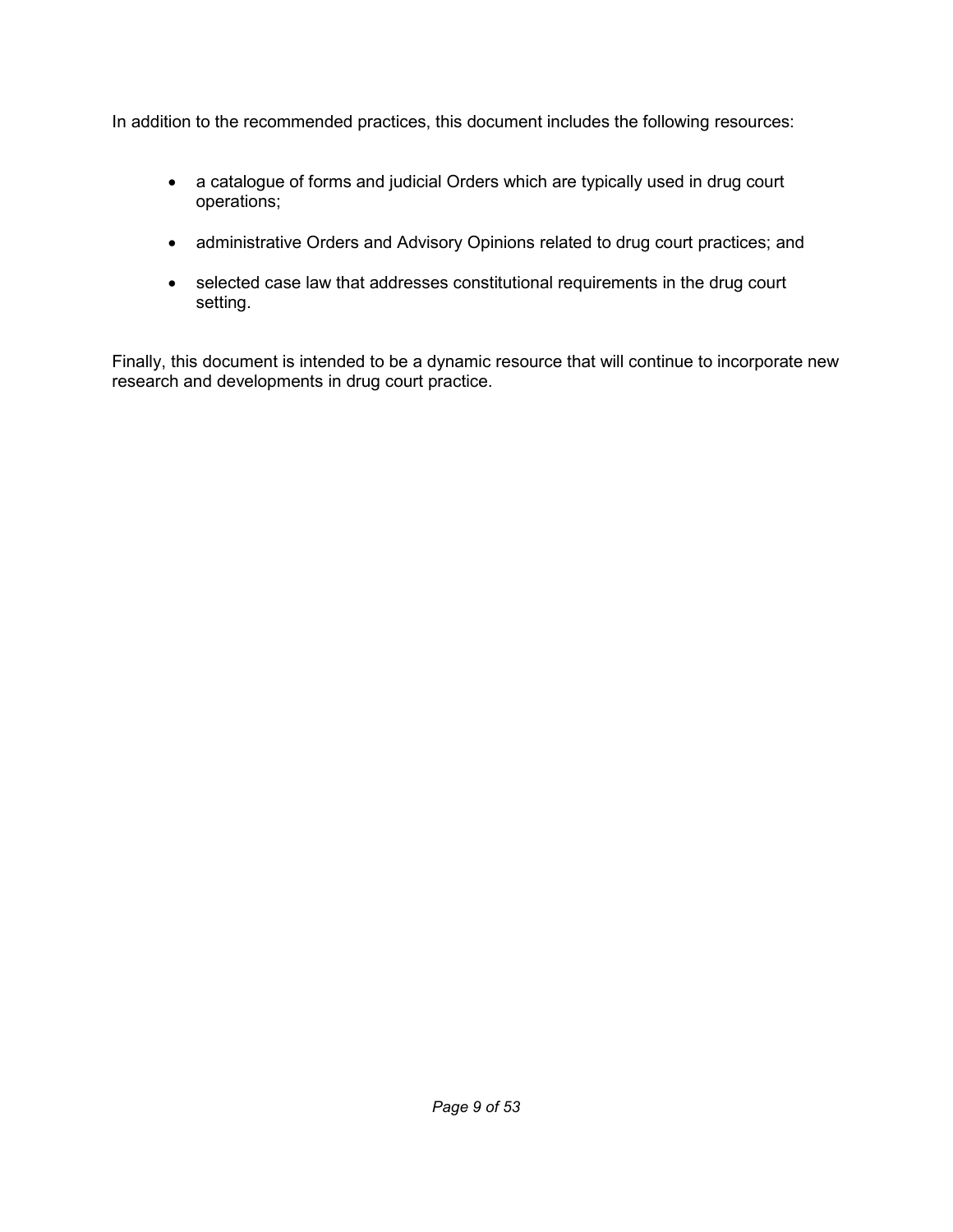#### **II. ADMINISTRATION**

#### Court Structure and Operations

A. Office of Court Drug Treatment Programs

 Under the direction of the Deputy Chief Administrative Judge for Court Operations and Planning, this office is responsible for the statewide implementation, expansion, and support of drug treatment courts. The Deputy Chief Administrative Judge and her staff work closely with the Administrative Judges in each of New York's twelve judicial districts.

- $1<sub>1</sub>$ Office of Court Administration - Coordination and Leadership
	- a. Implement goals of the Chief Judge
	- b. Establish and maintain relationships with national agencies and associations involved with drug treatment court programs
	- c. Participate in projects with other state agencies that advance the goals of the Office of Court Drug Treatment Programs (OCDTP)
	- d. Provide technical assistance on drug treatment court related issues as required by the Divisions of the Office of Court Administration
	- e. Coordinate and participate in drug treatment court research projects
- $2<sub>1</sub>$ 2. Court Operations
	- a. Develop and implement statewide drug treatment court policies and procedures
	- $b<sub>1</sub>$  and support the operation of their drug treatment court programs b. Work with the administrative office in each judicial district to implement
	- c. Provide guidance to the judicial districts on issues concerning the operation of their drug treatment courts
	- $\mathsf{h}$  implement best practices and innovative procedures Work with the drug treatment courts in each district to identify and
	- e. Respond to requests for technical assistance from the judicial districts
- 3. 3. Human Resources
	- a. Participate on interview panels for positions in the drug treatment courts
	- $b<sub>1</sub>$ Make recommendations on Requests for Reclassification
	- c. Participate in the development of Title Standards
	- $d_{-}$ Make recommendations on appropriate work volume by title
- $\overline{4}$ . **Fiscal** 
	- a. Submit budget proposals to the Unified Court System (UCS) Budget Office to support statewide drug treatment court initiatives
	- b. Submit New Court Budget Requests to the UCS Budget Office on behalf of new drug treatment courts implemented outside of the UCS Budget cycle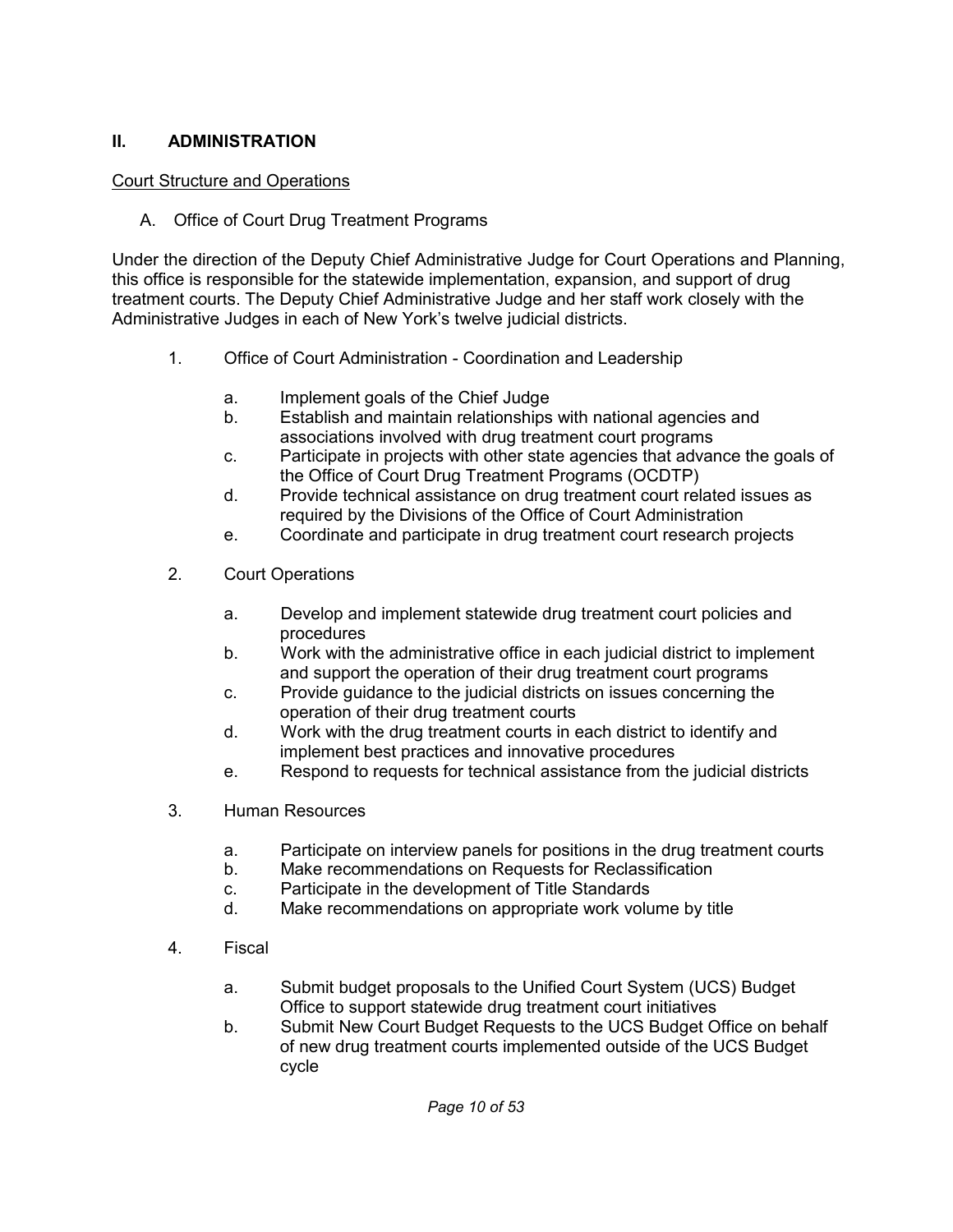- C. Make recommendations to the UCS Budget Office on requests for resources
- $\mathsf{h}$ positions Make recommendations to the UCS Budget Office on requests for new
- 5. Technology
	- a. Maintain the statewide management information system, the Universal Treatment Application (UTA), for the drug treatment programs and develop enhancements and modifications to meet state and local needs; respond to user feedback regarding modifications and functionality
	- b. Provide training for users of the Universal Treatment Application
	- c. Establish and maintain the OCDTP Intranet site
	- d. Provide support to the Problem-Solving Section of the UCS Internet site
	- e. Participate in the development of new computer programs and applications to support the drug treatment courts
- 6. **Training** 
	- a. Develop and conduct statewide training sessions for new employees in the drug treatment courts and new members of drug treatment court teams
	- b. Develop and conduct training sessions for full drug treatment court teams
	- c. Develop and conduct training on special drug treatment court topics, as needed
	- $d_{\cdot}$  the needs of the local community Work with drug treatment courts to plan and implement training to meet
- **B. Judicial District Administrative Office**

 Under the direction of the District Administrative Judge, each District Office is responsible for the operation and management of all trial courts and court agencies within its judicial district.

- $1<sub>1</sub>$ 1. Drug Treatment Court District Liaison
	- a. Coordinate the receipt and distribution of drug treatment court-related information for the judicial district
	- b. Respond to requests for drug treatment court information from the District Administrative Judge and the OCDTP
	- c. Provide information to the OCDTP on changes in their drug treatment courts that should be reflected on the monthly Status Report
	- d. Promote participation in training opportunities for drug treatment court staff and related agencies
- $2.$ **Court Operations** 
	- a. Review and assist with operational procedures for the trial courts districtwide
	- b. Review and assist with operational procedures for the drug treatment courts district-wide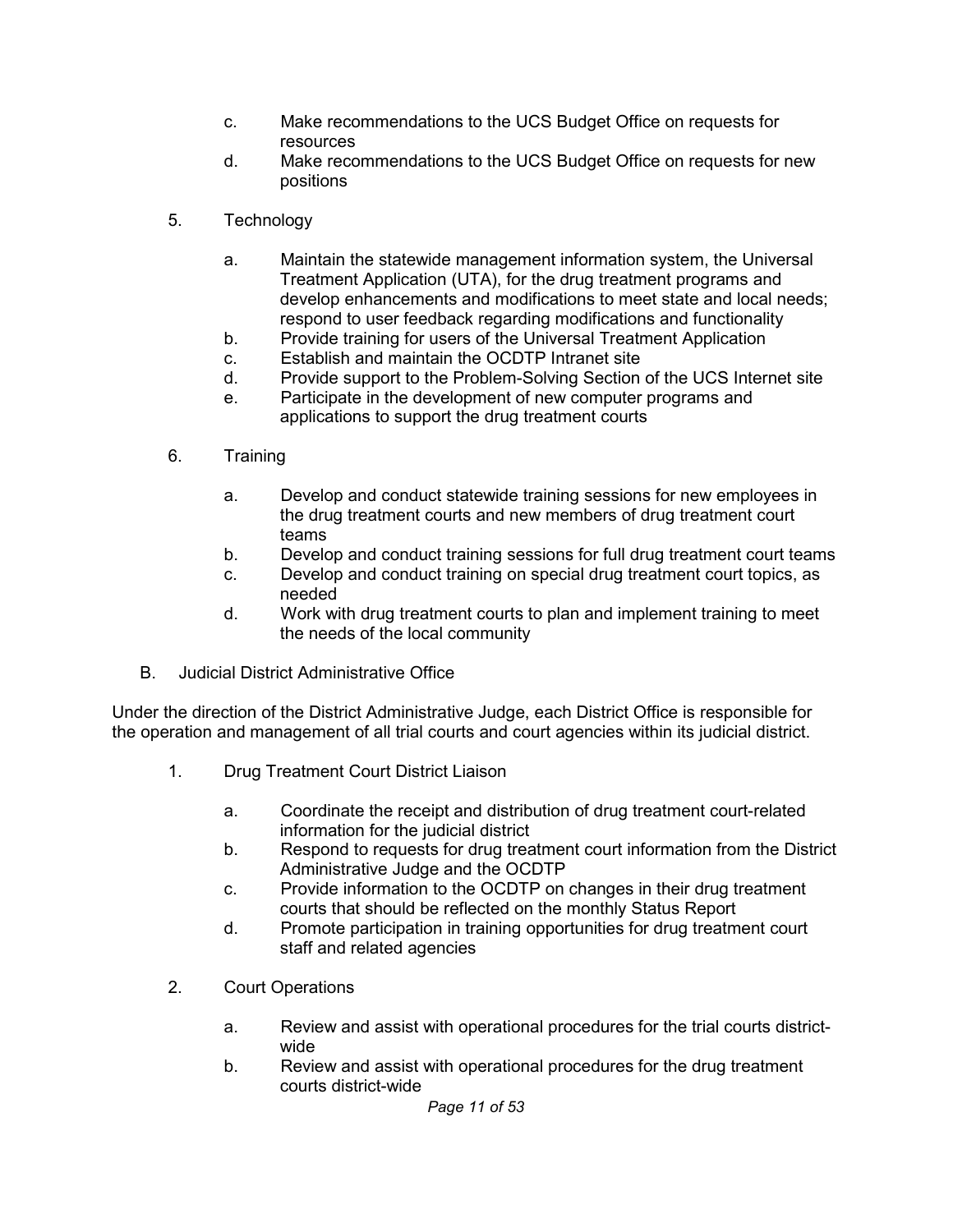- C. local Criminal Court Hub Court Make requests for obtaining any necessary Hub Court designations as a
- $\mathsf{d}$ Make requests for obtaining any necessary Superior Court for Drug
- Treatment designations<br>3. Human Resources  $3.$ 
	- Review staffing levels throughout the judicial district a.
	- Review titles and work with the court to determine need for additional staff b. a. Review staffing levels throughout the judicial district<br>
	b. Review titles and work with the court to determine need for additional<br>
	c. Review and process reclassification requests<br>
	d. Post new positions and participate
	- Review and process reclassification requests c.
	- $d_{-}$ treatment court staff
- $4.$ **Fiscal** 
	- a. Purchasing
		- Process requests for instant read drug tests and other drug testing supplies in accordance with the purchasing guidelines i.
		- Implement and process procedures for laboratory confirmation ii. tests
		- Process requests for office supplies iii.
	- b. Contracts for goods and services
		- Review and assist courts with bid process i.
		- ii. ii. Review and assist courts with bid process Establish district-wide acquisition protocols
	- c. Grants
		- Adhere to fiscal reporting requirements i.
		- ii i. Adhere to fiscal reporting requirements<br>ii. Assist and participate in the grant application process as needed
	- d. Annual budget process
		- Review and process requests for additional resources from all courts in the district i.
		- Review and process, as appropriate, requests for funds to expand programs ii.
	- programs<br>e. Budgets for new drug treatment courts
		- i. treatment courts Work with OCDTP when preparing budgets for new drug
- $5.$ **Technology** 
	- a. Provide general automation support for all court applications
	- b. Provide and support hardware/software for all court applications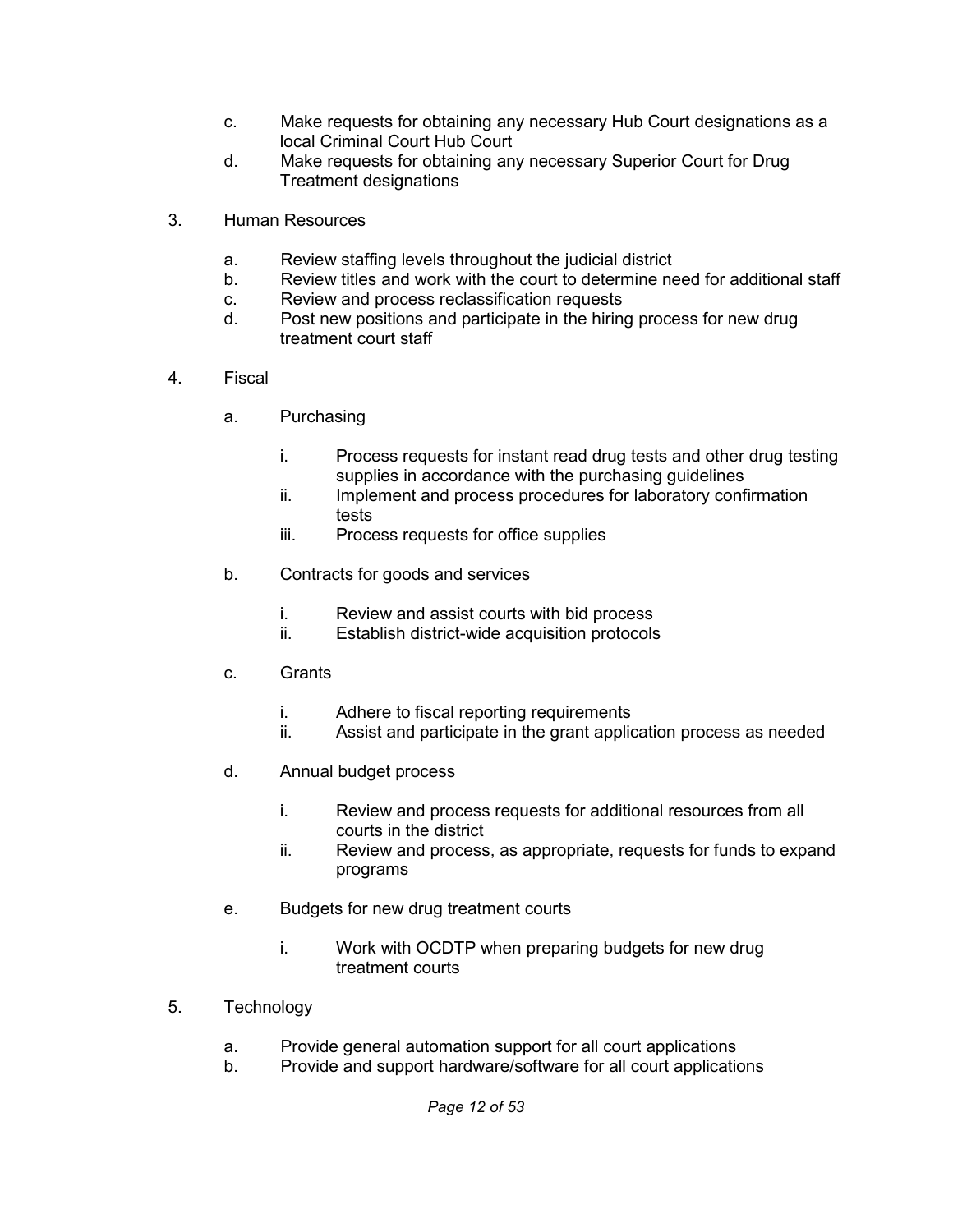#### C. Trial Courts

 Under the direction of the District Administrative Judge, the trial court is responsible for the day- to-day operations of the drug treatment court in collaboration with the local community. The trial court utilizes the District Administrative Office and ODTCP as needed for support.

- $1.$ 1. Judge
	- a. Preside over court sessions for the drug treatment court
	- $b<sub>1</sub>$ May participate in and preside over the drug treatment court team staffing
	- C. enhance the progress of the participants and the drug treatment court Work collaboratively with the local community and treatment court team to program
	- d. Participate in statewide trainings as they relate to alcohol and substance abuse
	- e. May participate in the interview process for new drug court staff
	- f. Review and participate in policy and procedure recommendations for the drug treatment court
- $2.$ Court Manager
	- a. Monitor and review all operations of the drug treatment court, including data entry into the UTA
	- b. Supervise drug treatment court staff, providing guidance and feedback
	- c. Monitor and approve all requests for time and leave, including work related activity in the community
	- d. Review and process all requests for travel and training in accordance with travel guidelines
	- e. Review and submits all budget requests from the drug treatment court
	- f. Participate in the interview process for new drug court staff
	- g. Review and submit all requests for supplies from the drug treatment court
	- h. Review and submit all grant-related reports
	- i. Participate in statewide training programs as appropriate
	- j. Act as court liaison with treatment community and social service agencies
- $3_{-}$ **Coordinator** 
	- a. Handle the day-to-day operations of the drug treatment court
	- b. Supervise case managers, if applicable
	- $C<sub>1</sub>$  the drug court concept Work within the community and collaboratively with the team to promote
	- $d_{-}$ Work directly with participants, performing case management as required
	- e. e. Keep community partners informed of participants' progress<br>f. Maintain the UTA with complete information about each part
	- f. Maintain the UTA with complete information about each participant
	- g. Prepare calendars for court, schedule meetings and trainings for team members and stakeholders
	- h. Comply with time and leave requirements
	- i. Establish and implement procedures for random/monitored drug testing
	- j. Assist Court Managers with budget, purchasing, and grant-related reports
	- k. Participate in statewide trainings

#### *Page 13 of 53*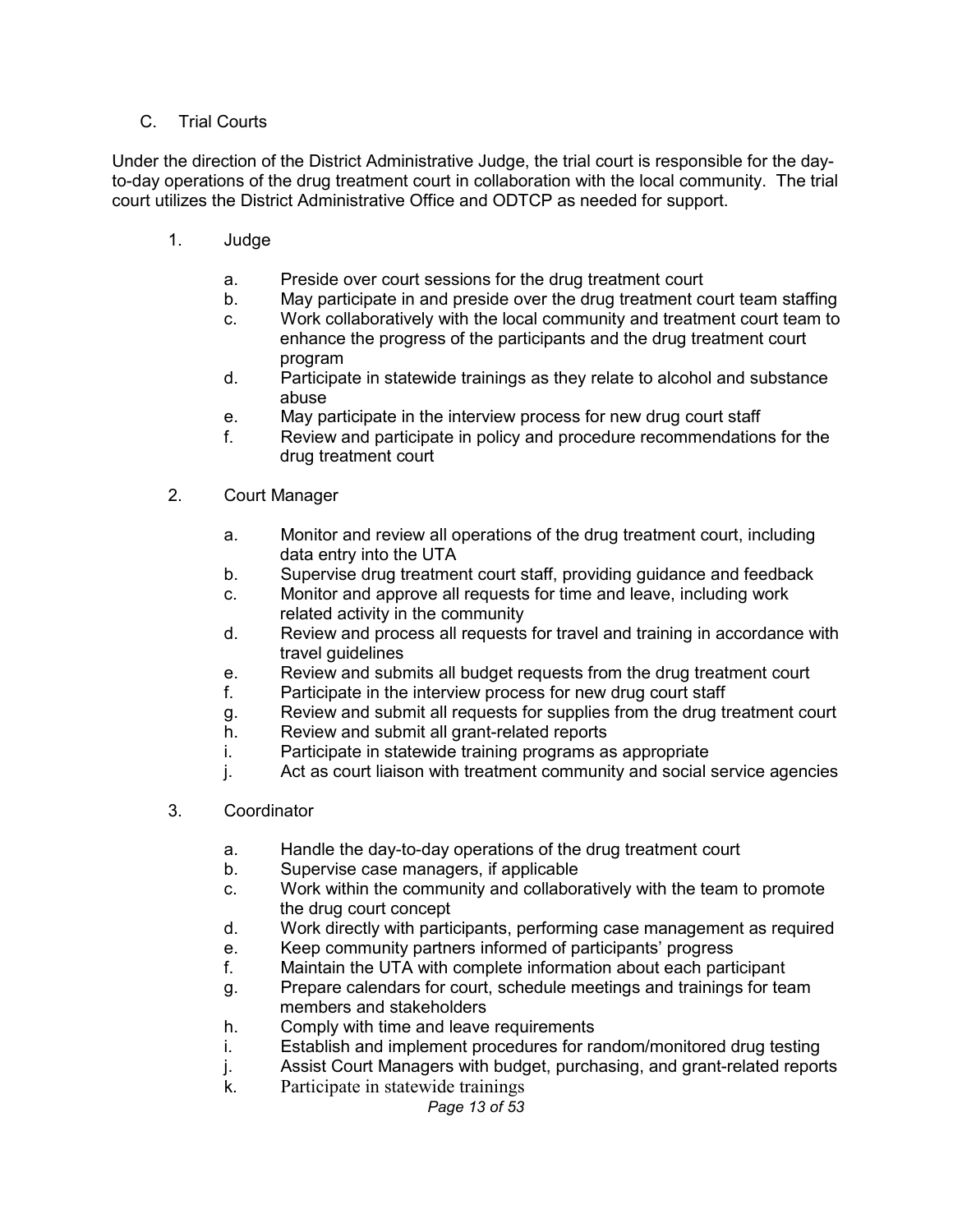#### Division of Grants and Program Development

### A. Mission

 The mission of the Division of Grants & Program Development is to support courts across the state in the design, development, funding and evaluation of innovative problem-solving initiatives. Those initiatives include the development of training programs and courts dedicated to serving communities, protecting victims and addressing the underlying causes of crime and family problems.

- B. Role
	- 1. Coordinates with administrative judges, judicial districts, and local courts in the submission of all grant proposals and the implementation of all grant-funded programs.
	- $2.$  Services, local courts, and district offices to integrate grant-funded projects into the Unified Court System's (UCS) budgeting process. 2. Works with the Division of Financial Management, the Division of Administrative
	- 3. Serves as the day-to-day link to the Center for Court Innovation, the UCS' research and development arm [\(http://www.courtinnovation.org\)](http://www.courtinnovation.org), to help develop prototypes, conduct research, and obtain funding.
	- 4. Assists in the development of training programs associated with problem-solving courts to be conducted in partnership with the Unified Court System's Judicial Institute.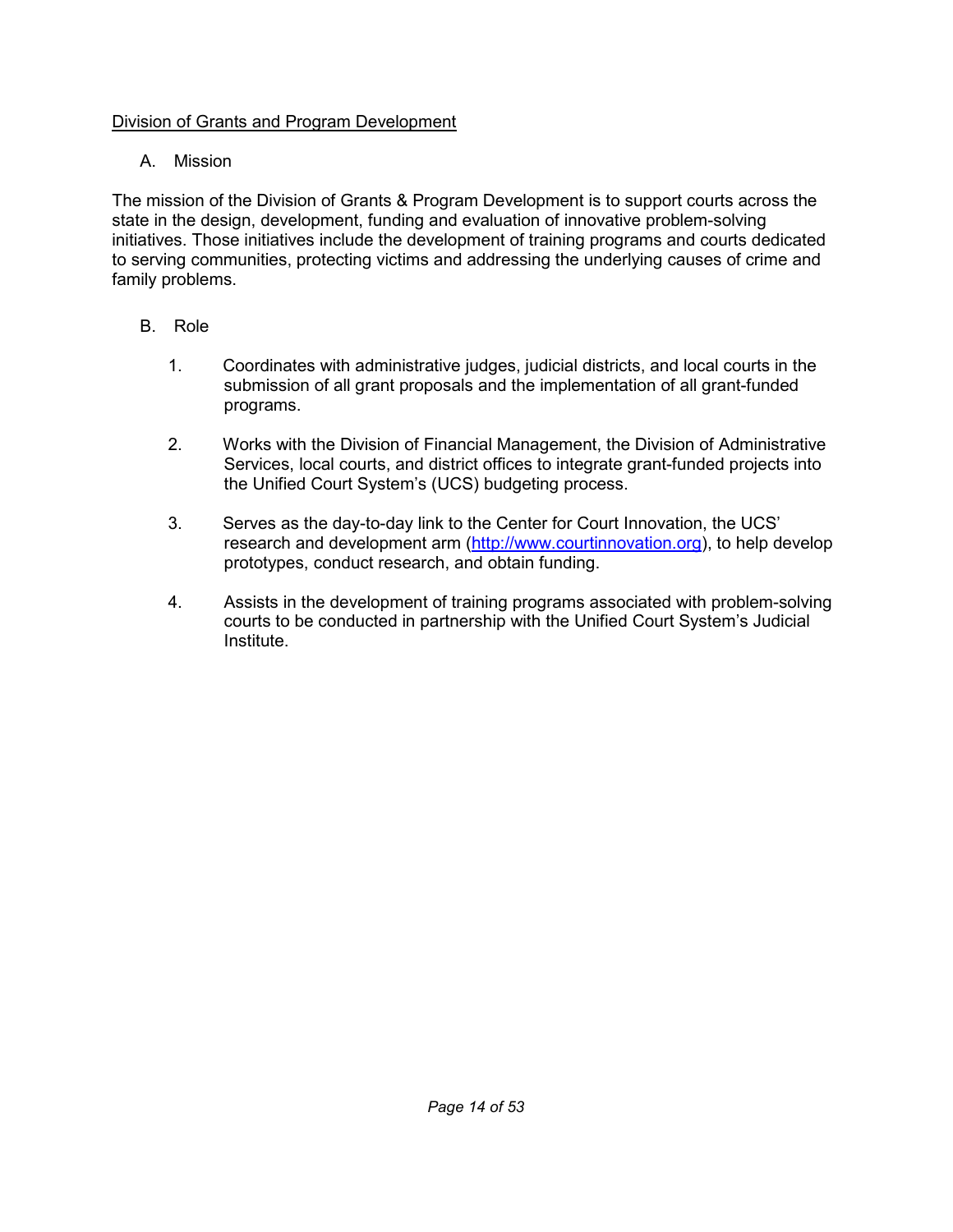#### Center for Court Innovation

- А. Role
	- 1. Founded as a public/private partnership between the New York Unified Court System and the Fund for the City of New York, the Center for Court Innovation is a non-profit think tank that helps courts and criminal justice agencies aid victims, reduce crime, and improve public trust in justice.
	- $2.$  and development arm. In that capacity, the Center works with the Unified Court System to develop and implement problem-solving courts, provide training and technical assistance, and produce documents that serve as resources for problem-solving professionals throughout the state. In New York, the Center functions as the court system's independent research
- В. **Drug Treatment Courts** 
	- 1. Center staff works closely with the Office of Court Drug Treatment Programs to develop and conduct trainings for new and experienced drug court practitioners. These trainings include programs for new drug treatment court teams and new drug treatment court team members. Trainings are developed on an ongoing basis in the areas of adult and family treatment court practices, confidentiality laws, small group facilitation skills, and other topics of relevance to the drug treatment court programs.
	- $2.$  promising practices for New York's drug treatment courts. The Center uses a multi-disciplinary approach to document effective and
	- $3.$  adult, family, and juvenile drug treatment courts in New York. It also writes monographs and white papers on various aspects of drug treatment court practice. The Center's research department evaluates both the process and impact of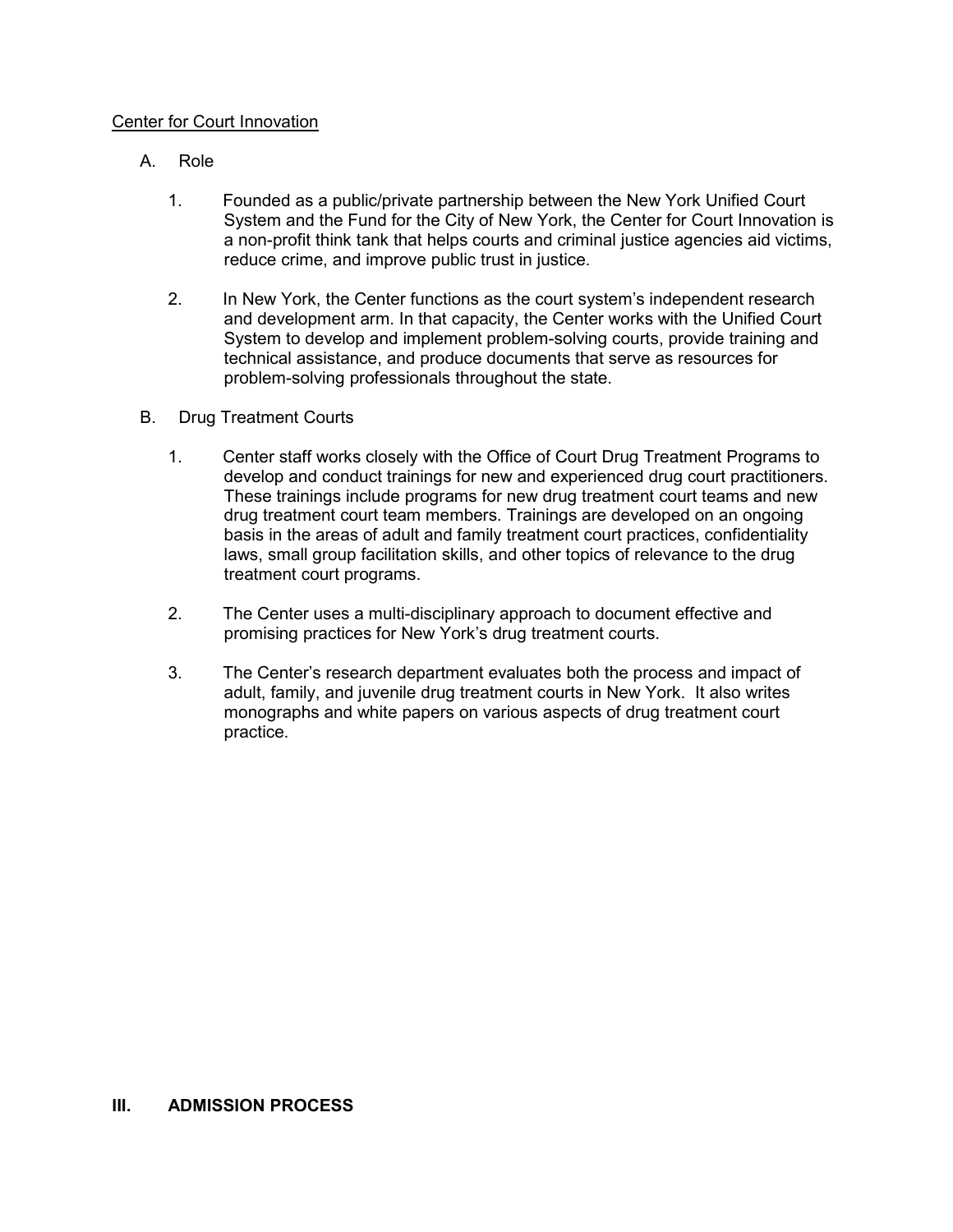A. Eligibility Criteria

 **Recommended Practice**: A drug court program should be as inclusive as resources and political support will allow, while remaining mindful that the program should not be available to those who would seek the program solely to avoid legal consequences. When setting eligibility criteria, the drug court team should ask the following questions:

- What charges should the drug court include?
- What criminal histories should the drug court target? exclude?
- What type of drug use is the court targeting?
- What diagnosis will the court require for admission?
- What is the community's treatment capacity?
- What is the court's time and staff capacity?
- What is the probation department's supervision capacity?
- • What legal and ethical considerations may affect the eligibility of certain populations (e.g., non-legal residents, informants)?

 **Rationale**: In order to measure program performance, a drug court should be very clear about the population it intends to admit to its program. Clarity in admission criteria will assist the Court in assessing whether it is reaching all appropriate offenders.

1. Targeted Charges

 **Recommended Practice**: When deciding which charges to target, the drug court team should consider four factors:

- • which offenses are typically committed by the substance-abusing population (e.g., drug offenses, non-drug offenses, specific charges);
- • which offenses the prosecutor's office deems admissible from a public safety perspective;
- • which offenses the defense bar deems serious enough to consider drug court as an alternative to traditional case processing; and
- which offenses carry longer alternative periods of incarceration.

 **Rationale**: In order to capture the greatest number of eligible participants, the drug court team should identify the types of crimes being committed by the substance-abusing population. The team should consider reaching beyond drug possession charges (which will usually signal use or abuse) and examine charges that may be drug-driven, (e.g., petit larceny, criminal trespass, grand larceny, commercial burglary). At the same time, the prosecutor should be mindful of the types of charges that the community will tolerate in the drug court. For example, some drug courts will not admit any sale charges, while others will admit sale charges if the sale involves a relatively small amount of money and is committed to support personal use. Similarly, communities with a high incidence of charges under Section 1192 of the Vehicle and Traffic Laws may want to include these offenses in their program. In these jurisdictions, the drug court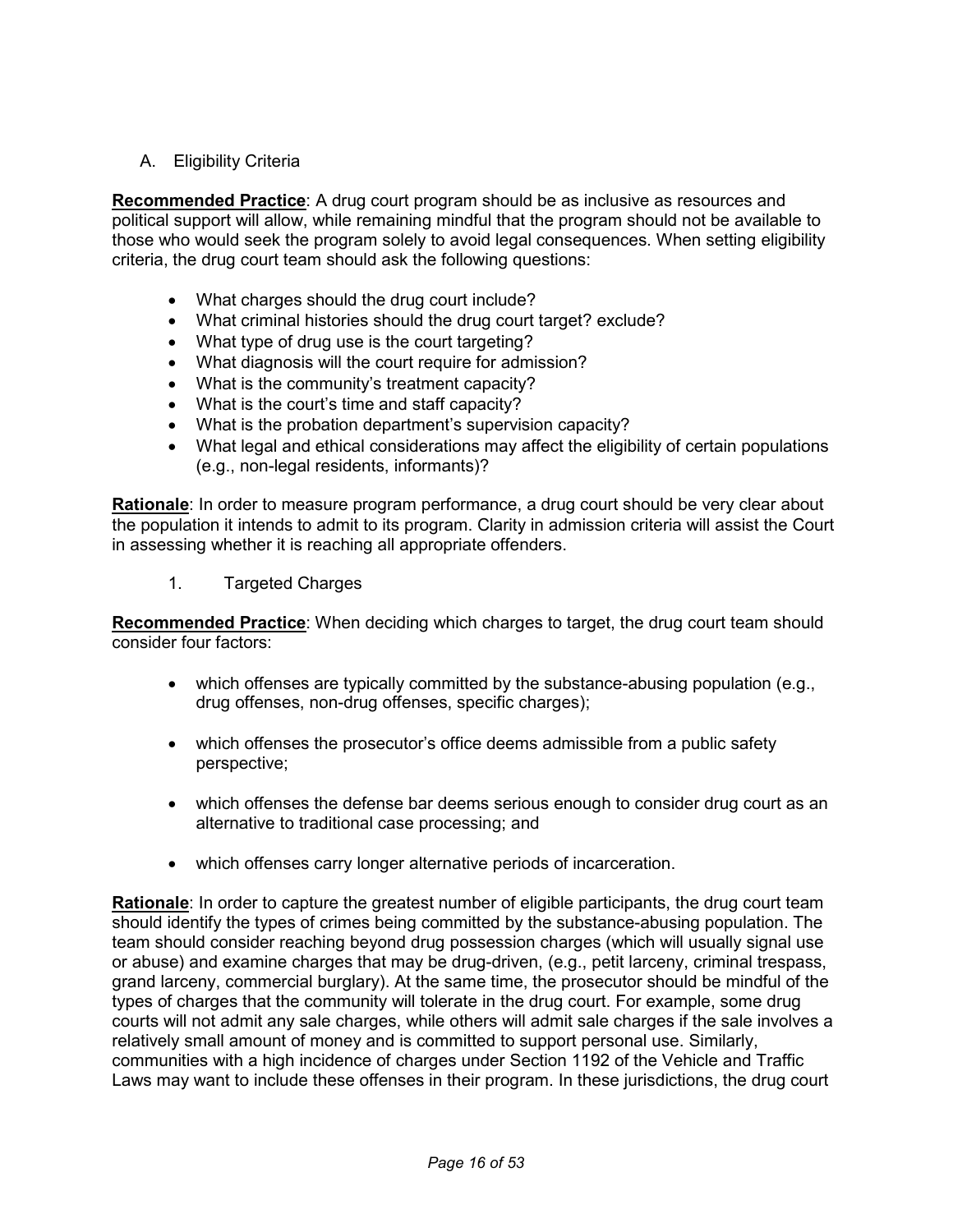team will want to formulate policies that are strict enough to address concerns about the risk factors associated with VTL Section 1192 offenders.

2. Targeted Criminal History

 **Recommended Practice:** When deciding which criminal histories to target or exclude, the drug court team should consider the following three factors:

- which offenders are likely to face incarceration if processed in the traditional setting;
- • of those offenders, which will the prosecutor deem eligible from a public safety perspective; and
- the effect of convictions for violent offenses on eligibility for the drug court program.

 **Rationale**: As with targeted charges*,* the drug court team should seek to be as inclusive as possible within the constraints of public safety factors when identifying the types of criminal histories that will be accepted into the drug court program. The drug court should consider whether the offender would ordinarily face incarceration. Generally, offenders will be more inclined to participate in drug court if their alternative in traditional case processing would likely involve jail or prison time. In addition, research shows that longer alternative periods of incarceration (e.g., predicate felon facing 3-6 years versus a misdemeanant facing one year) produce higher drug court graduation rates.<sup>i</sup> While offenders with a history of violence are strictly prohibited in drug courts that receive federal funding, this population should be carefully examined where courts do not receive such funding. Offenders who have a history of violence but are otherwise eligible for drug court should be assessed on a case-by-case basis. Factors to consider will include the nature of the offense (isolated minor assault versus arson, robbery, etc.); severity of the offense; years at liberty since the offense occurred; number of previous violent offenses, etc. Note that treatment providers typically have their own admission criteria regarding clients with histories of violence.

 $3<sub>1</sub>$ Drug Use

 **Recommended Practice**: The drug court should use available resources, such as Police and Probation, to keep current with drugs of choice in the offending population and changes in their patterns of use.

 **Rationale**: When setting eligibility criteria, the drug court must determine whether sufficient resources are available to treat and monitor a participant. Different drugs may require different types of treatment. For example, if young adults in the drug court generally use marijuana only, then the drug court will require treatment providers who are skilled and experienced with testing and monitoring individuals who use that drug. If the jurisdiction is not equipped to address the needs of a particular type of drug user, then the drug court should probably not admit that type of drug user to the program.

4. Diagnosis

 **Recommended Practice**: The drug court should decide whether eligible offenders should include individuals with substance abuse and substance dependence diagnoses, or only those with a substance dependence diagnosis.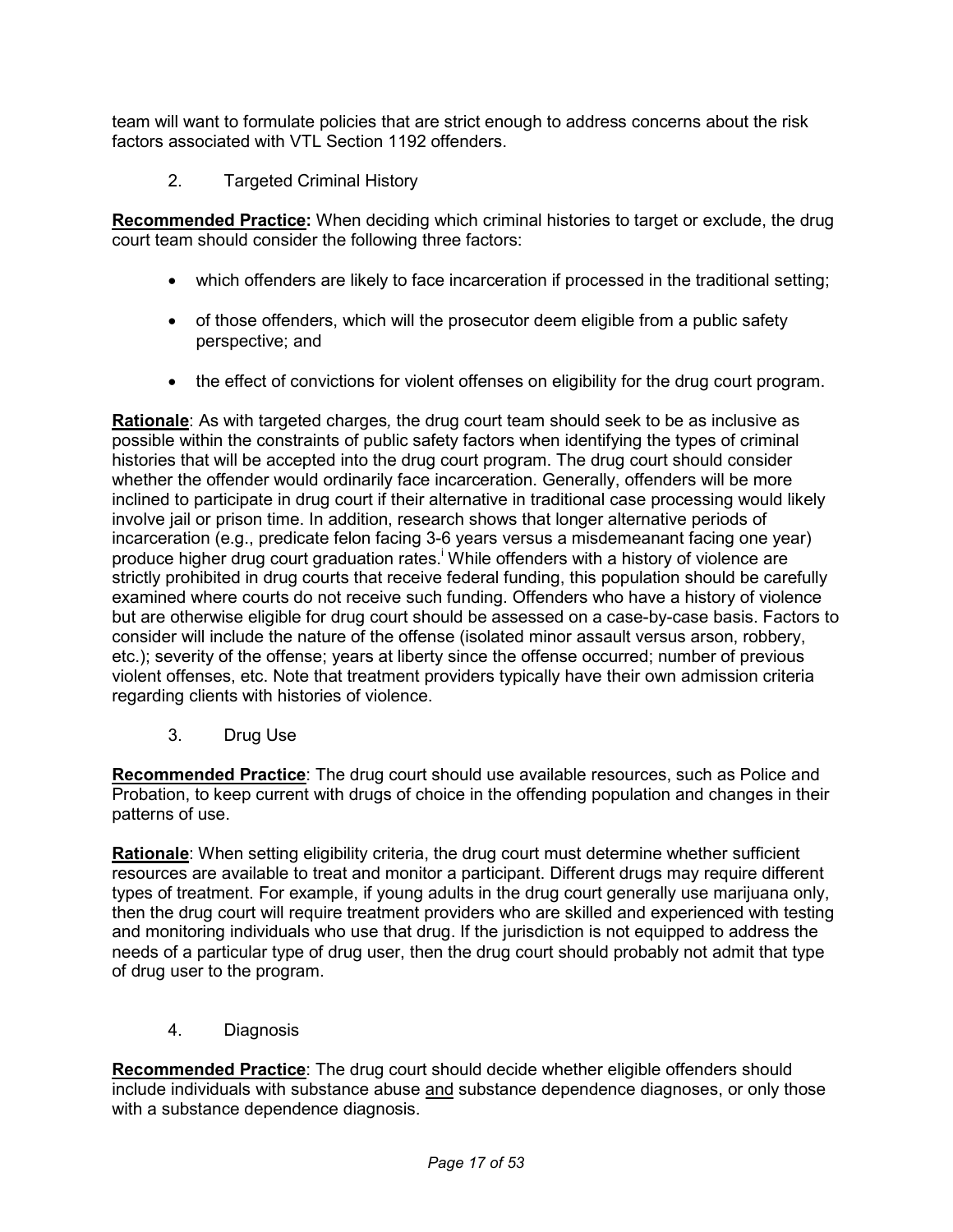**Rationale**: As with drugs of choice, the drug court team needs to know that participants will receive treatment appropriate for their clinical level of use. In addition, the number of treatment slots available to the drug court may dictate whether the program can include the larger population of those who abuse and those who are dependent.

5. Co-Occurring Population

 **Recommended Practice**: *Treatment providers -* The drug court should ascertain whether the local provider community can offer appropriate treatment and other supportive services for individuals diagnosed with a co-occurring disorder. When assessing treatment capacity, the drug court should consider the "reasonable accommodation" standard set by the Americans with Disabilities Act.

 **Rationale**: Research has shown that individuals diagnosed with co-occurring disorders are best served in treatment programs that can simultaneously provide mental health and addiction treatment using practitioners trained in both [domains.](https://domains.ii)<sup>ii</sup> "Integrated services" include medication management, cognitive-behavioral, and motivational enhancement therapies. Contingency management improves adherence to medication and links to community services.<sup>iii</sup> In considering whether individuals with co-occurring disorders have adequate access to services, practitioners should keep in mind that the Americans with Disabilities Act prohibits discrimination against persons with disabilities, including drug and alcohol abuse.<sup>iv</sup>

**Recommended Practice**: *Refining admission criteria -* The drug court should assess which types of mental illness it can accommodate. The drug court may wish to distinguish between those with Axis I Disorders (Clinical Disorders) and those with Axis II Disorders (Personality Disorders). Another approach is to formulate guidelines for admission according to functionality, rather than by diagnosis. In order to formulate an appropriate policy, the drug court should consult closely with clinical professionals who understand the challenges presented by the co-occurring population and are aware of available treatment resources in the community.

**Rationale:** Individuals with co-occurring disorders are frequently associated with a poor **<u>Rationale</u>**: Individuals with co-occurring disorders are frequently associated with a poor<br>prognosis for involvement in treatment<sup>v</sup> and compliance with medication<sup>vi</sup>; greater rates of hospitalization  $x$ <sup>ii</sup>; more frequent suicidal behavior  $x$ <sup>iii</sup>; and difficulties in social functioning<sup>ix</sup>. These challenges, along with the difficulty in accurately assessing co-occurring disorders, require careful planning and implementation.

 **Recommended Practice**: *Modifications to drug court policies and procedures* - The drug court should expect that individuals with co-occurring disorders may not be able to adhere to all of the specific drug court requirements and may benefit from more individualized sanctions. The team should consider modifying both the requirements and sanctions scheme for this population.

 **Rationale**: Many factors can affect the ability of individuals with co-occurring disorders to meet all program requirements. Medication can cause serious physiological side effects; the severity of the mental illness may impair one's ability to maintain employment; and the level of functionality can vary widely among the mentally ill population. With respect to sanctions, treatment experts recommend that incarceration be used sparingly for individuals with cooccurring disorders.<sup>x</sup>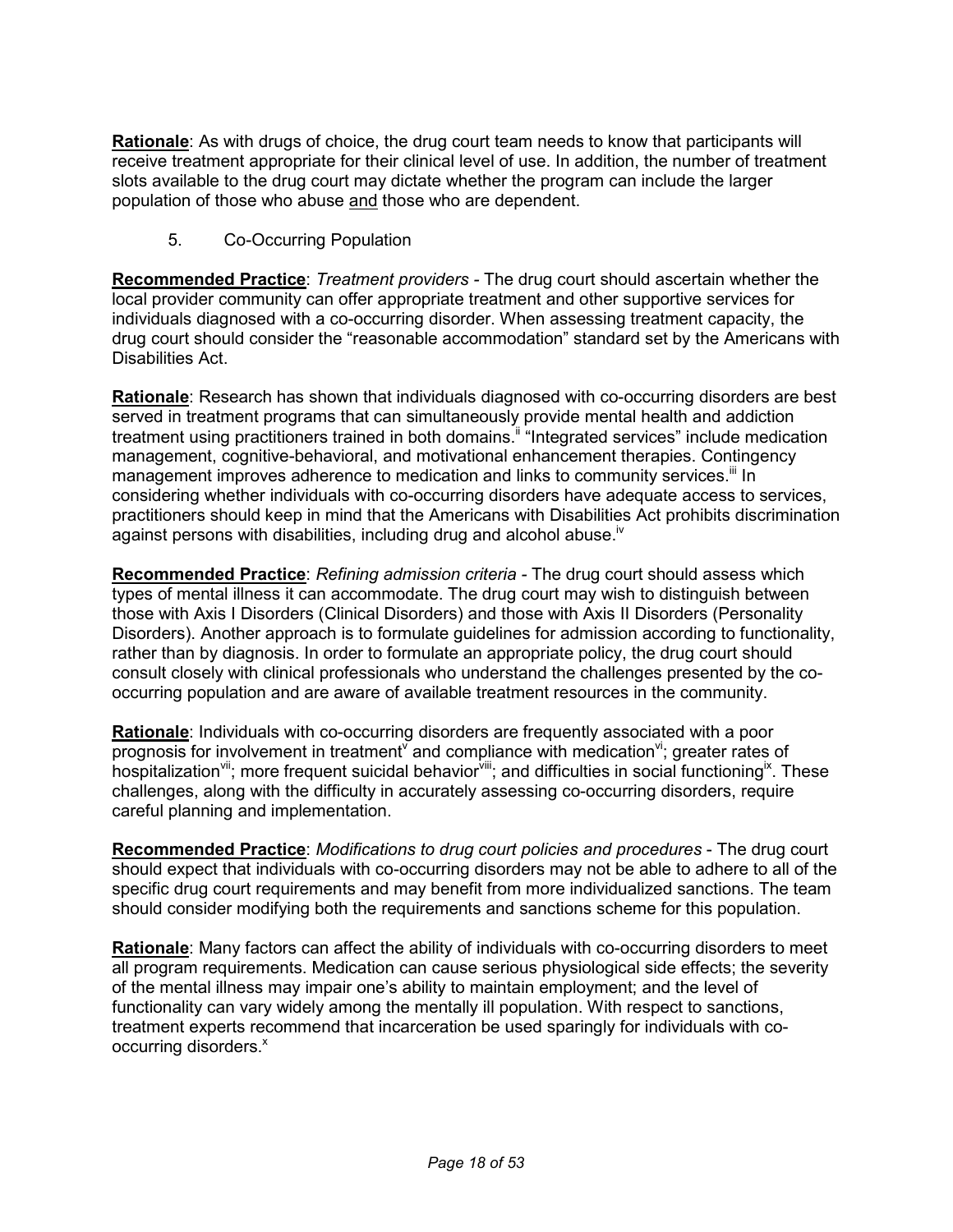**Recommended Practice**: Once these decisions have been reached, all drug court programs should develop an effective screening tool to identify offenders with mental illness and make a proper diagnosis.

 **Rationale**: An accurate screening tool will help the Court admit only those with eligible diagnoses. However, the assessment process is complicated by the fact that frequently, drug use masks mental illness. As a result, mental illness may surface some period after admission to the drug court. In these cases, the drug court may wish to allow a participant to opt out of the program if the drug court is unable or unwilling to address the mental health issues.\*

 \*For detailed information on this topic, consult ROGER H. PETERS & FRED C. OSHER, CO- OCCURRING DISORDERS AND SPECIALTY COURTS,(2d ed., 2004), *available at <http://gainscenter.samhsa.gov/pdfs/courts/CoOccurringSpecialty04.pdf>* 

6. Age

 **Recommended Practice**: The drug court should determine whether community providers offer age-appropriate services, particularly for the young adult population (approximately 16-22 years old).

 **Rationale**: This population typically requires very different treatment plans than the adult population, including educational, recreational, and family services. Frequently, young adults have not used drugs for long enough to be diagnosed with substance abuse dependence (or even abuse). Their drug of choice is typically marijuana, which presents testing challenges that are not insurmountable but require special attention to the issue of interpretation of positive results. Without services specifically targeted for this group, the drug court will likely retain them in treatment for shorter periods of time than the older participants. In addition, the drug court will need to structure a sanctions and incentives scheme that is specifically designed to motivate young adults. Finally, the drug court and treatment providers will need to address gang membership in communities where gangs are a factor. Gang membership will impact both the individual's readiness for engagement in treatment, as well as the treatment provider's capacity for effectively delivering services.

 **Recommended Practice**: If the Court decides to admit this population, it may want to establish a separate track where young adults are grouped together, and apart from older drug court participants.

 **Rationale**: Given the significantly different issues and needs of the "young adult" population, participants will be more likely to remain engaged if they can identify with others similarly situated.\*

 \*For a detailed discussion of the young adult population, see the following monograph: BUREAU OF JUSTICE ASSISTANCE, JUVENILE DRUG COURTS: STRATEGIES IN PRACTICE (2003), *available at <http://www.ncjrs.gov/pdffiles1/bja/197866.pdf>* 

7. Pharmacological Interventions

#### *Discussion*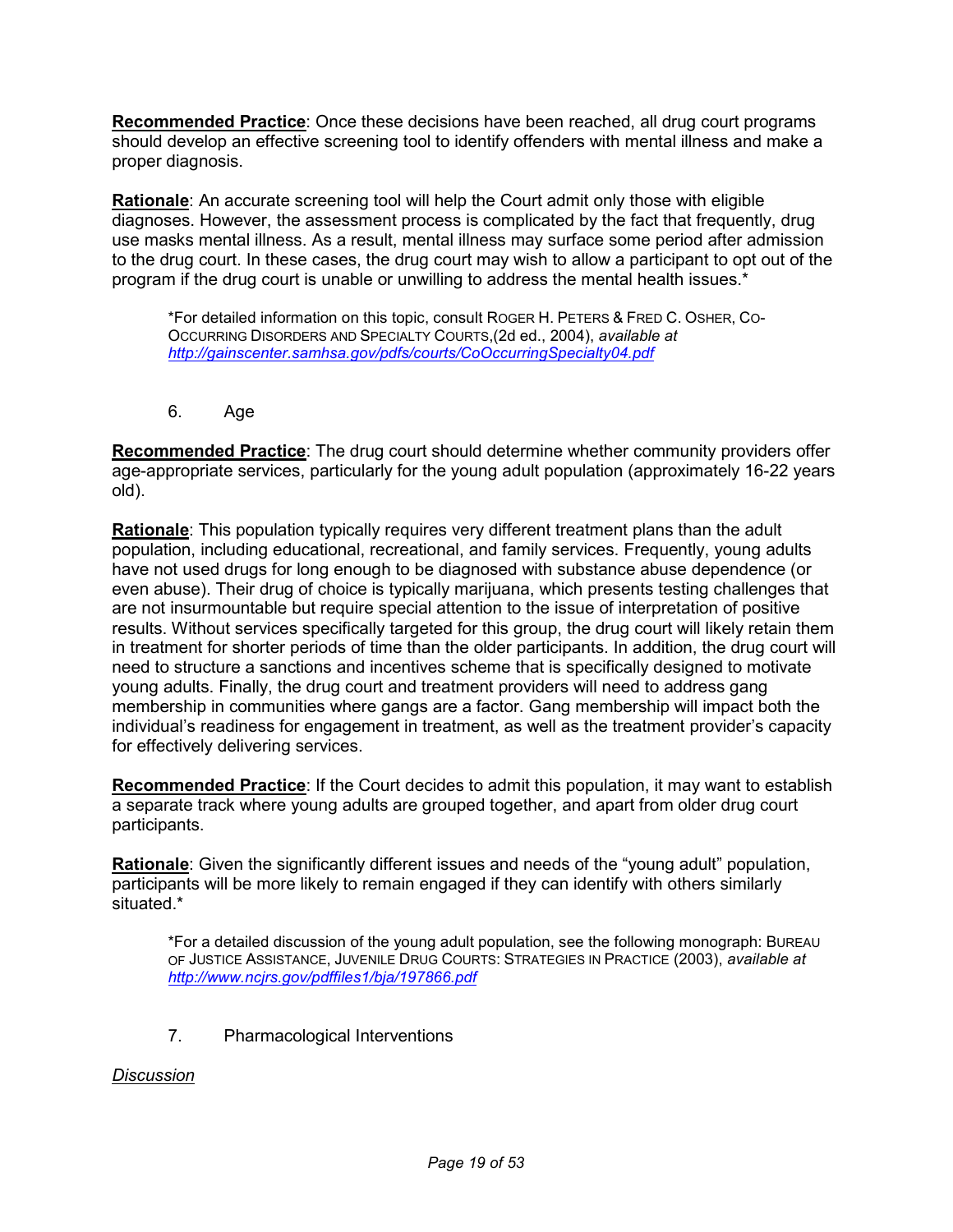Methadone maintenance therapy can be a controversial topic when utilized in the criminal justice context. Most drug courts in New York City will only admit individuals on methadone if they are prepared to withdraw completely from methadone use and it is medically advisable to do so (i.e., they are at low enough dosages to withdraw in a reasonable period of time, they do not have compromised immune systems, etc.). Many other drug courts around the State will consider methadone maintenance as an appropriate treatment plan.

 Treatment professionals and researchers who have studied the effects of methadone maintenance consistently urge methadone maintenance as an effective and proven medication for eliminating the craving for heroin. They also are equally emphatic that methadone maintenance must be accompanied by appropriate treatment. Finally, in 2006, the National Institute on Drug Abuse published its *Principles of Drug Abuse Treatment for Criminal Justice*  [Populations](https://Populations.xi).<sup>xi</sup> Principal #12 states, "Medications are an important part of treatment for many drug abusing offenders," and notes that both methadone and buprenorphine are helpful in normalizing brain function in those addicted to heroin. Criminal justice professionals tend to view methadone as another drug that is addictive and subject to misuse. In addition, many methadone clinics do not offer sufficient treatment services in conjunction with methadone administration which can result in continued use of illegal substances in addition to methadone maintenance. Finally, methadone clinics have become associated with illegal sale of methadone near the clinics, loitering, and other behavior that draws complaints from neighborhood residents.

 **Note**: There are Methadone programs in the New York City area that provide comprehensive treatment services found in OASAS licensed 822 (non-Methadone) outpatient clinics. In addition, OASAS licensure now ensures that all 822 clinics must accept clients on Methadone for treatment. In these situations, the two programs must carefully coordinate services to the individual.<sup>xii</sup>

#### Naltrexone, Vivitrol, Buprenorphine, Subutex, and Suboxone

 In recent years, the Food and Drug Administration has approved several medications for the treatment of opioid and alcohol dependence. Designed to treat opioid addiction, Naltrexone and Vivitrol have also been shown to be effective treatments for alcoholism. Buprenorphine, Subutex and Suboxone are used to treat opioid dependence.

 **Recommended Practice**: Drug court programs should become thoroughly educated about the benefits, side effects, and philosophical issues associated with pharmacological interventions. Since drug courts uniformly adopt the disease model of addiction, effective and scientifically proven medications should be seriously considered where indicated. Drug court programs should make their decisions about medications in the same manner that they make other treatment-related decisions, in close consultation with the treatment professionals on their team.

8. Non-English speaking participants

 **Recommended Practice**: First, drug court programs should consider the availability of programs that can provide treatment services in the participant's first language. Second, drug court staff should be particularly sensitive to the cultural proficiency of treatment providers who are serving individuals from diverse ethnic backgrounds.

9. Lesbian, Gay, Bisexual, and Transgender Populations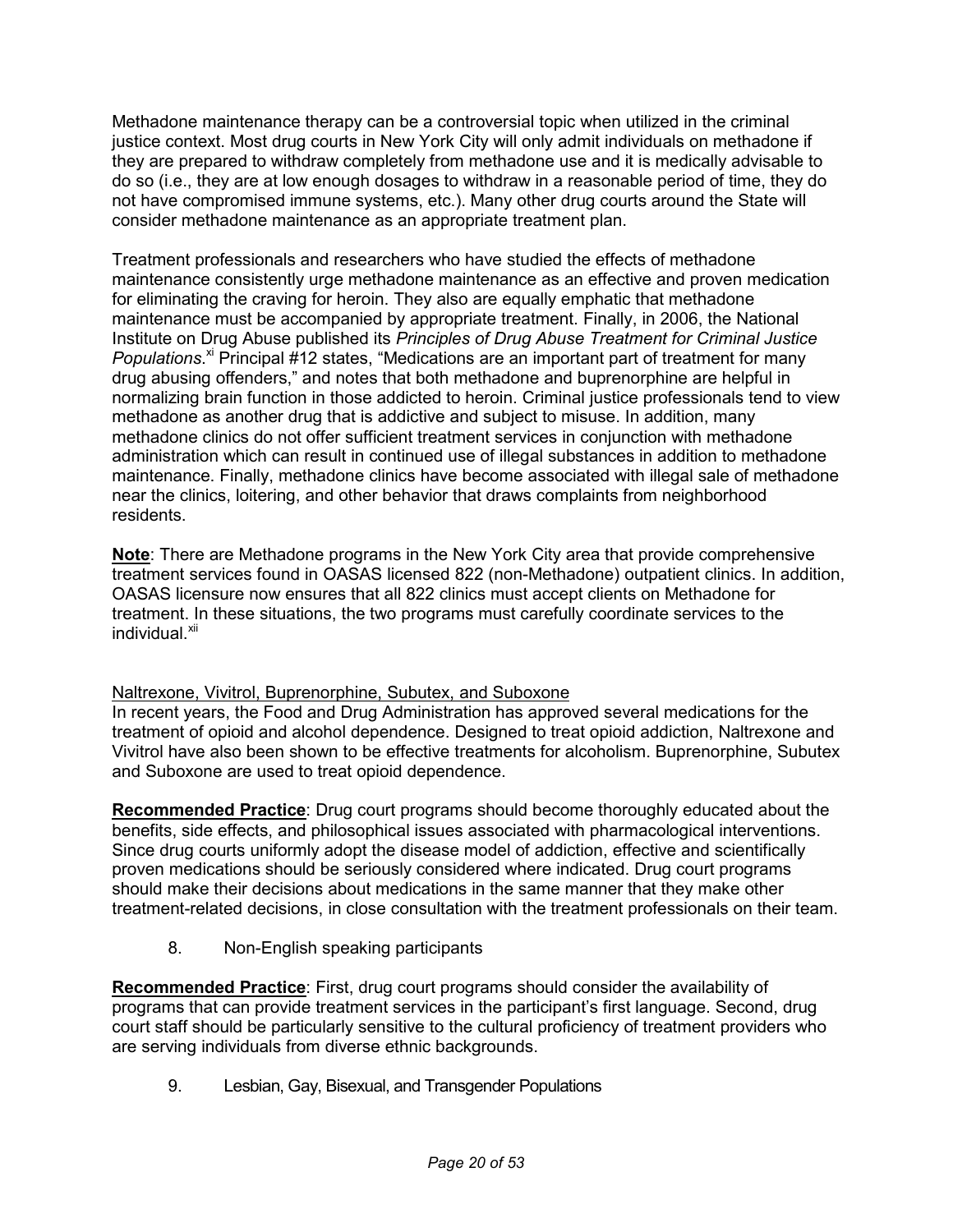**Recommended Practice**: Drug court programs should explore the availability of treatment providers that understand the challenges faced by individuals whose sexual orientation is different from that of the majority of the population.\*

 \*For a thorough discussion of this topic, see CENTER FOR SUBSTANCE ABUSE TREATMENT, A PROVIDER'S INTRODUCTION TO SUBSTANCE ABUSE TREATMENT FOR LESBIAN, GAY, BISEXUAL AND  TRANSGENDER INDIVIDUALS (2001),*available at <http://kap.samhsa.gov/products/manuals/pdfs/lgbt.pdf>*

10. Non-Citizens

 **Recommended Practice**: *Legal Permanent Residents* - If the drug court wants to include legal non-residents, it should consider adjusting its plea policy. The Court could either defer prosecution but require a written agreement that the participants will not object to the admission of any and all evidence by the prosecution, should the offender be terminated from drug court; or require a plea to a charge that does not serve as grounds for deportation.

 **Rationale**: Legal non-citizens face very serious deportation consequences for admitting to drug use and/or sale. Even if the plea is later vacated, admission on the record of drug use and/or sale has been held sufficient grounds for deportation. Xill If the participant admits to certain non-drug offenses, there may also be serious deportation consequences.

 **Recommended Practice**: *Illegal non-citizens* – The drug court should almost always exclude illegal non-citizens from participation.

 **Rationale:** Admitting undocumented aliens raises obvious legal and ethical issues for the Court. For the illegal non-citizen, the risk of detection by the Immigration and Customs Enforcement (ICE) agency is heightened because of jail sanctions. In addition, illegal aliens are generally ineligible for benefits that pay for substance abuse treatment and typically unable to pay for them without government sponsored assistance.\*

 \*For a detailed discussion of the collateral consequences of criminal convictions for non-citizens, visit: Immigrant Defense Project at <u>http://www.immigrantdefenseproject.org</u> or Collateral Consequences of Criminal Charges at <http://www2.law.columbia.edu/fourcs>/

 **Recommended Practice:** All drug courts should designate one member of the team to serve as an expert advisor on immigration issues.

 **Rationale:** Over the past several years, both statutory and case law have become increasingly strict with respect to legal non-residents who are convicted of a crime or even admit facts sufficient to support a finding of guilt. In order to avoid unintended consequences (including mandatory deportation), the drug court should ensure that at least one team member is thoroughly educated on collateral consequences for legal non-residents.

 **Recommended Practice**: If there is any question regarding an individual's legal status, the drug court staff should require proof of citizenship.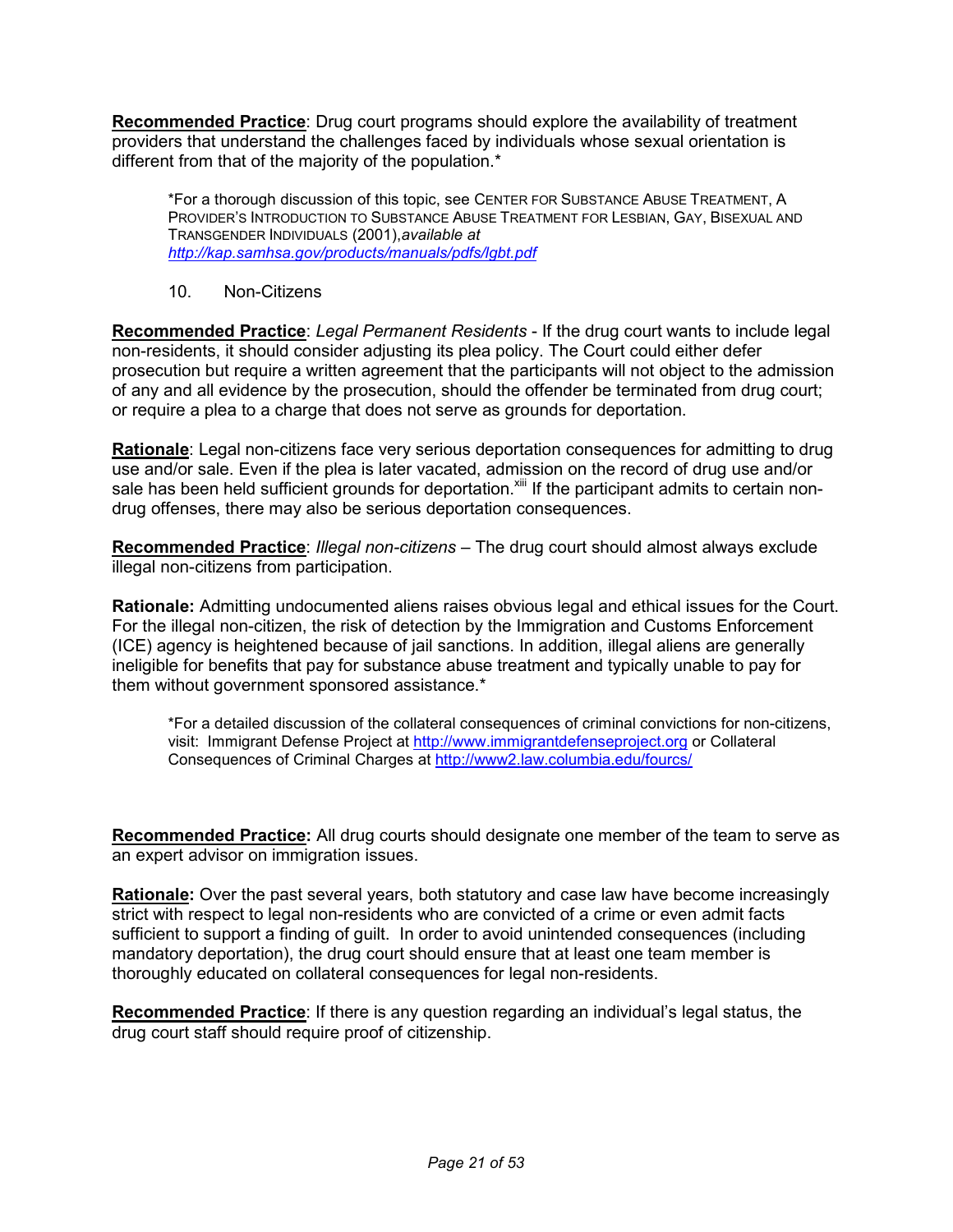**Rationale**: Given the potential of extremely serious consequences for the legal non-resident, program staff should be absolutely certain that each drug court participant is either a citizen or has been appropriately advised of the collateral consequences of participation.

11. Confidential Informants

 **Recommended Practice**: Drug courts should avoid admission of confidential informants into their program.

 **Rationale**: Admission of confidential informants into the drug court program poses many challenges for the informant, the court, and the treatment program. If the prosecutor intends to continue using the informant in the investigation of criminal activity, the informant will have to frequent locations that will be counter-therapeutic. Other drug court participants will inevitably discover his/her status and tend to perceive that the person is receiving favorable treatment from the prosecutor and/or the court. Additionally, informants are generally held in extremely low regard and profoundly mistrusted by those who are likely to participate in the drug court. This status places them in potential danger within the court and treatment provider settings. Even if the prosecutor ceases to use the informant, many of the above concerns will still impact the drug court program.

- B. Screening Process
	- $1<sup>1</sup>$ Legal Screening

 The first step in screening cases for drug court typically involves a paper review of the case to determine if preliminary criteria for eligibility are evident. Factors may include charge, criminal history, place of occurrence, self-reported addiction, and other factors. Ideally, all cases that meet the established criteria will then proceed to the drug court for review by the entire team.

a. Timeliness

 **Recommended Practice:** Most drug courts should seek to develop a formal screening process designed to capture all eligible offenders as quickly as possible. Written eligibility criteria and review of cases close in time to the arrest or violation of probation will produce more expeditious entry into the drug court. Notwithstanding the desirability of early placement into treatment, judges, prosecutors and defense counsel must be afforded the time necessary to review each case, protect constitutional rights, and inform each defendant of all consequences of drug court participation.

 **Rationale**: Research has found that the sooner an individual enters treatment after a crisis (in drug courts, the arrest represents the crisis), the longer the person will remain in treatment. In turn, length of time in treatment is directly related to long-term sobriety.<sup>xiv</sup> A formal screening process builds capacity and ensures that drug courts can assess all potentially eligible defendants in a timely manner. A formal process does not preclude a supplemental, informal "back-door" process to allow case-by-case decisions on offenders who do not fall squarely within the eligibility criteria.\*

 \*For more information on recommended duration of treatment for the criminal justice population, see NATIONAL INSTITUTE OF DRUG ABUSE, PRINCIPLES OF DRUG ABUSE FOR CRIMINAL JUSTICE POPULATIONS (2006), *available at [http://www.drugabuse.gov/PDF/PODAT\\_CJ/PODAT\\_CJ.pdf](https://availableathttp://www.drugabuse.gov/PDF/PODAT_CJ/PODAT_CJ.pdf)*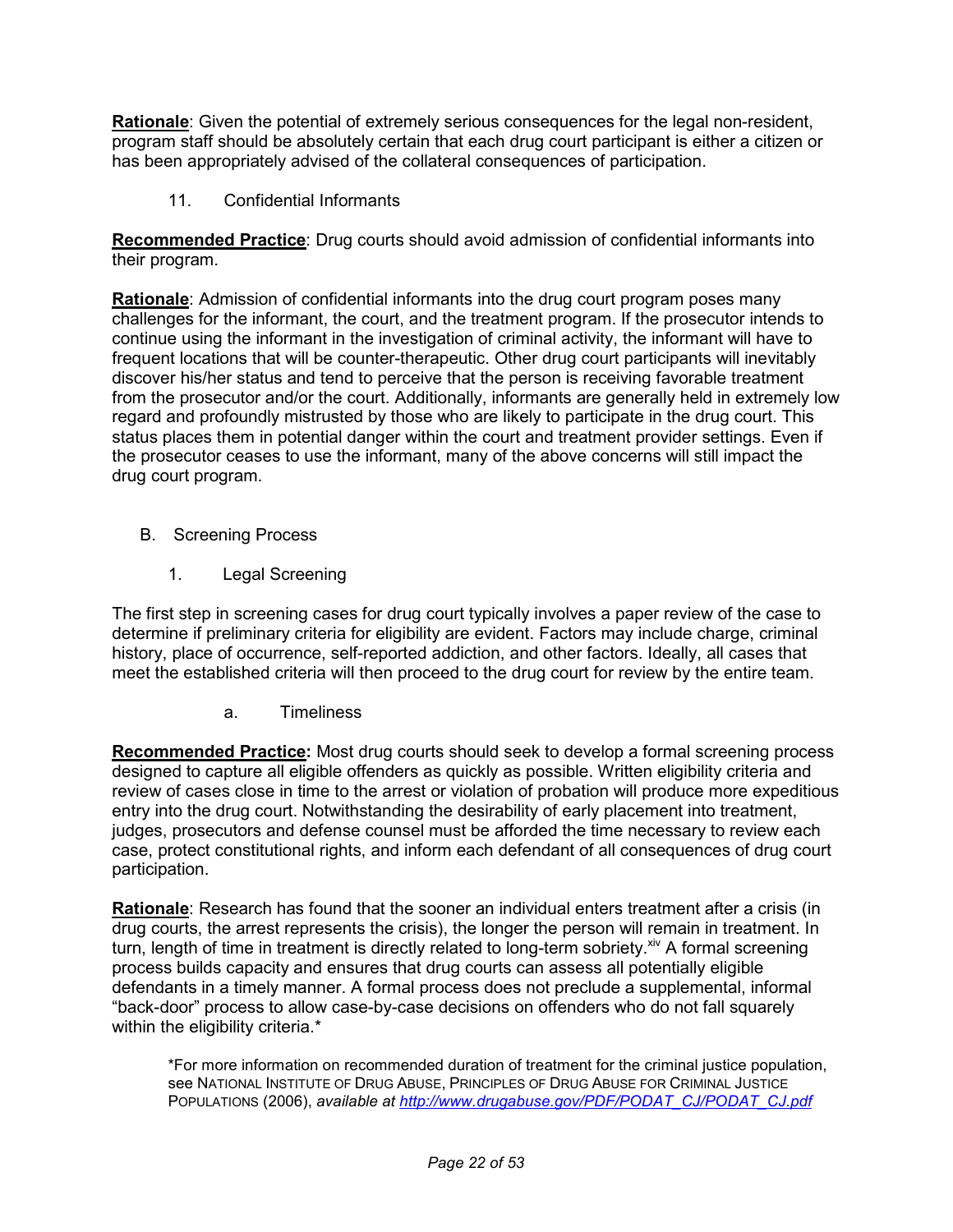#### $h$ **Drug Court Team Review**

 **Recommended Practice**: Once a case has satisfied "paper eligibility" criteria, the drug court team should review the case to decide whether the individual should be clinically assessed for eligibility.

 **Rationale**: Although the prosecutor typically will render the final decision on admission to the drug court, a team review of "paper eligible" cases will support a more in- depth consideration of eligibility.

Recommended Practice: The prosecutor assigned to the drug court should be empowered to make the final admission decision for his or her office in the majority of cases.

 **Rationale**: Waiting for a supervisor's decision on every case will further delay entry into drug court, thereby affecting placement into treatment as close as possible to time of crisis.

c. Linkage to Defense Counsel

 **Recommended Practice**: Defense counsel should be involved as early as possible in the admission process to discuss the drug court program and its appropriateness with the client. Once "paper eligibility" criteria have been satisfied, defense counsel should have the opportunity to consult with the defendant before drug court personnel approach the defendant regarding participation in the drug court and/or drug or alcohol use.

 **Rationale**: Early involvement by defense counsel serves three important purposes. First, it promotes consideration of constitutional and other legal issues affecting the case (e.g.,  $4<sup>th</sup>$  Amendment issues, consequences of a guilty plea, etc.). Second, providing the client with complete information about the program, including its requirements, intensified supervision, and potentially longer period in the system, will promote more informed decision-making about entering the program. Third, a thorough explanation of the drug court process will encourage honest and candid responses by the defendant to inquiries by the drug court staff.\*

 \*For a thorough analysis of a defense attorney's obligations in the drug court setting, see NATIONAL DRUG COURT INSTITUTE, CRITICAL ISSUES FOR DEFENSE ATTORNEYS IN DRUG COURT (Monograph Series 4 2003), *available at [http://www.ndci.org/CriticalIssues.pdf](https://availableathttp://www.ndci.org/CriticalIssues.pdf)* 

- 2. Clinical Assessment
	- a. Clinical Screening

 **Recommended Practice**: The drug court team should look at the offender's clinical appropriateness for participation. Aspects of appropriateness include:

- DSM diagnosis (abuse, dependence);
- current use (type, frequency, intensity);
- substance abuse history and its relation to criminal justice history;
- psychological/behavioral functioning (including cognitive factors);
- current mental status;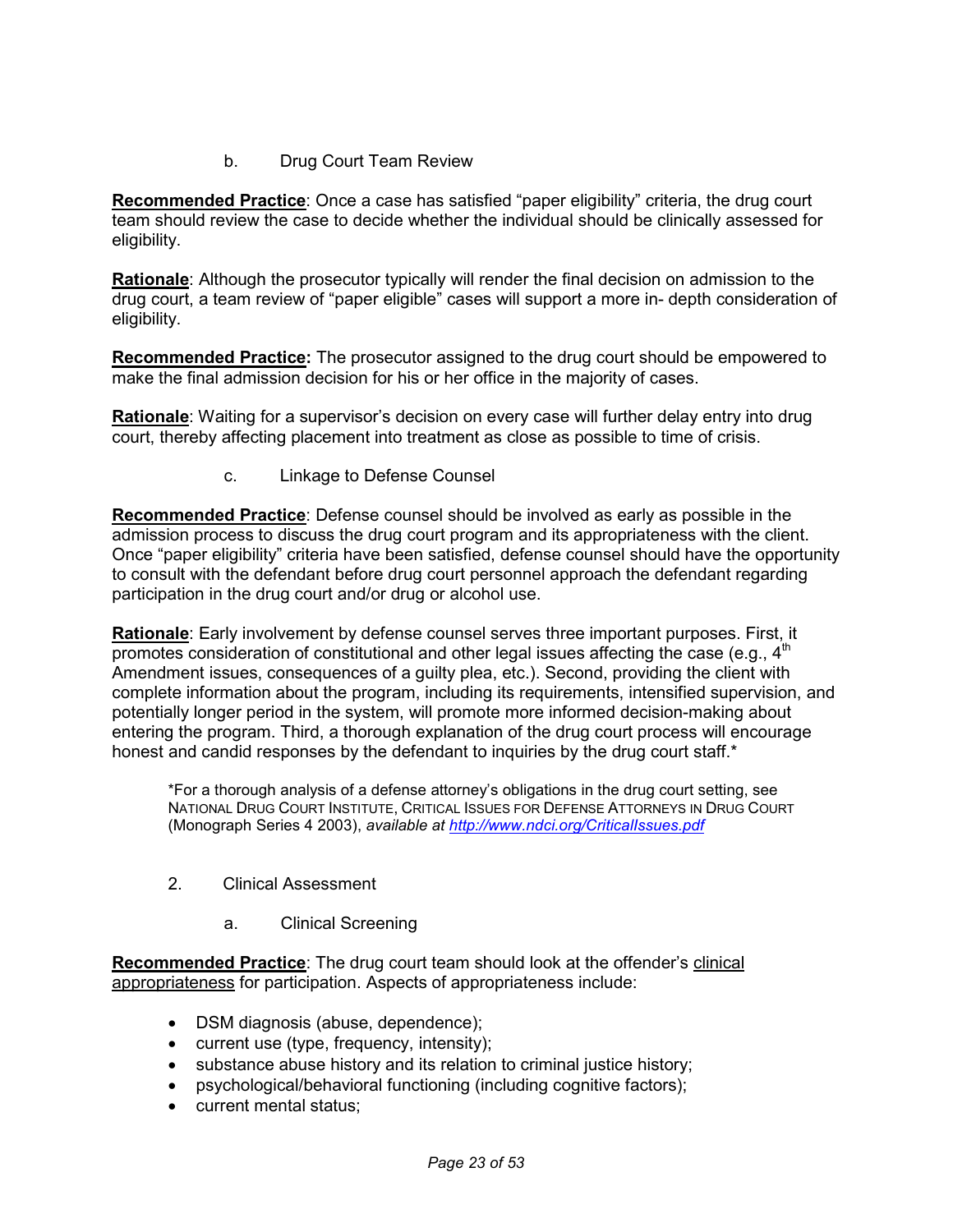- medical status (including intoxication or withdrawal potential);
- presence of Traumatic Brain Injury (TBI);
- participant motivation; and
- cultural/ethnic/religious orientation and the impact on participation.

 Screening tools, such as the Addiction Severity Index (ASI), the Michigan Alcohol Screening Test (MAST), the Global Assessment of Individual Needs (GAIN), are useful in determining the client's appropriateness for admission. OASAS also recommends use of the HELPS (a brief screening for Traumatic Brain Injury) as well as a screen for Fetal Alcohol Spectrum Disorders, as both of these conditions will impact treatment and the individual's ability to comply with program requirements. Also, instruments such as the MAST, for example, can be given to the client in paper form to fill out prior to the interview.

 **Recommended Practice**: In cases where a potential participant appears to be suffering from a co-occurring mental disorder, the drug court program should have provisions for psychiatric referral and evaluation prior to recommending admission to the drug court program. OASAS recommends use of the Modified Mini Screen (MMS) to identify potential participants with coexisting disorders. The MMS can be accessed at [http://www.oasas.state.ny.us/hps/research/documents/](http://www.oasas.state.ny.us/hps/research/documents) MINIScreenUsersGuide.pdf

 **Recommended Practice:** Assess clinical eligibility before executing a participant contract.

 **Rationale**: Legal and ethical questions can arise if an offender admits guilt and is subsequently deemed clinically ineligible.

 **Recommended Practice**: If court-based treatment providers are responsible for conducting the initial assessment and placement, the drug court should establish protocols to avoid any appearance of conflict.

 **Rationale**: Conflicts of interest (real or perceived) can occur when a treatment provider assesses the offender and then refers the individual to his or her own program.

b. Clinical Assessment

 **Recommended Practice**: The clinical assessment should match participants to appropriate levels of care and modalities of available substance abuse services. Basic components of the assessment include:

- diagnosis (dependence, abuse, other);
- engagement of the participant in determining motivation and goals;
- meaningful, strength-oriented treatment planning; and
- • level of care determinations with reference to the Diagnostic and Statistical Manual of Mental Disorders, Fourth Edition Text Revision (DSM-IV-R) of the American Psychiatric Association (2000).

Recommended Practice: An effective clinical assessment should reflect the following components:

 $\bullet$  of a substance abuse disorder in relation to a range of bio-psychosocial areas (e.g., an objective, strength-based clinical evaluation which clarifies the nature and extent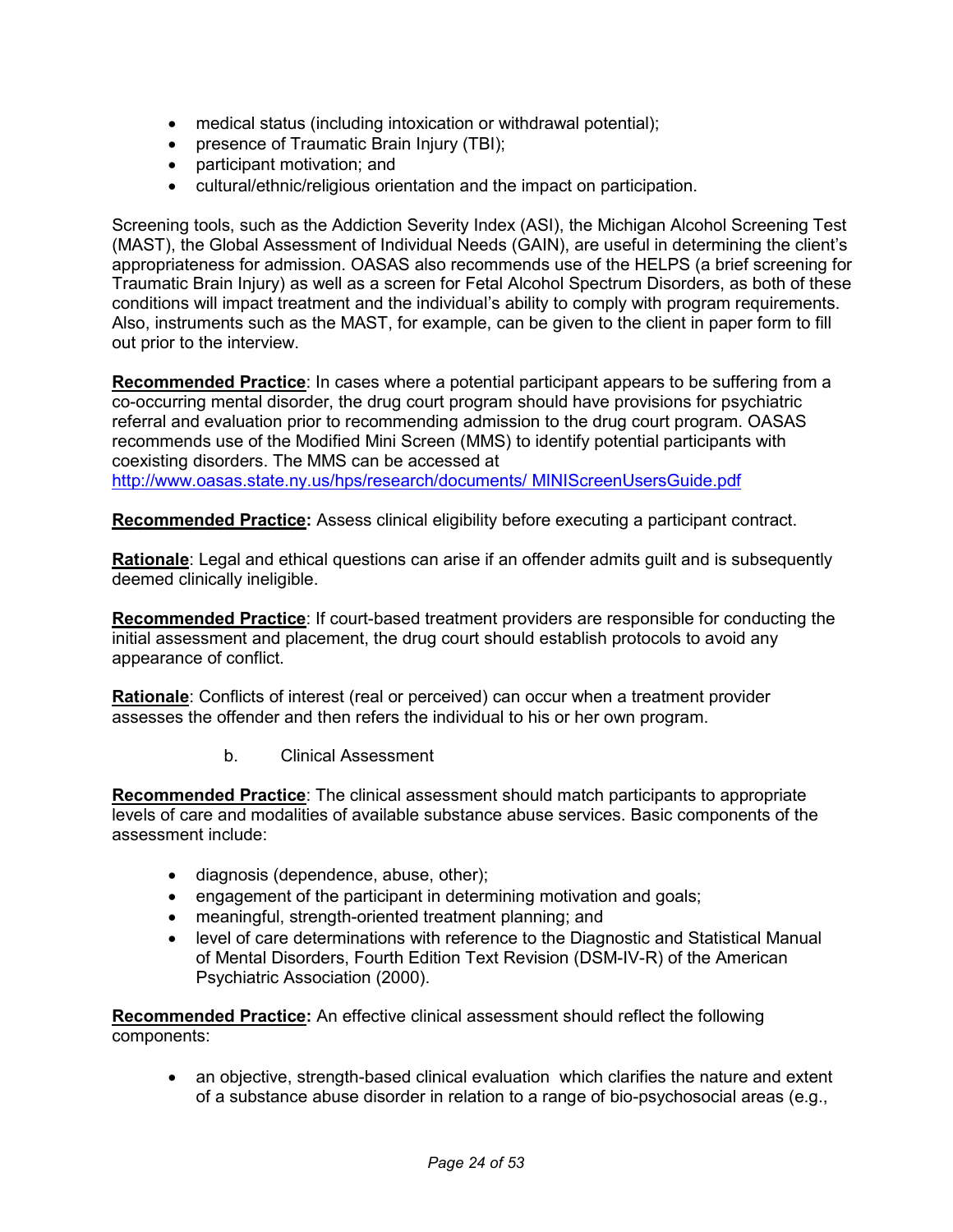substance abuse history, treatment history, medical, psychological, familial, vocational, and other domains of functioning);

- • identification of the client's needs, strengths, resources and problem areas along this continuum (Note that initial contact with the participant may not result in a full and accurate reporting of all aspects of the person's current and past functioning); and
- $\bullet$  reflected in the Universal Treatment Application(UTA) or client file (Note that the UTA is the customized computer application utilized by all drug courts in New York State). • regular review and updating to ensure that a comprehensive picture of each client is

 **Recommended Practice:** Wherever feasible, the drug court professional who conducts the assessment should be a Certified Alcoholism and Substance Abuse Counselor (CASAC), who considers the following guidelines when interviewing the offender:

- potential client is drug and alcohol free during the interview;
- language of the interview is clearly worded and in the primary language of the client;
- • environment for the interview is conducive to establishment of trust and rapport with 1-1.5 hours allocated for the Assessment;<sup>xv</sup>
- • participation of family members or significant others is encouraged to gather additional information (with client's permission); and
- $\bullet$  assessment tools.\* • the interviewer is trained in interviewing techniques and the use of evidence-based

 \*Recent studies indicate the efficacy of a Stages of Change/Motivational Interviewing approach that assists the client in recognizing his/her problem (in this case, the role and relationship of substance abuse to and with the criminal justice system) and elicits client motivation to make the changes necessary to successfully complete the drug court program.<sup>xvi</sup> The use of these techniques requires training and consultation with a clinical practitioner.

 NOTE: In New York State, **Level of Care for Alcohol and Drug Treatment Referral (LOCADTR)** is a patient placement criteria system designed for use in making level of care decisions in New York State. Level of care determination is a clinical procedure provided by OASAS-certified alcoholism and substance abuse treatment services or by qualified health professionals as defined in OASAS chemical dependence regulation.\*

 \* For a complete listing of New York State regulations governing chemical dependence outpatient services, see 14 N.Y. COMP CODES R. & REGS. tit. 14 § 822.1 – 822.13 (2008)*, available at <http://www.oasas.state.ny.us/regs/822.cfm>*

 The purpose of the level of care determination procedure is to assure that a client in need of chemical dependence services is placed in the least restrictive, but most clinically appropriate level of care available. It is the responsibility of the treatment provider to make an appropriate placement. Note that Certified Alcoholism and Substance Abuse Counselors are authorized to conduct assessments and make referrals to treatment, as is common practice in drug court programs. They can not, however, make the final decision on admission to a particular treatment program.

 In addition, the **ASAM Placement Criteria** (American Society of Addiction Medicine) provides a similar mechanism for organizing an appropriate referral process. These manuals are available to professionals and can be adapted to the Screening and Assessment instruments used by drug court staff.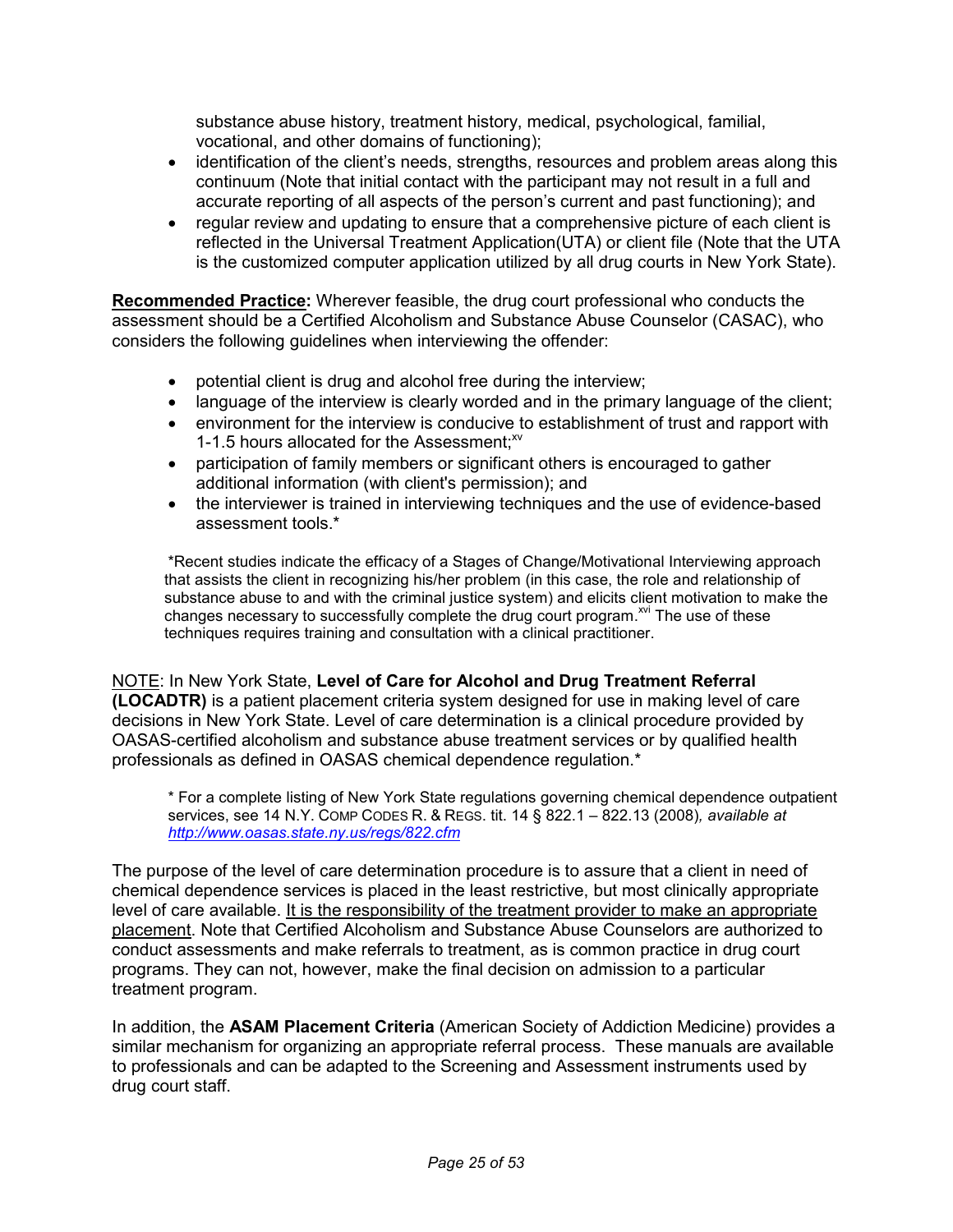\*An excellent resource for many clinical screening, assessment and treatment issues is The Treatment Improvement Protocols (TIPs) Series, which presents best practice guidelines for the treatment of substance abuse. This series is produced by the Center for Substance Abuse Treatment, Office of Evaluation, Scientific Analysis, and Synthesis. For more information, visit: <http://www.csat.samhsa.gov/publications.aspx>

 To request a print copy of a TIP publication, visit: <http://www.kap.samhsa.gov/products/manuals/tips/index.htm>

- C. Becoming a Participant Plea Structure and Contract/Participant Agreement
	- 1. Courtroom Observation

Recommended Practice: Drug courts should require eligible offenders to observe drug court for at least one session before reaching a final decision regarding admission to drug court. After observation, the drug court judge should discuss questions and concerns that the observer may have.

 **Rationale**: Observation of drug court helps an offender make an informed decision about entering drug court. The experience can also provide motivation for those who believe they cannot abstain from drugs or are not ready to stop using.

2. Pre-Plea or Post-Plea Model

 **Recommended Practice**: The drug court team should carefully consider whether to utilize a pre-plea diversion model or a post-plea structure. Both models offer advantages and disadvantages, depending on the severity of the charge and the legal and clinical profile of the participant. In cases that would not typically result in incarceration (e.g., misdemeanors with little or no criminal history), a pre-plea structure may be the only arrangement in which defense counsel will advise the client to participate in drug court.

 **Rationale**: A post-plea structure promotes many important goals of the drug court. They include the following:

- simplifying options for the participant (stay in treatment or go to jail/prison);
- • incorporating research findings that increased leverage (i.e., certainty of incarceration upon failure) promotes retention in the program;<sup>xvii</sup>
- • relieving prosecutors of the burden of proving a case many months after an arrest; and
- achieving finality of a disposition for the court.

 In courts where the probation department provides community-based supervision, participants may be sentenced to probation with drug court as a condition of their sentence. A pre-plea diversion model may be appropriate in certain misdemeanor cases where incarceration is unlikely in traditional case processing. The pre-plea model allows an individual to benefit from drug court without exposing him or her to permanent liability from a criminal conviction.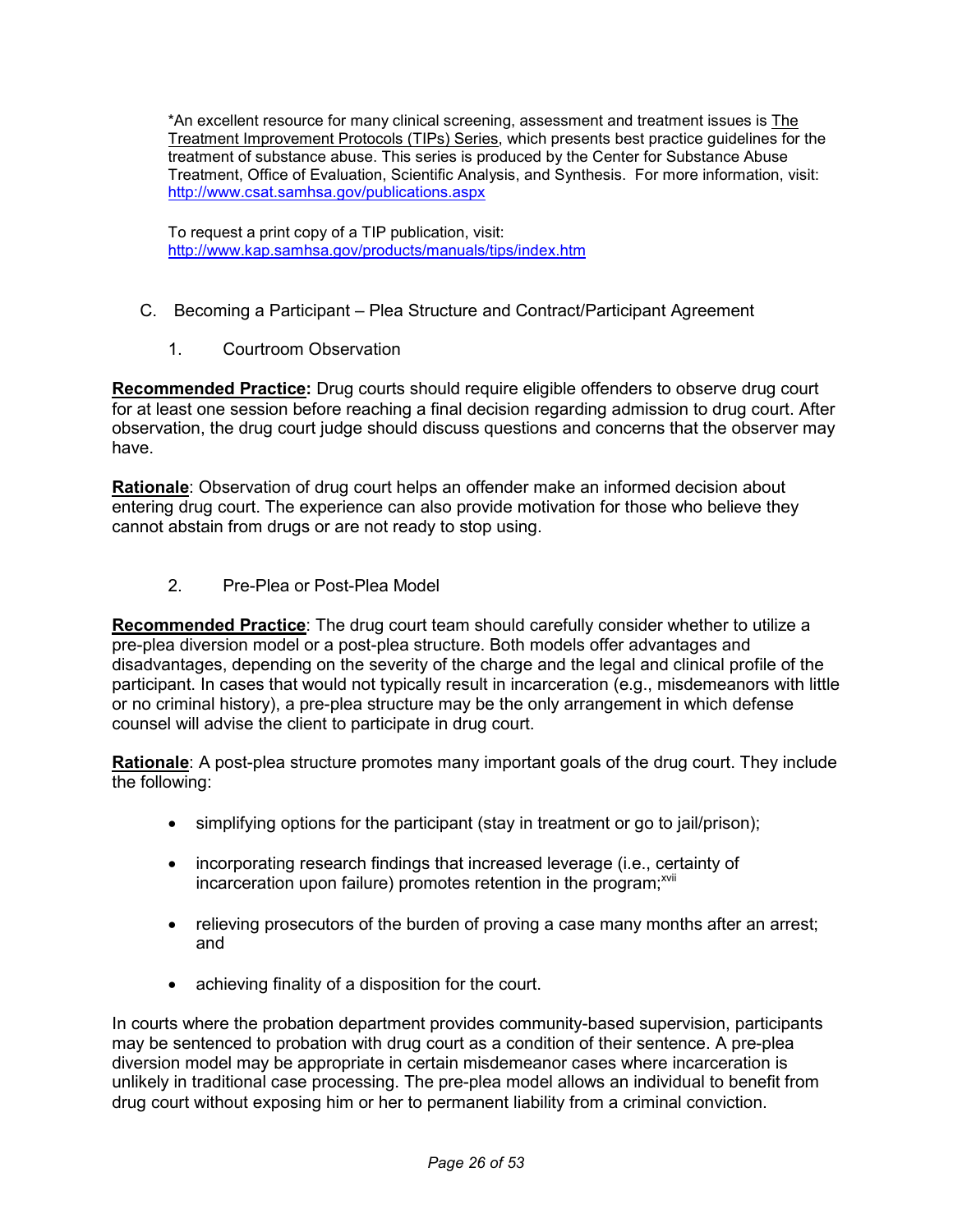**Recommended Practice:** In a post-plea structure, the prosecutor should be encouraged to provide open file discovery, laboratory results, and information regarding the constitutional legality of any search and seizure.

 **Rationale:** Drug courts generally utilize a modified adversarial approach that works most effectively when all parties have access to the same information. Withholding information undermines this approach and encourages gamesmanship which will ultimately discourage participation in the drug court.

 $3.$ 3. Drug Court Contracts and Participant Handbooks

 **Recommended Practice:** Drug courts should execute a written contract that includes all of the Court's expectations of the participant and specifically, what legal action the court promises to take if the participant complies with the drug court mandate or fails to meet the drug court's expectations. The contractual agreement should explain to participants:

- • the "contingency" nature of the drug court structure, including the use of incentives and sanctions; and
- • the drug court phases, including their relationship to treatment, recovery and graduation.

 **Rationale**: Clear expectations of required behavior and consequences for non-compliance will help the participant to set goals and learn consequential thinking when the court sanctions  negative behavior.

 **Recommended Practice**: The court should carefully consider which legally established rights the participant is required to forfeit. For example, forfeiture of the right to appeal, 4<sup>th</sup> Amendment protections, and reasonable restrictions on association have been found acceptable by nearly all appellate courts. On the other hand, forfeiture of the right to scientifically valid drug testing or an evidentiary hearing of any kind at termination and sentencing may run afoul of due process requirements.

 **Rationale**: Although appellate review of the drug court process is still minimal, the legal rights and protection afforded parolees and probationers can and will most likely be applied in the drug court setting. In the more established arena of parole and probation, courts have been given considerable latitude in imposing conditions on individuals being supervised. Courts have upheld geographical restrictions, so long as they are narrowly drawn. They generally uphold searches based on an executed waiver. Forfeiture of the right to appeal, with some limited exceptions, is permissible as a condition of a plea agreement. Conversely, due process probably requires scientifically accepted and reliable evidence of drug use if the participant is to be deprived of his/her liberty.<sup>xviii</sup> And in New York, a trial court must hold some kind of evidentiary hearing, formal or informal, where the factual basis for finding a breach of conditions of release and sentence to incarceration is established.<sup>xix</sup>

 **Recommended Practice**: In cases where participants are under 18 years old, the drug court should have a parent or guardian present at the time of plea and/or admission to the drug court. Where appropriate, the court should encourage the parent or guardian to participate in the drug court process and, where appropriate, co-sign the drug court contract.

**Rationale**: Both legal and practical considerations support the inclusion of parents and guardians.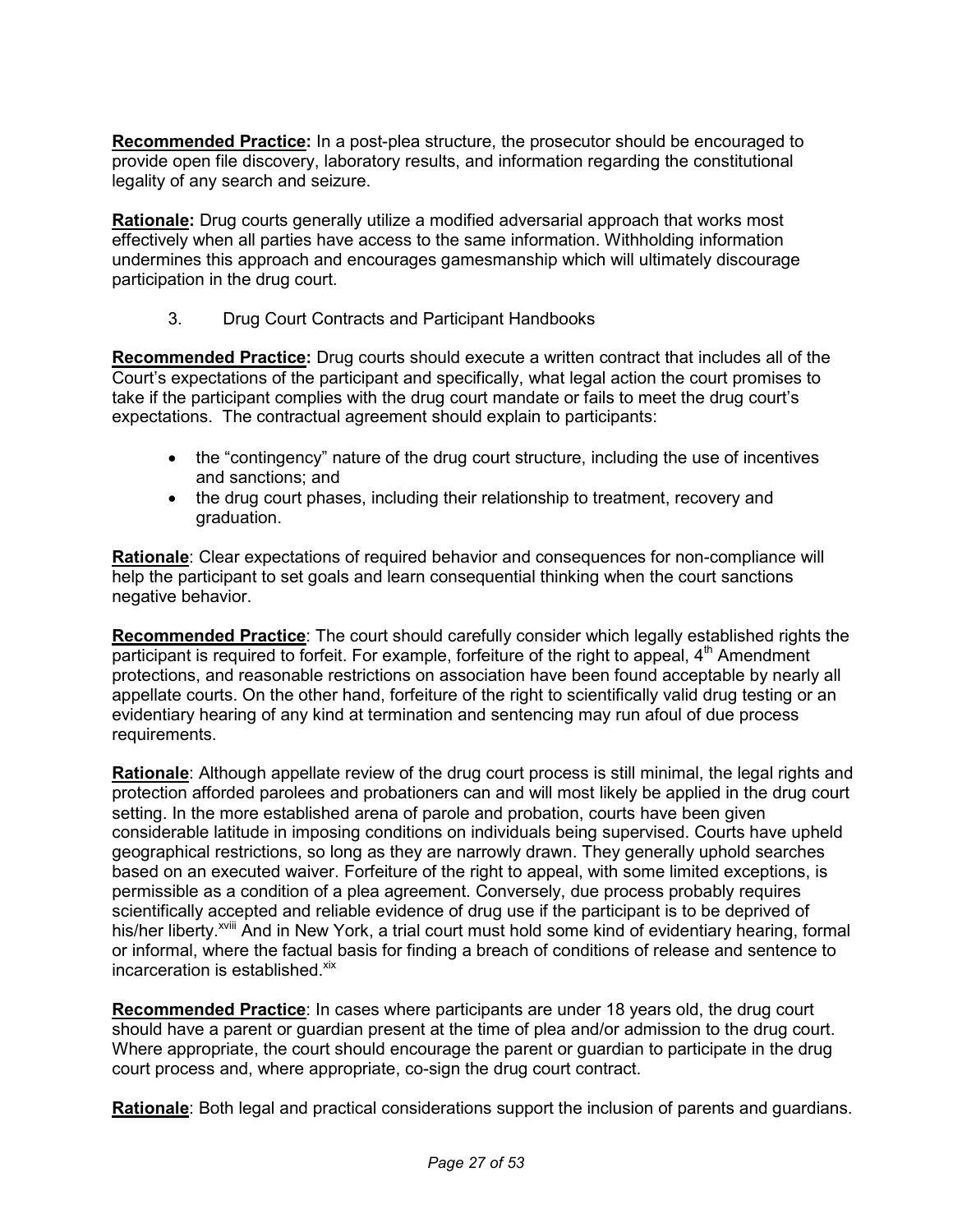Frequently, the participant will be living at home and will depend on the parent or guardian for treatment insurance as well as coordination of school and treatment attendance.

 **Recommended Practice**: The drug court should develop and distribute to each participant a Participant Handbook that outlines the requirements of the drug court program. The Handbook should be available in the client's preferred language. The Handbook should be made available to the offender <u>prior</u> to admission into the Drug Court.

 **Rationale**: Clarity around expectations promotes informed decision-making about whether to enter the drug court program and enhances the perception of the Court's fairness by the participant.

 **Recommended Practice:** The drug court should provide the participant with the greatest legal incentive possible, consistent with local sensibilities and the prosecutor's judgment, to encourage participants to complete the program. Outcomes can range from vacatur of the plea and dismissal of all charges to early discharge from probation to reduction of a felony to a misdemeanor.

Rationale: The "value" of the benefit of graduation will affect the motivation of the participant.<sup>xx</sup>

 **Recommended Practice:** The participant should know the penalty upon termination from the drug court program before admission to drug court. The Court's discretion in sentencing can be maintained by framing the jail/incarceration period in the language, "up to a maximum of" a particular number of days or years.

 **Rationale 1**: "Up to a maximum of" allows the court to consider the participant's behavior and length of time in drug court. The court may want to impose a greater sentence on a participant who absconds and never attends treatment than a participant who ultimately fails, but remained in treatment for an extended period of time and always appeared in court.

 **Rationale 2**: In certain misdemeanor cases, the actual sentence may ultimately fall far short of one year, but "up to" language may carry more weight with the participant during drug court participation.

NOTE: Research suggests that the Court should set a specific incarceration alternative regardless of the nature of a participant's involvement with drug court. Vague jail/prison alternatives may undermine the drug court message that specified behaviors have certain consequences.<sup>xxi</sup>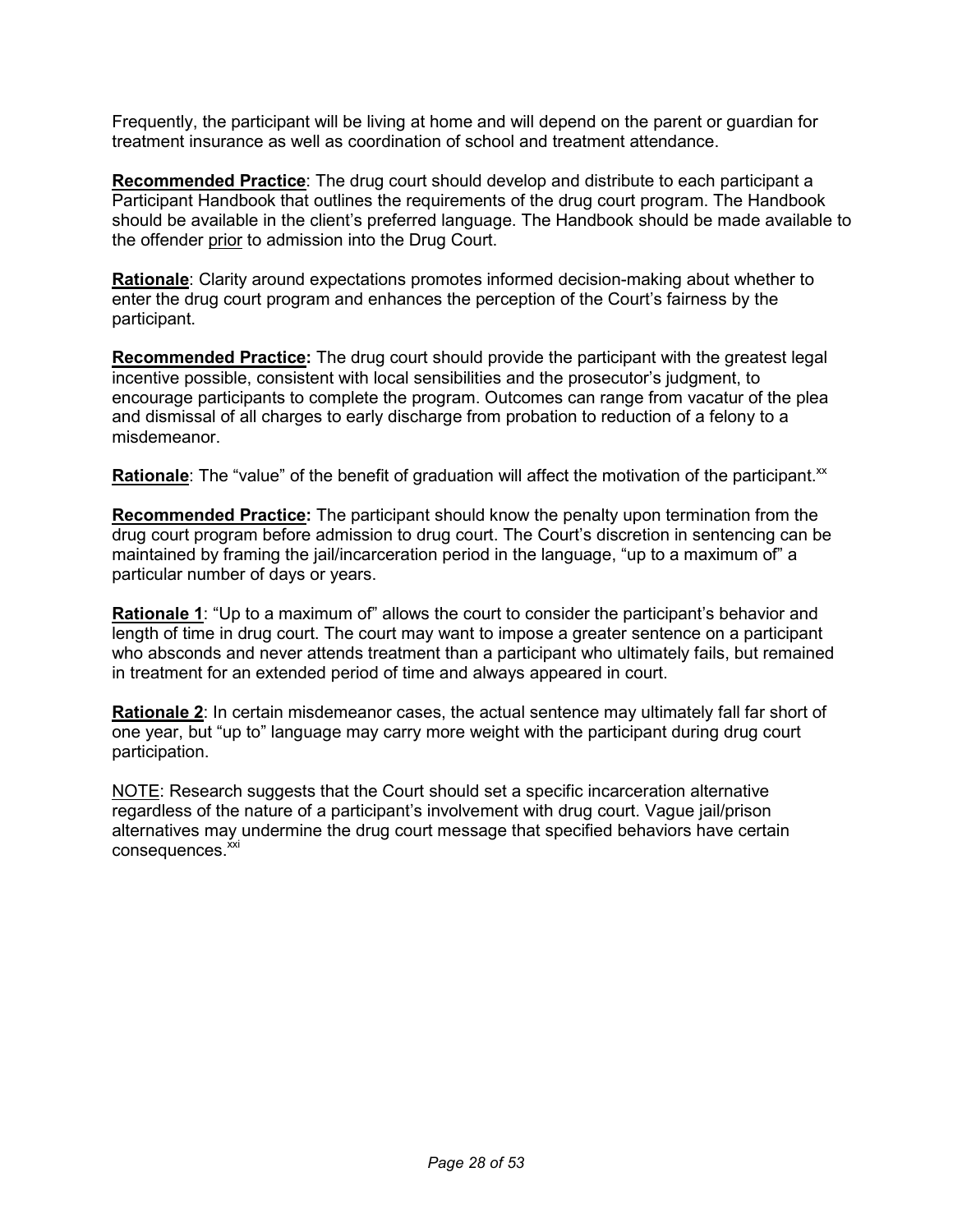### **IV. ACTIVE DRUG COURT PARTICIPANT PROTOCOLS**

A. Supervision Model

 In all drug treatment courts, judicial monitoring constitutes the ultimate supervision of the participant. In order to provide the most effective monitoring, judges rely on information provided by drug court team members who supervise the participant at treatment, in court, and in the community. The prosecutor and defense counsel may also convey information otherwise unknown by those who provide community-based supervision of the participant.

 **Recommended Practice:** Supervision of the drug court participant should include:

- • community-based supervision that allows for monitoring the participant outside of treatment and the court (where legally and clinically appropriate, practices may include announced and unannounced home visits, curfew checks, enforcement of location restrictions, and family engagement);
- • case management services that seek to address the individual needs of each participant, including education, employment, health, dental, housing, parenting, and civil legal needs;
- scheduled and random drug testing; and
- • ongoing assessment of progress in treatment as reported by the provider, timely recommendations by treatment regarding changes in level of care, and early intervention when participant is not compliant.

NOTE: In drug courts where probation is not utilized, community-based supervision may not be practical.

#### Models of Supervision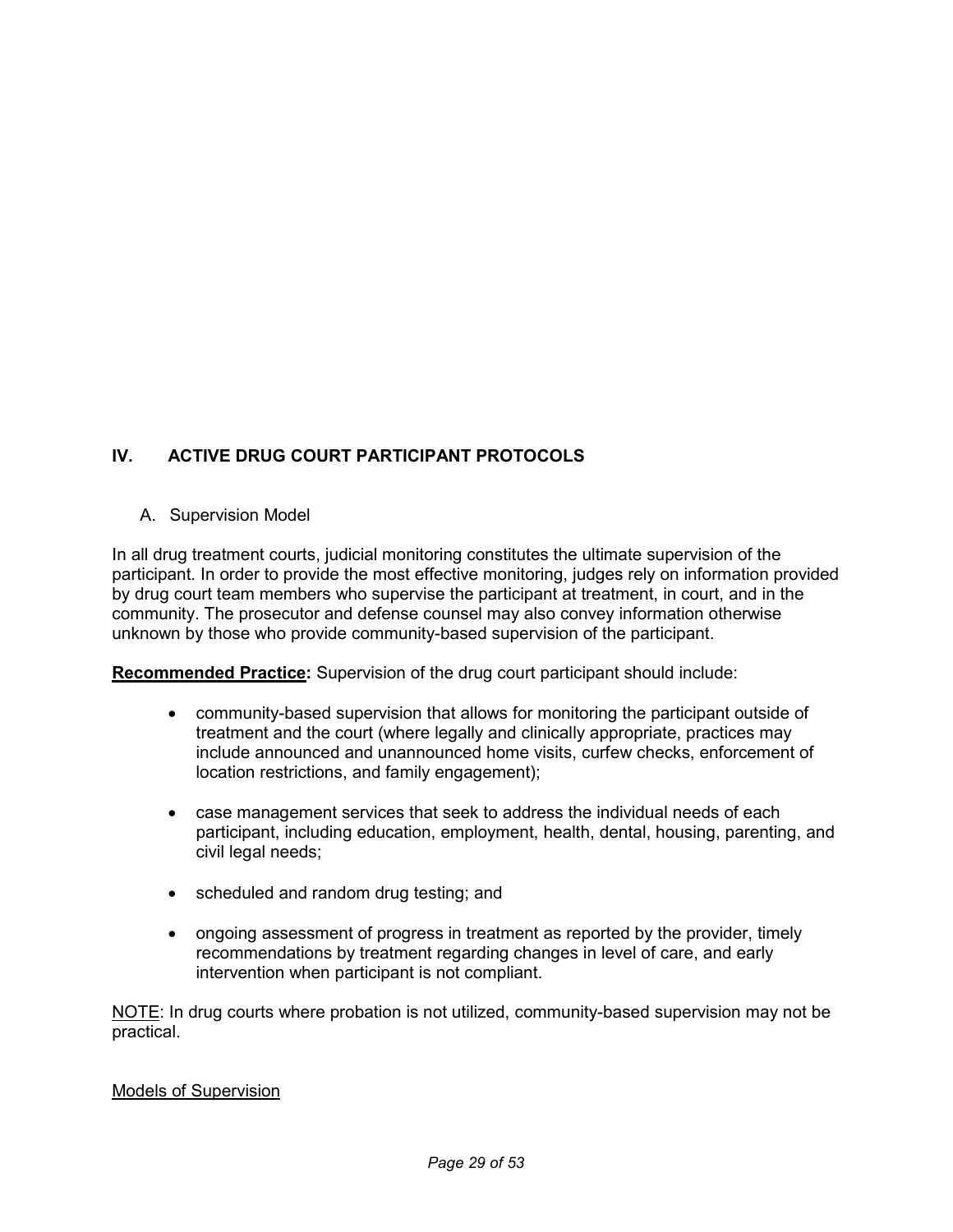1. *Probation* (generally, upstate model)

 Under the probation supervision, model, the participant is placed on probation and supervised by a probation officer who is a member of the drug court team. The probation officer frequently provides both community supervision and case management services.

 *Strengths of this model*: a) capacity to provide community- based supervision, including home visits with drug testing; enforcement of curfews and location restrictions; b) ability to visit sites to confirm education and/or employment involvement; and c) law enforcement component which reassures prosecutors and may result in a greater number of individuals being admitted to the drug court.

*Weaknesses of this model: a)* the probation officer may be viewed by participants as "law enforcement," which can inhibit candor about struggles with treatment compliance and other personal issues (e.g., dysfunctional family environment where drugs or other criminality may be present, spousal or partner abuse, etc.); b) the probation officer may not be sufficiently trained in substance abuse treatment, which can affect his or her ability to recognize behavior that signals a need for changes in level of care and/or clinical intervention; and c) conflict between a more traditional probation model that focuses on enforcement and the drug court model which should include a strength-based approach.

NOTE: Most of these issues can be addressed by training probation officers in substance abuse treatment and the disease model of addiction.

 2. *Court-based case managers* (generally, New York City model)

 Under this model, the participant enters a guilty plea, but sentencing is deferred pending participation in treatment. A court-based case manager with clinical training is assigned to monitor compliance and provide case management services.

 *Strengths of this model*: a) the case manager may be viewed by participants as a "counselor," which may encourage greater disclosure about problem areas in their lives; b) a clinical background makes it more likely that the case manager will recognize behavior that suggests a need for adjustment to the treatment plan; and c) the case manager is more likely to be familiar with a strength-based approach.

 *Weaknesses of this model*: a) court-based case managers do not provide community-based supervision that allows home visits, randomized drug testing, enforcement of curfews and location restrictions, and visits to educational and/or employment sites to confirm participation; and b) court-based case managers may experience conflict between a "clinical" and "law enforcement" role.

#### 3. *Treatment provider case management*

 In a small number of drug courts, treatment providers are charged with performing the case management function as well as monitoring participant compliance. In these courts, the participant is not on probation, and there is no court-based case manager.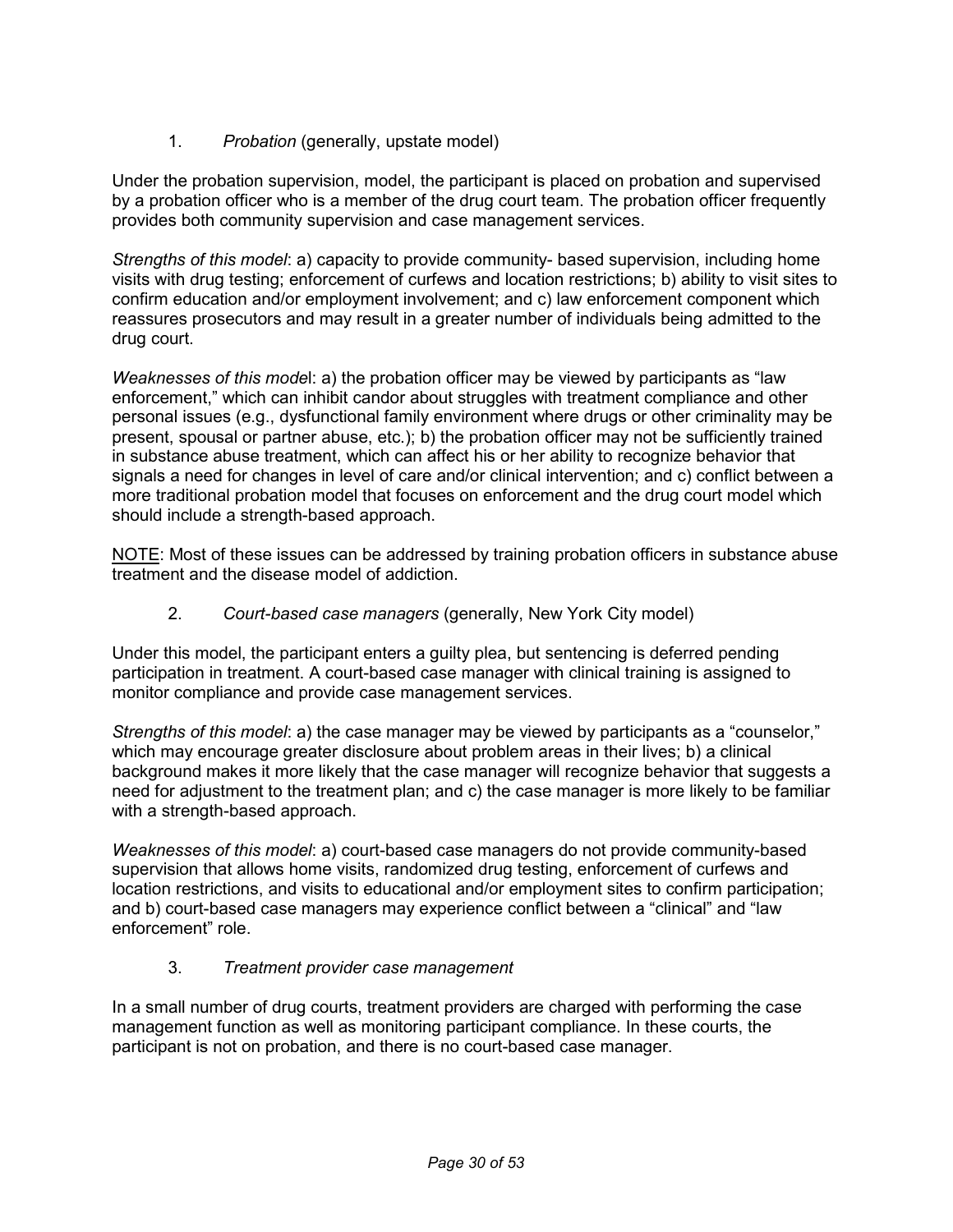*Strengths of this model*: a) treatment providers are more likely to recognize clinical barriers and the need for change in level of care; and b) treatment professionals are more familiar with participant's progress in treatment.

 *Weaknesses of this model*: a) treatment providers do not provide community-based supervision that allows for home visits, enforcement of curfews and location restrictions, and visits to educational and/or employment sites to confirm participation; and b) treatment providers can experience conflict between their treatment role and their duty to report non-compliance to the drug court.

 **Recommended Practice**: Regardless of which supervision model is utilized, the drug court team members, especially the judge, should routinely inform clients about the contingencies of treatment participation and about how participation will be monitored by legal agents.

 **Rationale**: Research has found that higher retention rates are "associated with proactively [informing offenders of] the contingencies of program participation, consistent messages among multiple criminal justice agents and treatment staff, the use of behavioral contracts and judicial orders, and swift returns to custody upon failure."<sup>xxii</sup>

- B. Court Operations
	- $1<sub>1</sub>$ Drug Court Team

 **Recommended Practice:** The drug court team should include at a minimum:

- Judge
- Prosecutor
- Defense attorney
- Coordinator
- Treatment representative
- Probation (outside of New York City) or Case Manager (New York City)

Where appropriate and feasible, the team will benefit from the inclusion of:

- Department of Social Services representative
- Housing liaisons
- Law enforcement liaison (Police, Sheriff)
- Mental health professional
- Vocational/education counselors
- Chief Clerk or Deputy Chief Clerk

 **Recommended Practice**: To the extent possible, drug court team members should include dedicated prosecutors, defense attorneys, and treatment representatives. When new members join the team, they should be trained in the fundamental components of the drug court model (e.g., the team approach, pharmacology of addiction, sanctions and incentives, and the recovery process).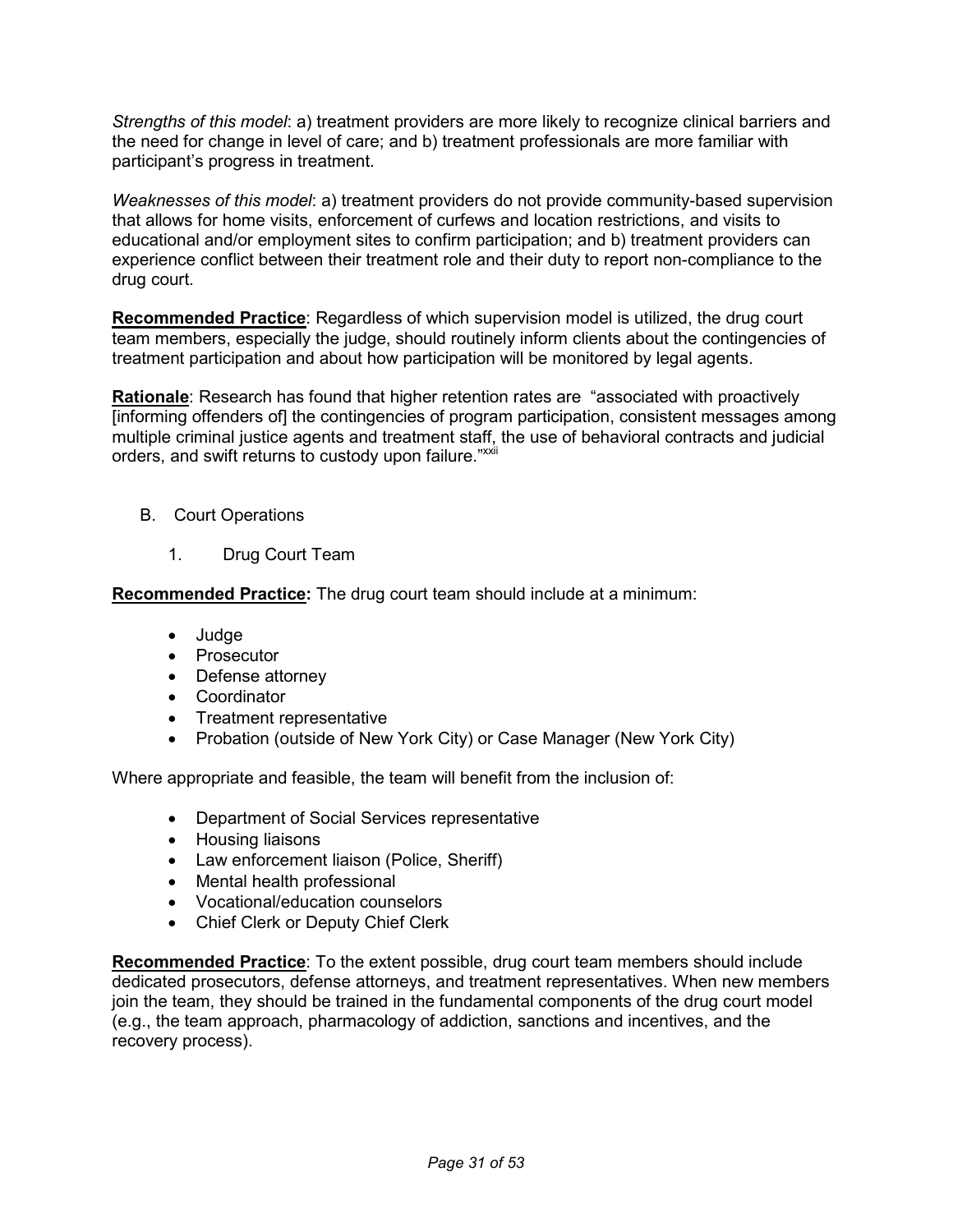**Rationale:** Staff consistency and training promote teamwork, trust, and a stable environment for participants. Constantly changing faces encourage participants, particularly in the early stages of recovery, to split/manipulate team members.

 **Recommended Practice**: Where practical, the drug court should ask the local public defender's office to assign an attorney(s) to represent drug court participants. In jurisdictions where there is no public defender, the court should make an effort to ensure that drug court participants are represented by attorneys who are thoroughly familiar with the court's policies, procedures, and protocols. Similarly, the District Attorney's office should assign one prosecutor to the drug court.

 **Rationale**: Consistency of attorneys promotes smooth operations, facilitates swift referral to treatment, solidifies the team dynamic, and ensures that the lawyers are familiar with the drug court process.

 **Recommended Practice**: The prosecutor's office should develop a written statement of intent regarding use of information obtained in drug court in the prosecution of the instant, past, and future cases.

 **Rationale**: Effective drug courts depend on honest disclosure by participants regarding their drug use. Fear of prosecution for admission of criminal behavior will undermine the atmosphere of trust required for disclosure.

 **Recommended Practice:** The drug court team should set aside one day per year to review the court's policies and procedures, explore areas of concern, and set goals and objectives. If possible, this meeting should occur away from the court. In most jurisdictions, the team can identify a facility in the community that can be used at little or no cost.

 **Rationale:** Drug courts are dynamic in nature. Drugs of choice change; participant characteristics, such as age, ethnicity, and gender may shift over time; new treatment approaches emerge; and new staff members join the team. The day-to-day demands on time and resources frequently leave no room for the review or reflection necessary to improve the program. Part of this annual review should include an examination of the program's compliance with federal confidentiality laws and laws affecting the confidentiality of HIV/AIDS information. $^{x}$ 

 **Recommended Practice**: Drug court coordinators should attempt to convene regionally, on a quarterly basis, to examine trends in drug use, identify obstacles in drug court operations, and brainstorm solutions.

2. Staffings

 **Recommended Practice:** Time permitting, the entire drug court team should meet prior to each drug court session to review each individual's progress in treatment since the last appearance. Topics may include treatment attendance; who should be drug tested; phase advancements; sanctions, incentives; terminations; and graduation candidates. Each team member should have an opportunity to be heard regarding the court's action at the upcoming court appearance. The team should strive to reach consensus, but final decision-making must be left to the judge. The judge's decision should not be litigated in open court except where failure to do so would impinge on the team member's ethical obligations (e.g., defense attorney is obligated to present his or her client's wishes regardless of whether they are consonant with the drug court's policies and procedures).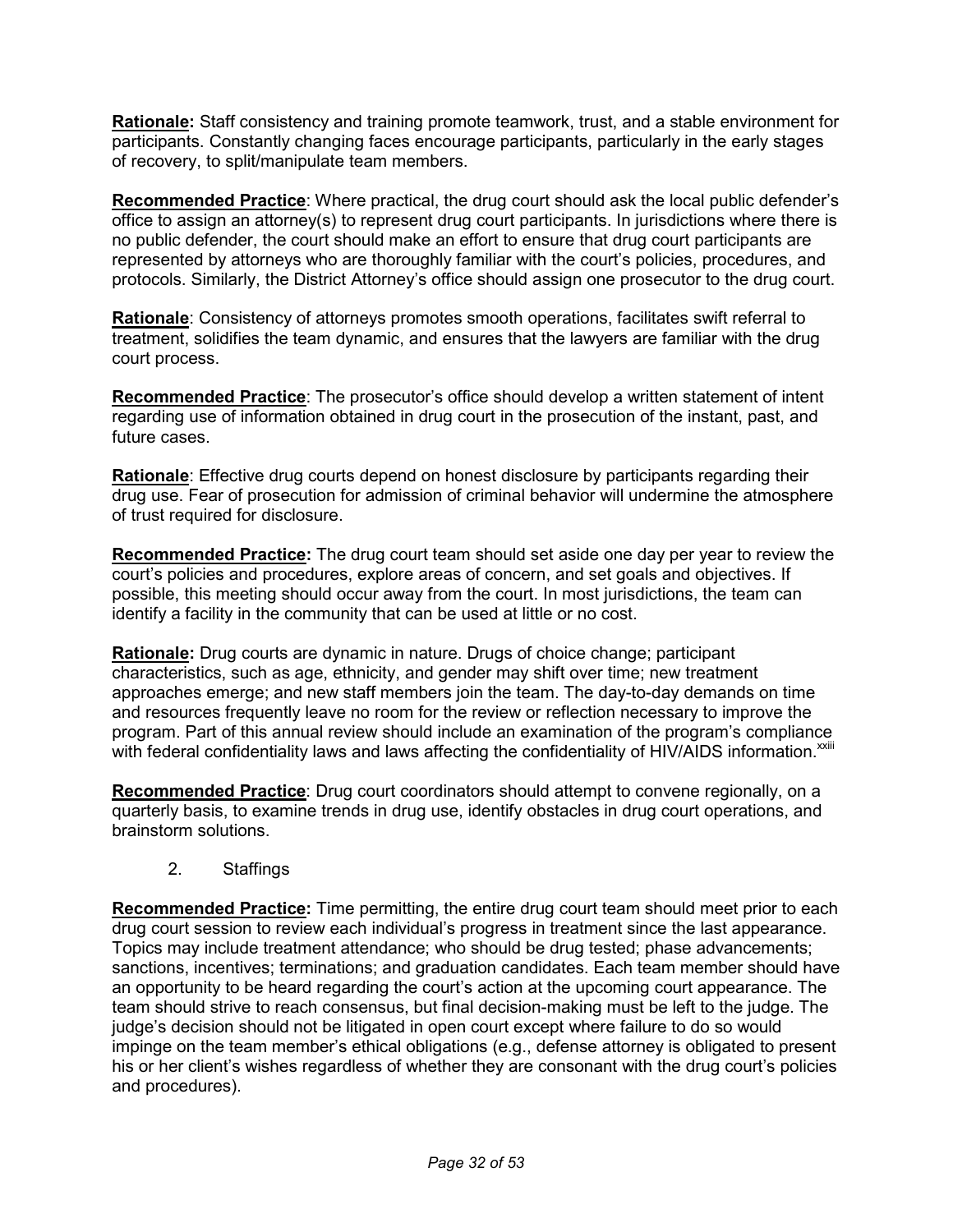NOTE: Where treatment providers participate in staffings, their presence should be limited to discussion of participants in their program.

 **Rationale:** The focus of the drug court session is the participant's progress in treatment, not the legal aspects of the case. From a treatment perspective, a united front achieves two important objectives. First, it diminishes the participant's ability to fragment the team when he or she perceives conflict or disagreement among its members. Second, a unified message clarifies expectations for the participant.

#### **V. DRUG COURT OPERATIONS**

- A. Court Appearances
	- 1. Judicial Style

 Every judge possesses his or her own unique style. The drug court model accommodates a wide range of approaches which span from lenient to stern and informal to formal. Many styles will work, so long as the judge creates a safe space in the courtroom that is conducive to building self-esteem and teaching participant accountability.

 **Recommended Practice:** Although there is no single recommended judicial style, the judge should be aware of his or her style and maintain consistency in the messages that are sent to the participants. Judicial responses may be individualized but the overall approach to participants should be constant. When judges customize their sanctions and incentives to the individual, care should be taken to explain the rationale for different responses to other participants in the courtroom.

 **Rationale**: Behavioral research informs us that perceived certainty of response has a deterrent effect. Individuals who perceive the judicial response as predictable will have greater success at controlling their behavior. Conversely, unpredictable responses lead to "learned helplessness" on the part of the participant. $x_{xiv*}$ 

 \*For additional information about effective judge-defendant interaction, see C. Petrucci, *The Judge-Defendant Interaction: Toward a Shared Respect Process, in* JUDGING IN THE THERAPEUTIC KEY: THERAPEUTIC JURISPRUDENCE AND THE COURTS (B.J. Winnick & D.B. Wexler, eds., 2002)

 **Recommended Practice:** The judge should maintain a balance between his or her role as caring authority figure and role as judge. The judge needs to gain participant's trust through effective communication and understanding the challenge of recovery. At the same time, the judge must resist being perceived as the participant's friend. Accordingly, the court should generally discourage ongoing group activities that include the judge, drug court staff, and participants (e.g., softball teams, bowling nights, etc).

 **Rationale:** For many participants, motivation towards compliance stems from the fact that an individual with great authority cares about their well-being. If the relationship moves too close to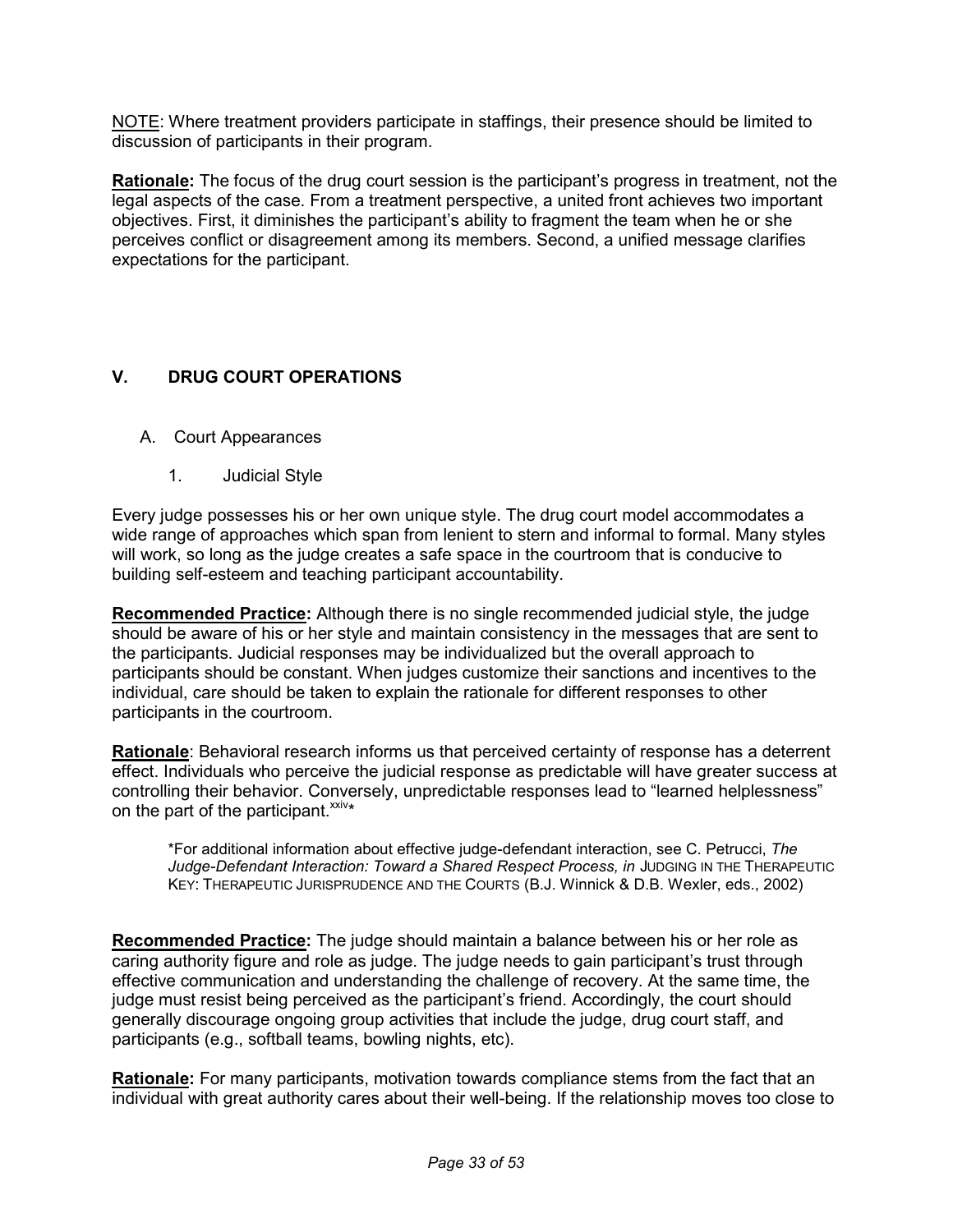perceived friendship, that motivation is diminished. Also, judges must remain mindful that they may one day have to sentence a participant to a lengthy period of incarceration.

2. Courtroom Atmosphere

 Drug court professionals frequently speak of drug court as "theater," with participants in the "audience" watching the drug court in action. The behavior and attitudes that the participants observe affect their overall perception of the drug court's fairness.

 **Recommended Practice:** Ensure that participants and other members of the drug court audience can clearly hear the proceedings, either by using a smaller courtroom or utilizing microphones. Avoid bench conferences and talking in legal jargon or shorthand whenever possible.

 **Rationale**: Communication between the judge and participants should be designed to affect the audience as well as the participant before the court. Poor acoustics undermine this goal.

 **Recommended Practice**: All drug court team members and court staff (e.g., clerks, stenographers, court officers, bailiffs) should recognize the importance of non-verbal communication. They should remain attentive and engaged during the drug court proceeding, avoiding side conversations and activities unrelated to the drug court process.

 **Rationale**: Participants and their family and friends in the audience take their cues from the drug court team and court staff. If any of the team or court staff are reading the paper, not applauding, walking in and out of the courtroom, the audience is likely to become uninterested and non-supportive.

 **Recommended Practice**: Drug court staff should follow the same rules they require of participants (e.g., show up on time, dress appropriately, pay attention during session, be mindful that drug court occurs in a formal courtroom setting, etc.).

 **Rationale:** Again, participants will naturally follow drug court staff's lead or feel resentful if the same rules do not apply to drug court staff.

 **Recommended Practice:** Know the population. If most participants are required to be in school or employed, try to schedule court sessions accordingly.

 **Recommended Practice**: Require most drug court participants to remain in the courtroom for the entire calendar. In larger drug courts where the calendar takes an entire day, require participants to remain for at least half of the day. The drug court may want to reward participants who are doing well by calling their cases early and permitting them to leave. This practice should probably be limited to those individuals who have maintained long periods of compliance. If participants are permitted to leave early, make all general announcements at the beginning of the session.

**Rationale**: Drug court participants benefit from observing other cases for at least three reasons:

 • when participants observe others doing well, they are reminded that other similarly situated individuals have achieved success. This reassurance can provide motivation for their own recovery;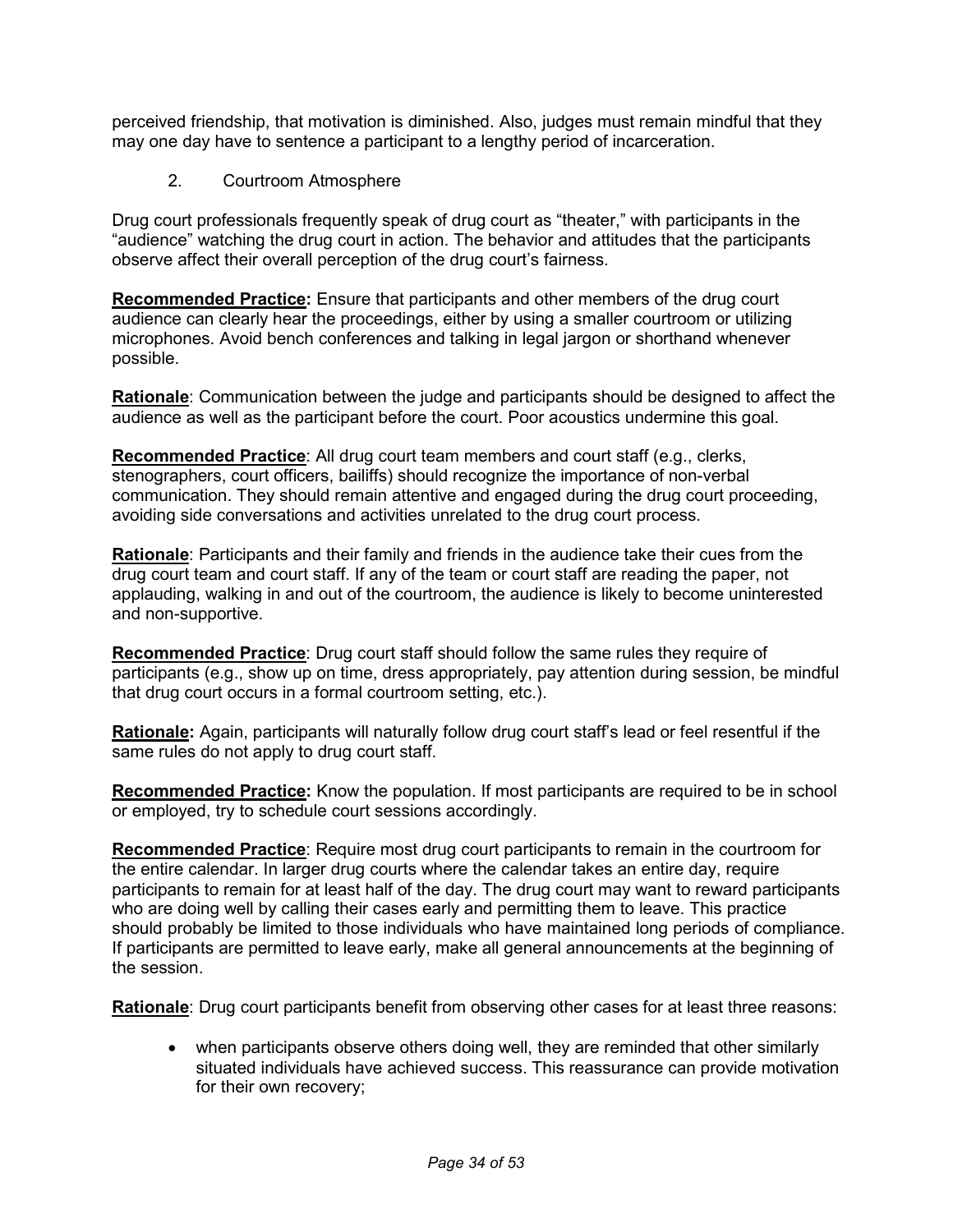- • when they observe the court imposes sanctions on non-compliant participants, they learn consequential thinking; and
- • in a good drug court, observation of numerous cases should enhance participants' perception that the court is fair and treats all participants equally. Positive perceptions of fairness promote buy-in to the drug court process.

 **Recommended Practice:** The drug court should attempt to use a strength-based approach when communicating with participants. Even when a participant is non-compliant, the court should include mention of what they have done well. Examples include:

- • A participant tests positive after several months of abstinence remind the participant that he remained clean for several months and ask what helped him do so well – what changes did he experience that led to use?
- • A participant is testing negative, working a steady job but is starting to miss treatment appointments, claiming that work prevents regular attendance at treatment – commend the participant for her work record and abstinence – ask the counselor or case manager to sit with the participant and draft a schedule on paper that will facilitate attendance at treatment.

 treatment. Conversely, drug court judges should avoid communication that can be construed as public shaming or revealing intensely personal facts about the participant's life.

 **Rationale:** Research indicates that a strength-oriented approach promotes successful program completion. Using a strength-oriented approach, the drug court judge will point out examples of client's capabilities (skills, educational achievements), responsible behaviors (work or attempts at work, positive family interactions), and talents. The judge will then relate these strengths to the participant's potential for achieving success in recovery. In addition, counselor optimism regarding the participant's ability to change is associated with positive treatment engagement. XXV

 **Recommended Practice:** Judges and other drug court staff (probation, counselors, case managers) should routinely and repeatedly inform participants about the contingencies of treatment participation (i.e., the consequences of non-compliance).

 **Rationale**: Research reveals that, among offenders who are mandated to participate in substance-abuse treatment, higher retention rates are associated with proactively engaging offenders in understanding the contingencies of program participation, consistent messages among multiple criminal justice agents and treatment staff, and swift returns to custody upon failure.<sup>xxvi</sup>

 **Recommended Practice**: At each court appearance, the court should ask the participant to set one new goal that he or she intends to accomplish before the next court appearance or by a certain date in the near future.

 **Rationale**: Behavioral research suggests that small, manageable objectives are more easily achieved than grandiose goals. The satisfaction of completing a small task provides motivation for the next step.<sup>xxvii</sup>

3. Frequency of Court Appearances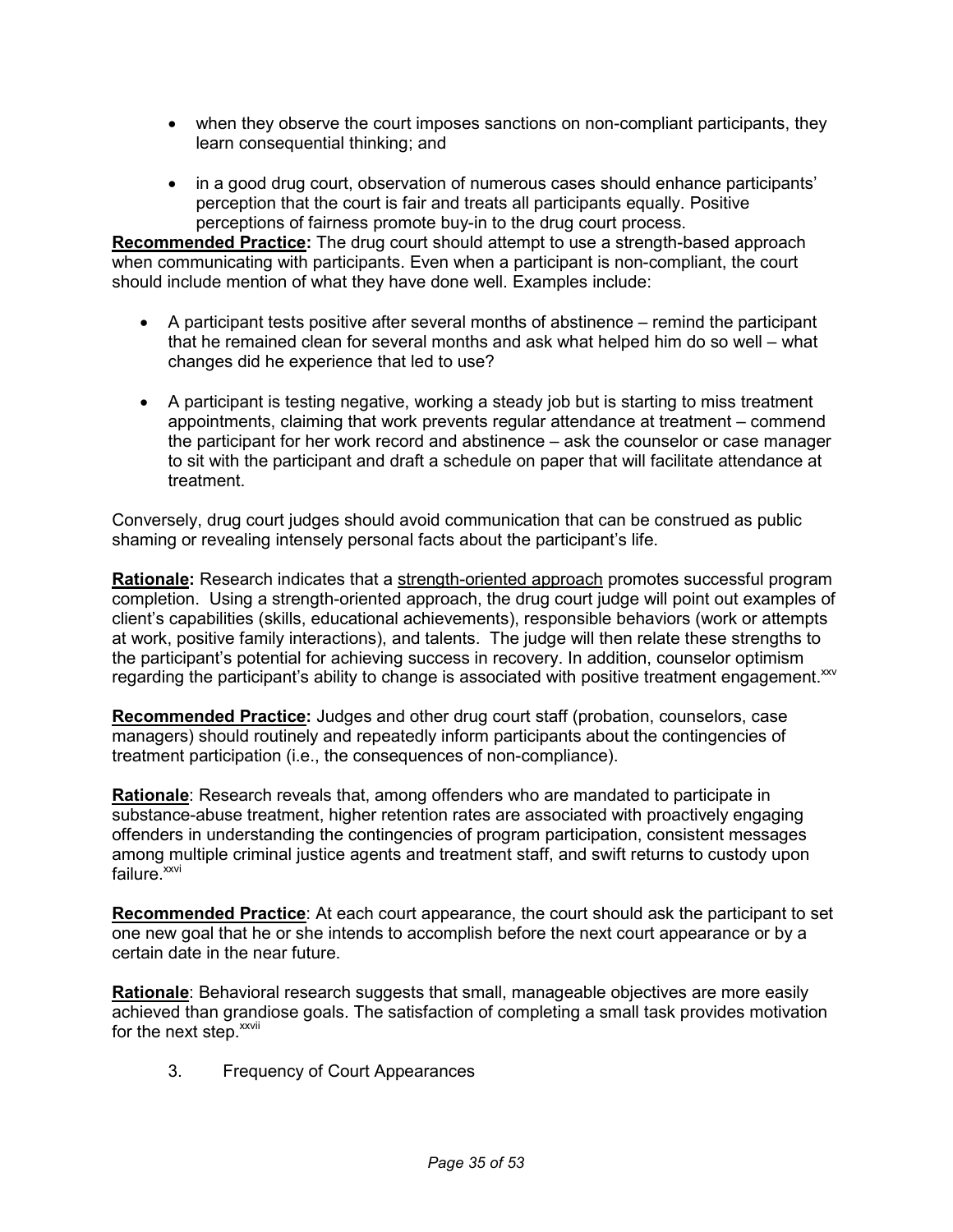**Recommended Practice:** Frequency of court appearances should usually be linked to phase status (see B3 below) and generally decrease in frequency as the participant moves through the phases of the drug court program. The court should require appearances at least once per week at the outset and gradually reduce frequency to once per month in the final phase. Regardless of frequency of judicial hearings, the court should ensure that the treatment provider informs the court immediately of significant non-compliance by the participant.

 **Rationale:** Judicial status hearings**,** especially with a high risk population, tend to enhance compliance among drug court participants.<sup>xxviii</sup> More frequent appearances early in the program hold participants accountable and tend to promote a positive relationship with the judge. Decreasing frequency with phase advancement provides an incentive for the participant.

NOTE: Under certain circumstances and where feasible, drug courts may consider using videoconferencing technology in place of in court appearances. In cases where travel from the provider to court is onerous and/or court appearances might disrupt treatment (particularly early on in the process), the court may wish to explore this option. It should also be noted that treatment providers generally cannot be reimbursed for their time escorting participants to and from court.

B. Treatment Court Mandate

 The drug court should distinguish between the "court" mandate and the "treatment" mandate. The court may want to set requirements for time in the drug court, frequency of appearances, drug testing protocols, and other court related components. In reaching these requirements, the court may consider the severity of the instant criminal offense or the extent of the participant's criminal history. However, regulations promulgated by the New York State Office of Alcoholism and Substance Abuse Services (OASAS) require licensed treatment professionals to make treatment decisions based on approved clinical assessment criteria. These criteria will include history of substance use, previous treatment episodes, modalities previously utilized, job status, housing situation, health history, etc.

1. Treatment

 **Recommended Practice**: The drug court program should follow the recommendations of the treatment professionals regarding Level of Care Determination (LOCADTR).

 **Rationale**: According to OASAS, "[t]he purpose of the level of care determination procedure is to assure that a client in need of chemical dependence services is placed in the least restrictive, but most clinically appropriate level of care available. It is the responsibility of the provider to make an appropriate placement."<sup>xxix</sup>

Levels of Care refer to the following treatment services:

 *Crisis Services* – Medically managed detoxification; in-patient/residential medically-supervised withdrawal; and out-patient medically-supervised withdrawal

 *Outpatient Services* – Non-intensive outpatient; intensive outpatient; outpatient rehabilitation; and methadone maintenance

*Inpatient Rehabilitation Services* – Short-term residential treatment (14-30 days)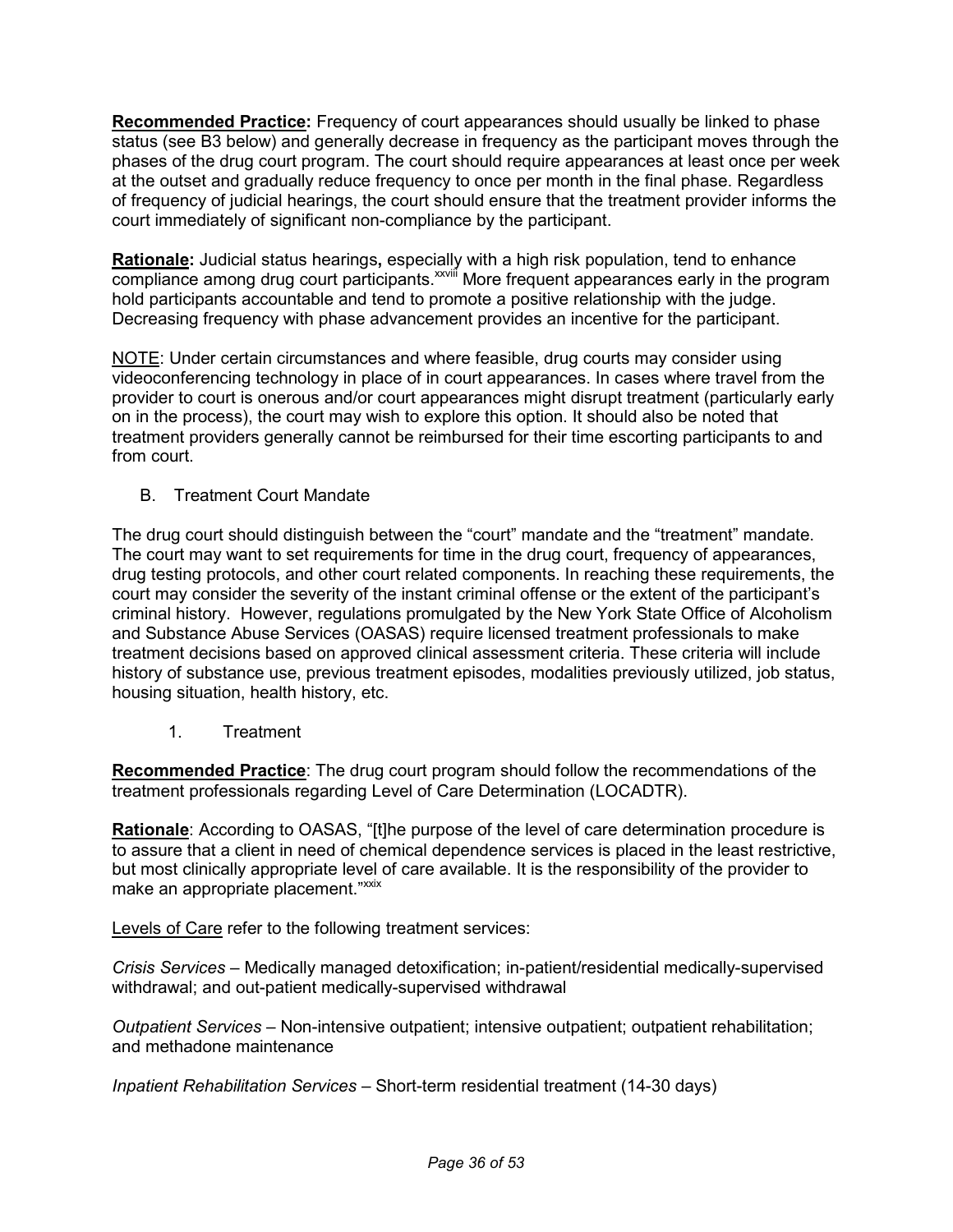*Residential Services* – Intensive residential rehabilitation; community residential; and supportive living

 \*For a review of LOCADTR guidelines, see NEW YORK STATE OFFICE OF ALCOHOLISM AND SUBSTANCE ABUSE SERVICES, GUIDELINES FOR LEVEL OF CARE DETERMINATION *(*LOCADTR 2.0 2001) *available at: <http://www.oasas.state.ny.us/treatment/health/locadtr/LOCADTR2-3&cover.pdf>*

- 2. Special Considerations
	- a. Heroin Users

**Recommended Practice:** Notwithstanding the recommendations above, long-term heroin users will frequently require medically-supervised detoxification and some period of residential treatment to achieve abstinence.<sup>xxx</sup>

b. Homeless individuals

 **Recommended Practice**: Homeless individuals or those with unstable housing should be considered for inpatient referrals.<sup>xxxi</sup>

c. Self-help Groups

 **Recommended Practice:** Participants should be encouraged to utilize self-help groups in conjunction with substance abuse treatment. Drug court staff should develop a directory of self-help groups, including, but not limited to, Alcoholics Anonymous and Narcotics Anonymous.

 **Rationale**: The purpose of self-help groups is to re-establish social relationships with sober peers and gain abstinence time. A recent study that tracked individuals for 16 years concluded that people who become involved in both Alcoholics Anonymous and treatment fare better that those who obtain only treatment.<sup>xxxii</sup>

NOTE: While self-help groups can provide support for those in recovery, they are not treatment.<sup>xxxiii</sup> They should be promoted only as an adjunct to formal substance abuse treatment. Additionally, the law prohibits ordering an individual to participate specifically in Alcoholics or Narcotics Anonymous groups. Courts have held that these groups are inherently religious and therefore violate the Establishment Clause of the Constitution. XXXIV

> $\mathsf{h}$ Site Visits to Treatment Providers

 **Recommended Practice**: Drug court coordinators or other appropriate staff should periodically conduct site visits to their treatment providers.

 **Rationale**: Site visits accomplish several objectives. First, they serve to educate the drug court team about the services offered by a particular provider. Second, they communicate to the provider that the drug court considers treatment a key stakeholder in the drug court process. Finally, site visits can help drug court staff to address complaints from participants about program actions or activities.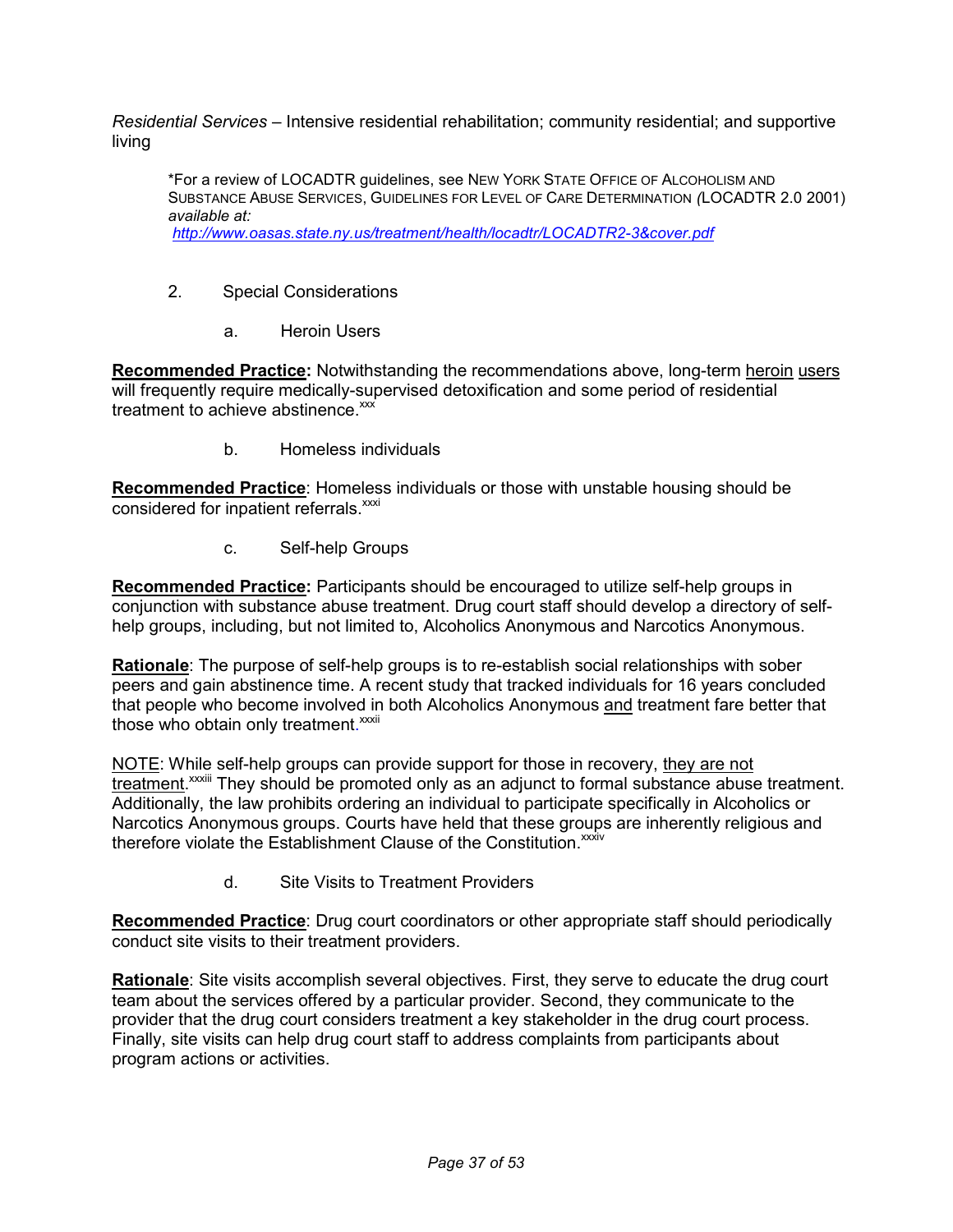NOTE: In most cases, the drug court should give the provider notice that its staff wants to visit the facility and, when practical, request that all drug court participants assigned to that provider be convened to meet the court staff. Unannounced visits can create unintended defensiveness and impair effective communication between the Court and treatment.

3. Phases

 **Recommended Practice**: Drug courts should organize their programs into a series of phases with specific and quantifiable goals and objectives for each phase. The length of phases and the number of "clean" days required may vary, but the objectives must be clearly announced to the participant.

 **Rationale**: Phases give participants more manageable and achievable goals. Short-term goals that participants can accomplish and measure will motivate them to advanced to the next stage of goals and objectives.<sup>xxxv</sup>

#### Example

 *Phase One*: The focus of this phase is to encourage the participant to choose a drug-free life and establish a foundation of abstinence by beginning to develop appropriate life skills. Specific objectives might include:

- Attend a drug court orientation session
- Begin treatment and attend all required sessions
- Report to probation officer or other community-based supervisor
- Complete detoxification and remain abstinent
- Submit to random drug screenings
- Attend all required drug court sessions
- Permit unannounced home visits by community-based supervision agency
- Comply with curfews
- Complete an educational/employment plan and literacy assessment
- Arrange for complete physical and dental examination
- Explore life skills, health, education, and employment programs

 *Phase Two:* The focus of this phase is to stabilize the participant in treatment, offer strategies for living without alcohol and other drugs, and develop the individual's educational/employment goals. Specific objectives might include:

- Attend all required treatment sessions
- Report to probation officer or other community-based supervisor
- Remain abstinent
- Submit to random drug screenings
- Attend all required drug court sessions
- Permit unannounced home visits by community-based supervision agency
- Start educational program or job skills training
- Attend required life skills, parenting skills, health, employment, or education programs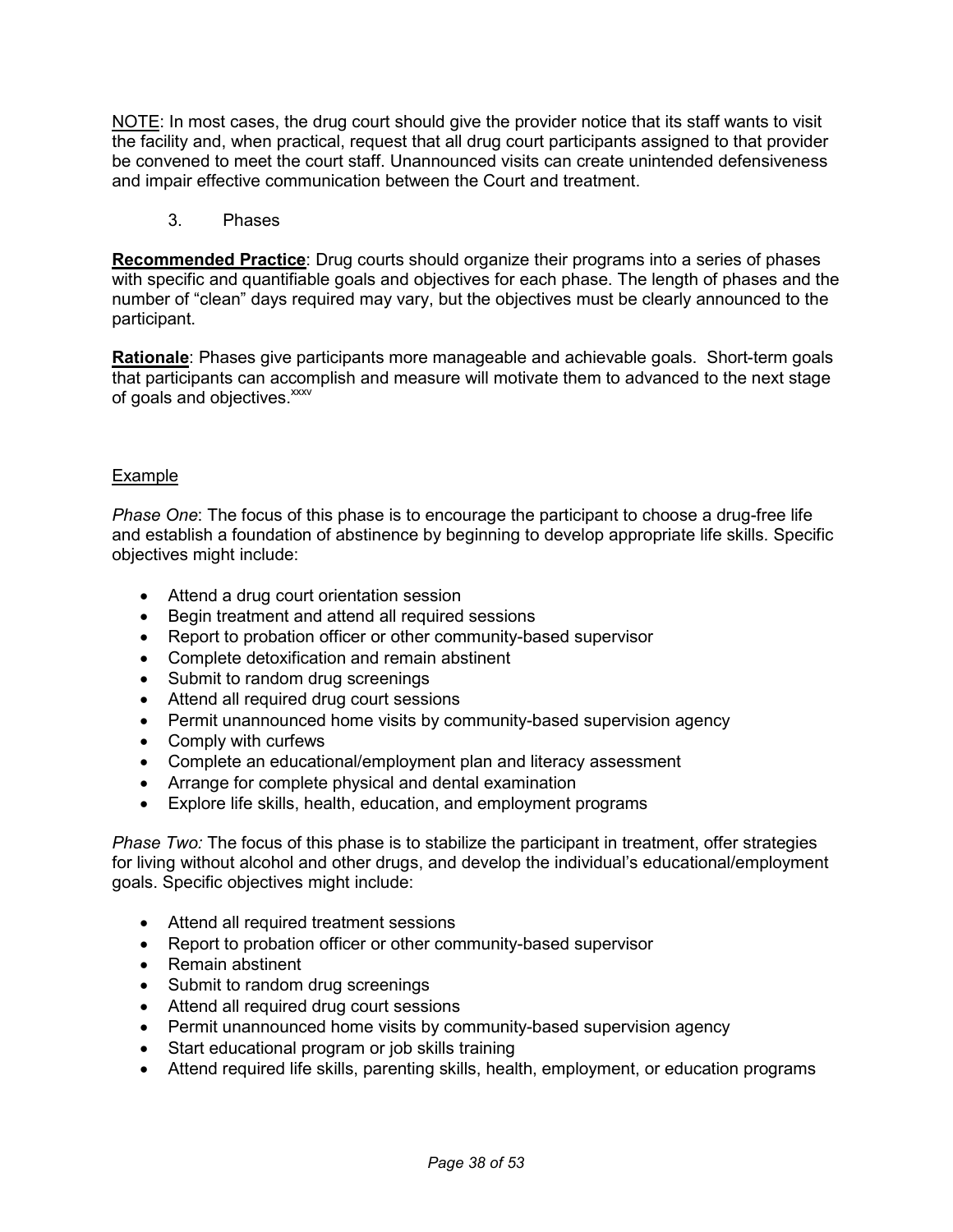*Phase Three*: The focus of this phase is to move the individual towards self-sufficiency while re-connecting with the community at large. Specific objectives might include:

- Attend all required treatment sessions
- Focus on relapse prevention
- Report to probation officer or other community-based supervisor
- Remain abstinent
- Submit to random drug screenings
- Attend all required drug court sessions
- Permit unannounced home visits by community-based supervision agency
- Actively participate in educational program or job skills training
- Develop continuing care plan and community re-integration strategy
- Attend graduate group and graduate review panel
- Plan and complete required community service projects
- Participate in victim/offender mediation, as appropriate

 **Recommended Practice**: When a participant falters significantly (e.g., positive drug screens, multiple absences from treatment sessions), return the participant to the beginning of their current phase rather than to the beginning of Phase One (unless they are currently in Phase One).

 **Rationale**: Relapse and other forms of non-compliance are a normal part of the recovery process. Sanctions should be designed to motivate, not discourage, participants. For example, sanctioning someone in Phase Three to start all over in Phase One erases the positive sense of accomplishment that motivated the participant to complete Phase One earlier in the process.

4. Troubleshooting with Treatment Providers

 **Recommended Practice**: If the Court is unable to resolve a concern with a treatment provider directly, it should contact the appropriate OASAS Field Office via a letter that defines the issue, with copies to Ken Perez at OASAS, 1450 Western Avenue, Albany, NY 12203 and Frank Jordan at the Unified Court System, 25 Beaver Street, 11<sup>th</sup> Floor, New York, NY 10003. OASAS and UCS staff will track the issue until it is resolved. For a directory of Field Offices, visit <http://www.oasas.state.ny.us/pio/regdir.cfm>

C. Drug Testing

 The following recommended practices for drug testing are derived in large measure from formal training presentations by Paul Cary, Director of the Toxicology and Drug Monitoring Laboratory, University of Missouri Health Care System.

1. Quality Assurance

**Recommended Practice**: Drug testing should be:

- • Scientifically valid employs proven methods and techniques and is accepted by the scientific community
- • Therapeutically beneficial provides an accurate profile of participant's drug use and offers rapid results for appropriate response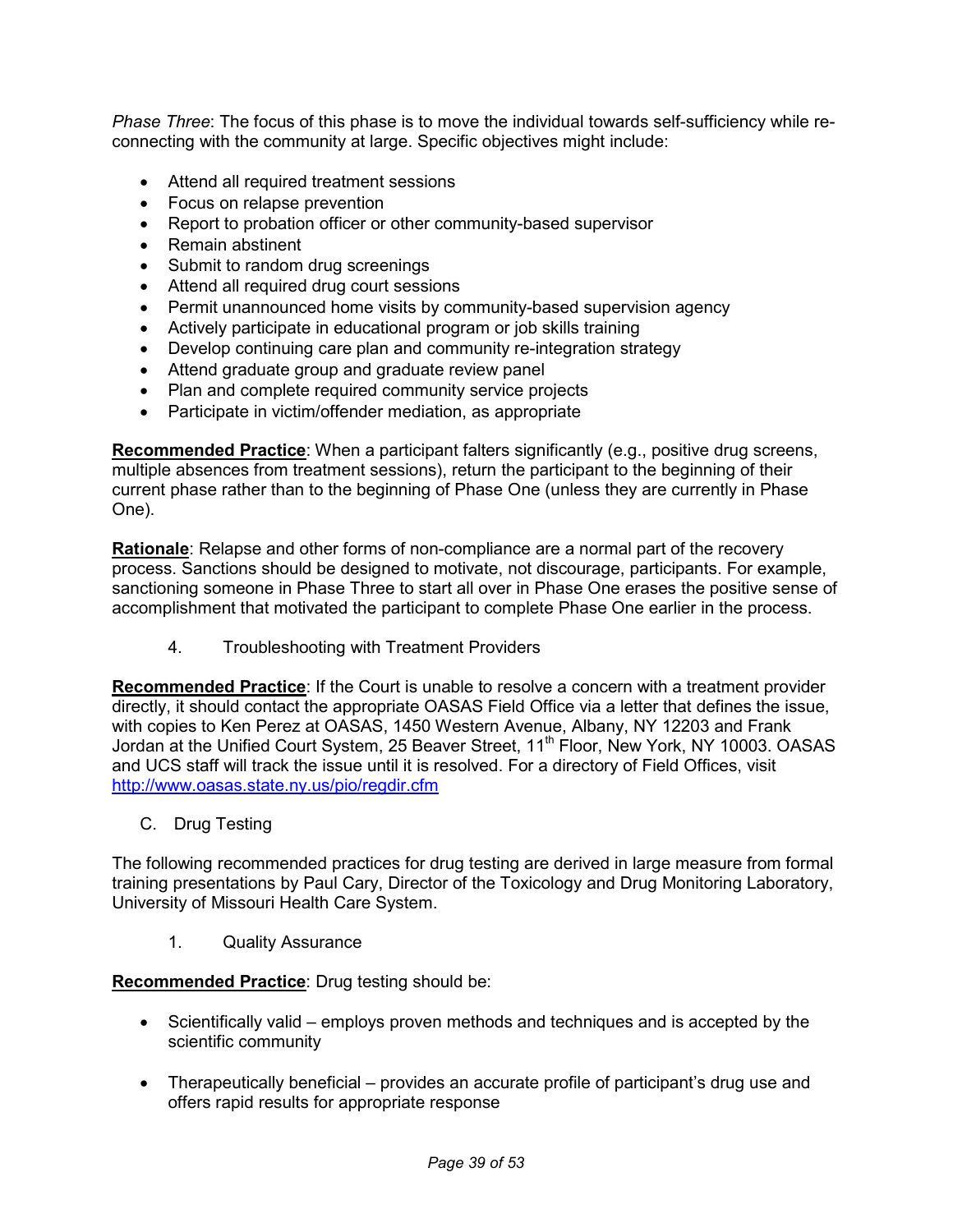• Legally defensible – able to withstand challenge and has been scrutinized by legal/judicial review

 **Recommended Practice**: Drug testing protocols should be in writing and staff should be trained to strictly follow each step of the process.

 **Rationale**: The integrity of the drug testing regimen is critical to the fair and effective operation of the court. The judge must be able to rely on the accuracy of drug testing results. If participants observe an erratic or casual approach to the process, they may tend to either lose confidence in the drug court or become inclined to challenge unfavorable results.

#### $2<sup>1</sup>$ **Drug Testing Specimens**

The following specimens can be utilized for detection of substance use:

- Urine
- Breath
- Hair
- Sweat-patch test
- Saliva oral fluids
- Eye scanning devices

 Urine remains the specimen of choice because it is readily available in large quantities, contains high concentrations of drugs, provides both recent and past usage, and is a good analytical specimen. Hair analysis is effective for detection of usage in the past 90 days but will not detect very recent use as the hair must have time to grow. The sweat patch is generally reliable but is subject to false positives due to environmental factors.

3. 3. Drug Testing Protocols

 **Recommended Practice**: Urine collections should be directly observed by a staff member of the same sex.

 **Rationale**: Reliability and accuracy of urinalysis testing (no substitution or adulteration) can only be achieved by "witnessed" collection.

 **Recommended Practice**: Both the collector and the participant should wash hands prior to collection. The sample should be reviewed for temperature (90-100 degrees Fahrenheit), color, odor, and the presence of solids or other particles.

 **Rationale**: Clean hands will avoid contaminating the sample and analysis of temperature, color, odor and particles will help ensure a reliable sample.

 **Recommended Practice**: Drug testing should follow a two-step approach. First, each sample should be screened to separate negative samples from "presumptively" positive samples. Second, if a screening reveals a positive result and the participant contests the screen, a confirmation test should be conducted to validate the result. Immunoassay testing is a common method for confirming the presence of a prohibited substance in drug courts. Gas chromatography-mass spectrometry (GC-MS) testing is the forensic method of testing for a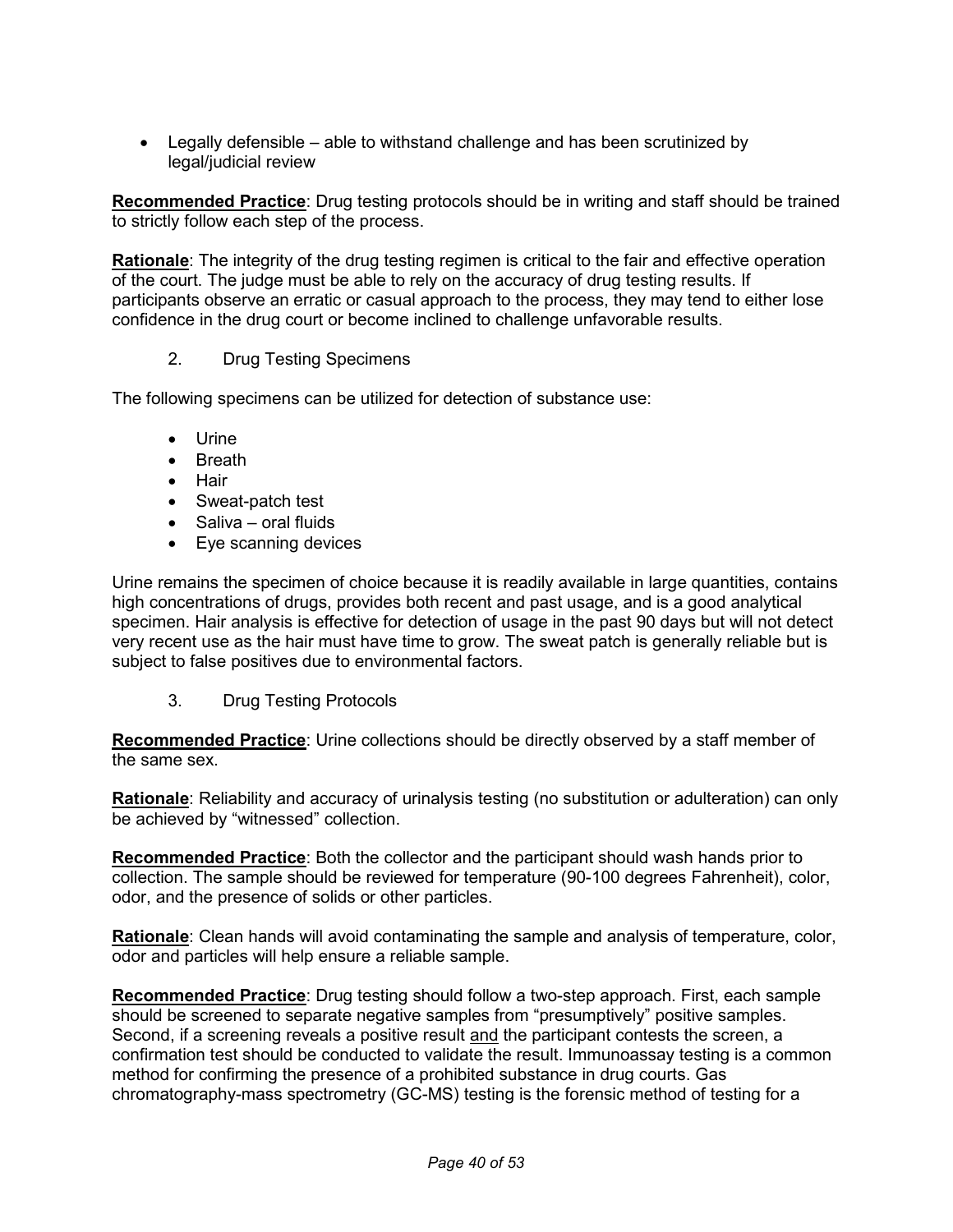specific drug. In contested cases, a GC-MS confirmation test should always be ordered. A confirmation test can be eliminated in cases where the participant admits to use. The drug court, probation department, or treatment provider should assume responsibility for payment of the confirmation test.

 **Rationale**: A participant is entitled to a scientifically reliable testing process, which can only be achieved with a confirmation test. In the few New York drug courts where immunoassay analyzers (EMIT) are utilized, a confirmation with a second EMIT test has been found sufficient by reviewing courts. However, in most New York drug courts, the initial screen is performed with non-instrumented test cups or dip sticks. Since the reliability of these tests continues to be debated, the court should order a GC-MS confirmation test when the participant contests a positive result. If the court is clear regarding the consequences for lying about drug use (e.g., increased sanctions), then the program should experience relatively few challenges to drug screen results. In cases where a confirmation test is ordered, equal access to justice principles place responsibility for payment of the test on parties other than the participant. The court may consider increasing the severity of the sanction where a contested result is confirmed as positive.

 **Recommended Practice**: Drug courts should establish written protocols for participants who challenge the results of a drug test.

 **Rationale**: A clearly articulated protocol for challenging a test result (e.g., who pays for it, severity of sanctions, laboratory used for testing, scientific reliability of GC-MS testing, etc.) will likely reduce specious challenges.

 **Recommended Practice**: Where feasible, participants should always be tested for alcohol, regardless of whether it is their drug of choice.

 **Rationale**: Substance abusers will frequently substitute with easily accessible alcohol, which cannot always be detected on breath or observed in a participant's behavior.

 **Recommended Practice**: Drug courts should not use certain biomarkers, such as EtG, as stand-alone confirmation of relapse.

 **Rationale**: Research has not yet established an acceptable standard to distinguish possible exposure to alcohol in various commercial products from consumption of alcoholic beverages.<sup>xxxvi</sup>

 $4.$ 4. Drug Test Interpretation

 **Recommended Practice**: Utilize drug testing results as only one of many indicators of the participant's overall program compliance.

 **Rationale**: Relying too heavily on drug test results to measure compliance can distort the court's assessment of the participant's progress. For example, if a participant is testing clean but missing sessions, appearing late for court, and has recently lost a job, the program staff should examine the possibility that the samples are unreliable or that other aspects of her recovery are in jeopardy. Conversely, if a participant is doing well in all other areas but tests positive once, the program may want to consider that the dirty urine is a minor lapse, meriting a response but not one that will disrupt otherwise positive progress.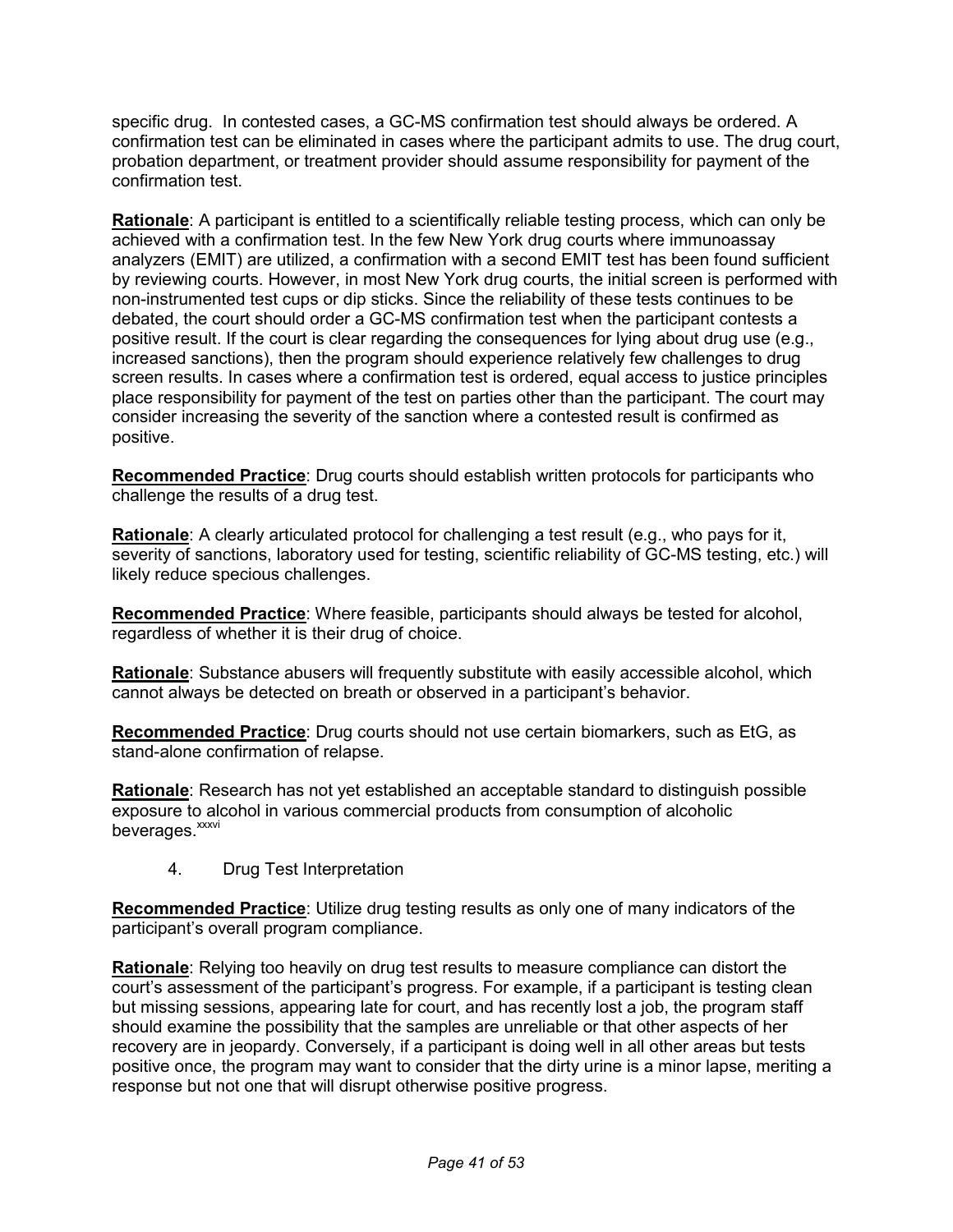**Recommended Practice**: Drug courts should interpret urinalysis test results qualitatively, not quantitatively. The program should interpret test results only as "Positive" or "Negative."

 **Rationale**: Urine drug concentrations are of little or no interpretative value. Utilizing urine drug test levels produces interpretations that are inappropriate, factually unsupportable, and without a scientific foundation. Many factors can affect drug levels (e.g., water loading, urine volume or output, age, exercise, and salt and protein intake). Moreover, drug tests are not linear and are not designed to accurately quantify drug concentrations.

 **Recommended Practice**: Drug court programs should routinely measure creatinine levels of their collected samples. If abnormal creatinine levels are detected, the court should first explore any physiological reasons that the individual may have abnormal levels without intentionally diluting the sample. Second, the court may wish to increase the frequency of the individual's drug testing for a period of time. Third, the Court should examine whether there are other indicators of drug use (e.g., missed appointments, lateness, etc.). After eliminating valid reasons for abnormal creatinine levels, the court should follow its policy for "substituted" samples.

 **Rationale**: Normal human creatinine levels will vary during the day but healthy individuals will rarely produce creatinine levels of less than 20mg/dL. Levels lower than 20mg/dL suggest diluted urine (usually, from water loading) and may not accurately reflect an accurate picture of recent drug use. Levels less than 5mg/dL are considered "substituted" samples. Notwithstanding established "normal" levels of creatinine, the court should proceed cautiously if considering a sanction based solely on "abnormal" creatinine levels since there is a very small percentage of individuals who will test at low levels without water loading.

 **Recommended Practice**: Establish a policy that participants are responsible for what they put in their bodies. The policy should also address the fact that certain prescribed and over-the- counter medicines may produce false urine test results. If a physician prescribes medication, the participant should be required to immediately notify the appropriate drug court team member (probation officer, case manager, or coordinator) and produce the written prescription. Before taking over-the-counter medicines, the participant should discuss with the appropriate drug court team member to learn if the medicine can affect drug test results.

#### *Answers to Frequently Asked Questions*

 Passive inhalation of marijuana smoke will not cause a "positive" result if standard cutoffs are used, (i.e., 20, 50,100 mg/mL).

Advil will not cause "false-positive" results for marijuana.

Poppy seeds, in very small amounts, will cause a positive result for opiates.

Drinking vinegar or cranberry juice will not produce a "negative" urine drug test.

5. 5. Drug Testing Frequency

Recommended Practice: To the greatest extent possible, drug testing should be random and progressive. In Phase One, testing should be aggressive (2x/week minimum); in Phase Two, testing frequency should be reduced as an abstinence reward (1x/week); and in Phases Three (and Four), testing frequency should be reduces further (1x/2 weeks). Testing schedules should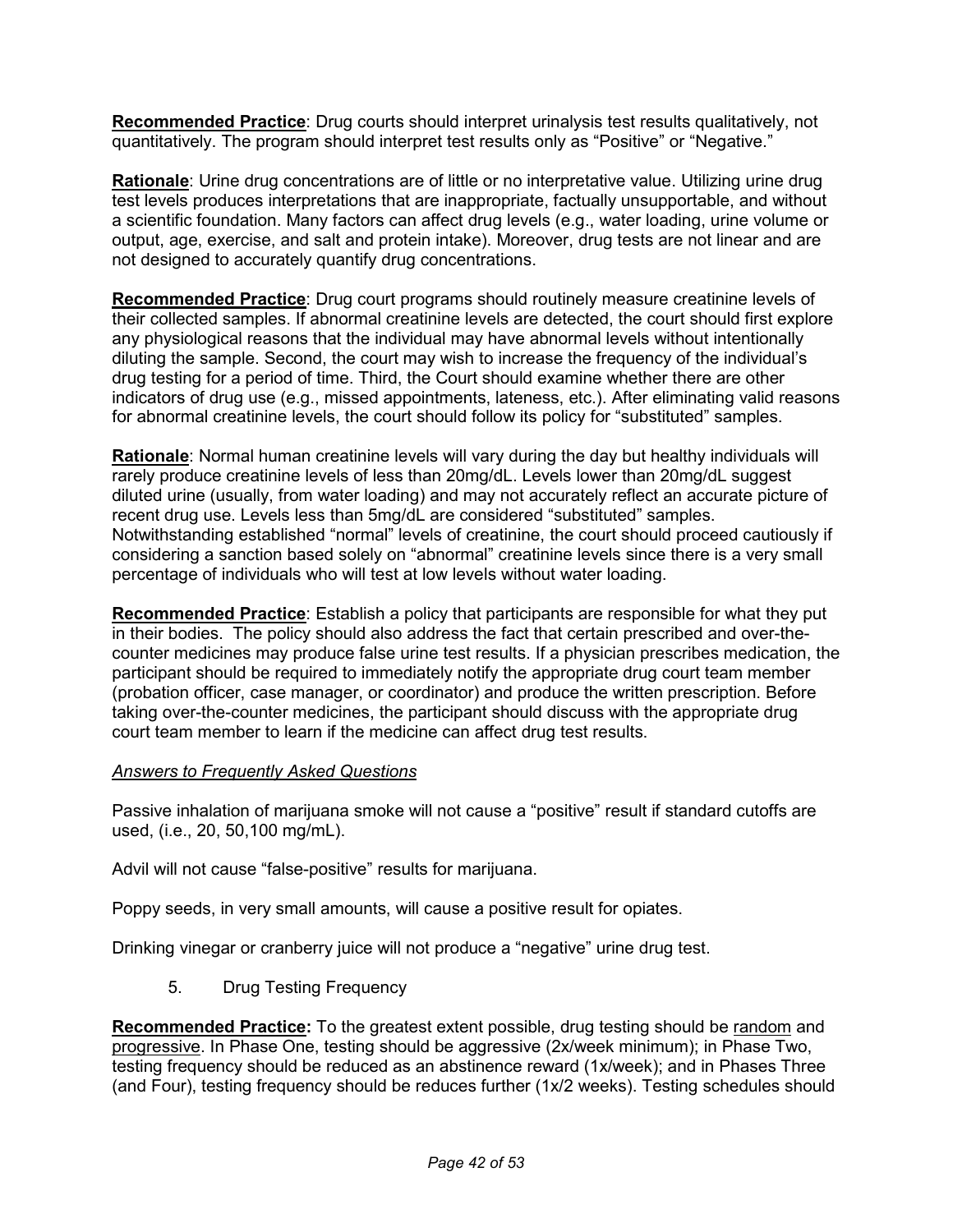always be subject to increased frequency when a positive test occurs or other relapse factors are observed.

 **Rationale**: Unexpected, unannounced, and unanticipated testing will limit a participant's ability to "plan ahead." Random testing is also an effective tool for participants (especially younger individuals) when confronted with peer pressure to use. "I can't – I could be tested at any time!"

\*For detailed discussion of common drug testing issues in the drug court setting, see:

 JEROME J. ROBINSON & JAMES W. JONES, DRUG TESTING IN A DRUG COURT ENVIRONMENT: COMMON ISSUES TO ADDRESS (Office of Justice Programs Drug Courts Program Office, Drug Court Clearinghouse and Technical Assistance Project, 2000)*, available at <http://www.ncjrs.gov/pdffiles1/ojp/181103.pdf>* 

 Paul L. Cary, *The Use of Creatinine-Normalized Cannabinoid Results to Determine Continued Abstinence or to Differentiate Between New Marijuana Use and Continuing Drug Excretion From Previous Exposure*, DRUG COURT REVIEW, Summer 2002, at 83-103 (publication of the National Drug Court Institute)

 Paul L. Cary, *Urine Drug Concentrations: The Scientific Rationale for Eliminating the Use of Drug Test Levels in Drug Court Proceedings*, DRUG COURT PRACTITIONER FACT SHEET, January 2004 (publication of the National Drug Court Institute)

 Paul L. Cary, *The Marijuana Detection Window: Determining the Length of Time Cannabinoids Will Remain Detectable in Urine following Smoking: A Critical Review of Relevant Research and Cannabinoid Detection Guidance for Drug Courts*, DRUG COURT REVIEW, Spring 2006, at 23-58 (publication of the National Drug Court Institute)

D. Motivating the Participant

 Drug courts utilize a scheme of graduated sanctions and rewards to change the behavior of participants. In recent years, drug court practitioners have looked to the world of behavioral research to identify the most promising approaches to achieve this goal. Based on a review of behavioral research literature, particularly in the criminal justice setting, William G. Meyer, Sr., Judicial Fellow at the National Drug Court Institute, catalogued "Ten Science-Based Principles of Changing Behavior Through the Use of Reinforcement and Punishment". These soon-to-be- published principles, printed in their entirety, are included in the Appendix at the end of this document. They should be of great assistance as the court seeks to respond to participant behavior in creative and effective ways. (Note that reproduction of these principles is subject to the approval of the National Drug Court Institute).

1. Clinical Perspective

 As Judge Meyer notes in his review, sanctions and incentives will have disparate impacts on different drug court participants. Accordingly, the underlying approach to using sanctions and incentives requires a philosophical shift from a simple learning model to a combination of ongoing clinical assessment, motivational strategies, cognitive-behavioral interventions, and the development of continuing care strategies.

 **Recommended Practice:** Encourage "intentional behavior change" through motivational strategies so that participants' goals reflect their understanding of life-change "benefits" to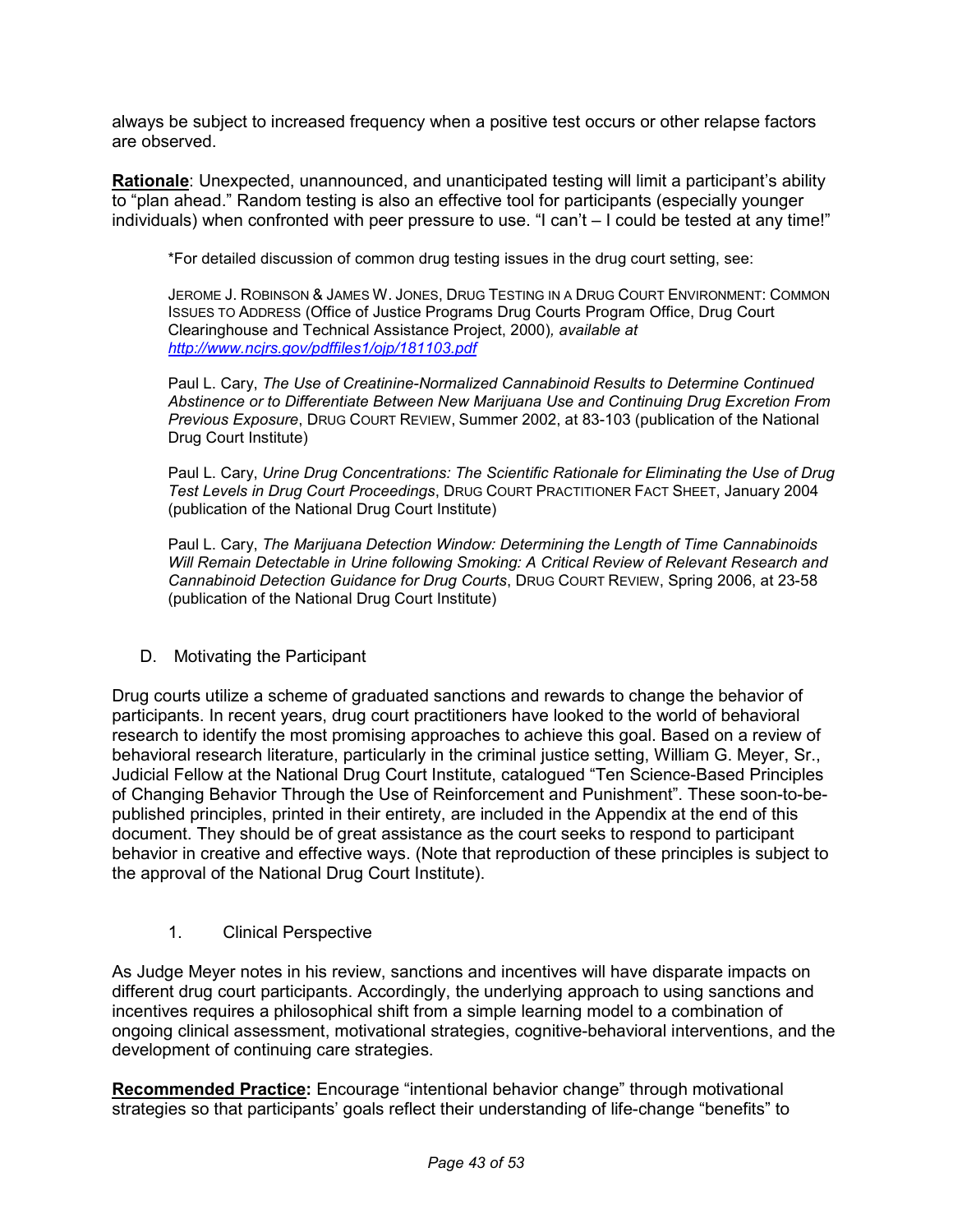ceasing drug use and other antisocial behaviors, as opposed to perceiving "costs" in relation to attending treatment and becoming abstinent.<sup>xxxvii</sup>

 **Recommended Practice**: The range and specific types of sanctions should be set forth in writing and given to all participants.

 **Rationale**: The drug court wants to be able to customize its sanctions and incentives to the individual while, at the same time, notifying the participant of potential consequences to his or her behavior.

 **Recommended Practice:** Resist a "blanket" policy that directs every client to a higher and more intensive level of care as the result of a relapse.

 **Rationale:** Without proper re-assessment, this clinical decision may put a client at risk, if not for active use, then for treatment and drug court failure. Re-assessment after a relapse is particularly important with dual-diagnosis clients, adolescents, and elderly participants, who are more likely to be experiencing other psychiatric or physical disturbances that may be impacting their recovery.

 **Recommended Practice**: Re-assess, at least every three months, each participant's progress and problems to avoid potential lapses and treatment failures. Re-assessment should include not only the client's urinalysis and attendance reports, but the existence of any life stress problems, such as difficulties in educational/vocational programs, family and/or domestic violence problems, emerging psychological or emotional problems, housing problems, lack of appropriate social support, etc.

**Rationale:** This approach helps a participant to assess the "intrinsic benefits of recovery."

 $2.$ Jail Sanctions

 **Recommended Practice:** Consider sanctions of incarceration in the following circumstances:

- • the commission of a criminal act (non drug-related) as determined by the court and law enforcement personnel;
- • consistent failure to attend the program, maintain appointments, and abide by contractual agreements with the Court; and
- • "chronic" relapsing behavior after the first 3–6 months of treatment and after clinical re-assessment.

 **Recommended Practice**: Refrain from using incarceration as an exclusive or predominant sanction. Instead, employ a range of sanctions that take into account the participant's incarceration history, employment status, age, health, mental health issues, and other individual characteristics of the participant.

 **Rationale**: Research has shown that incarceration is not necessarily the harshest punishment for many criminal offenders. Graduated sanctions allow the court to individualize its response to each participant and minimize the risk that the offender will become habituated to jail sanctions.<sup>xxxviii</sup>

3. Essays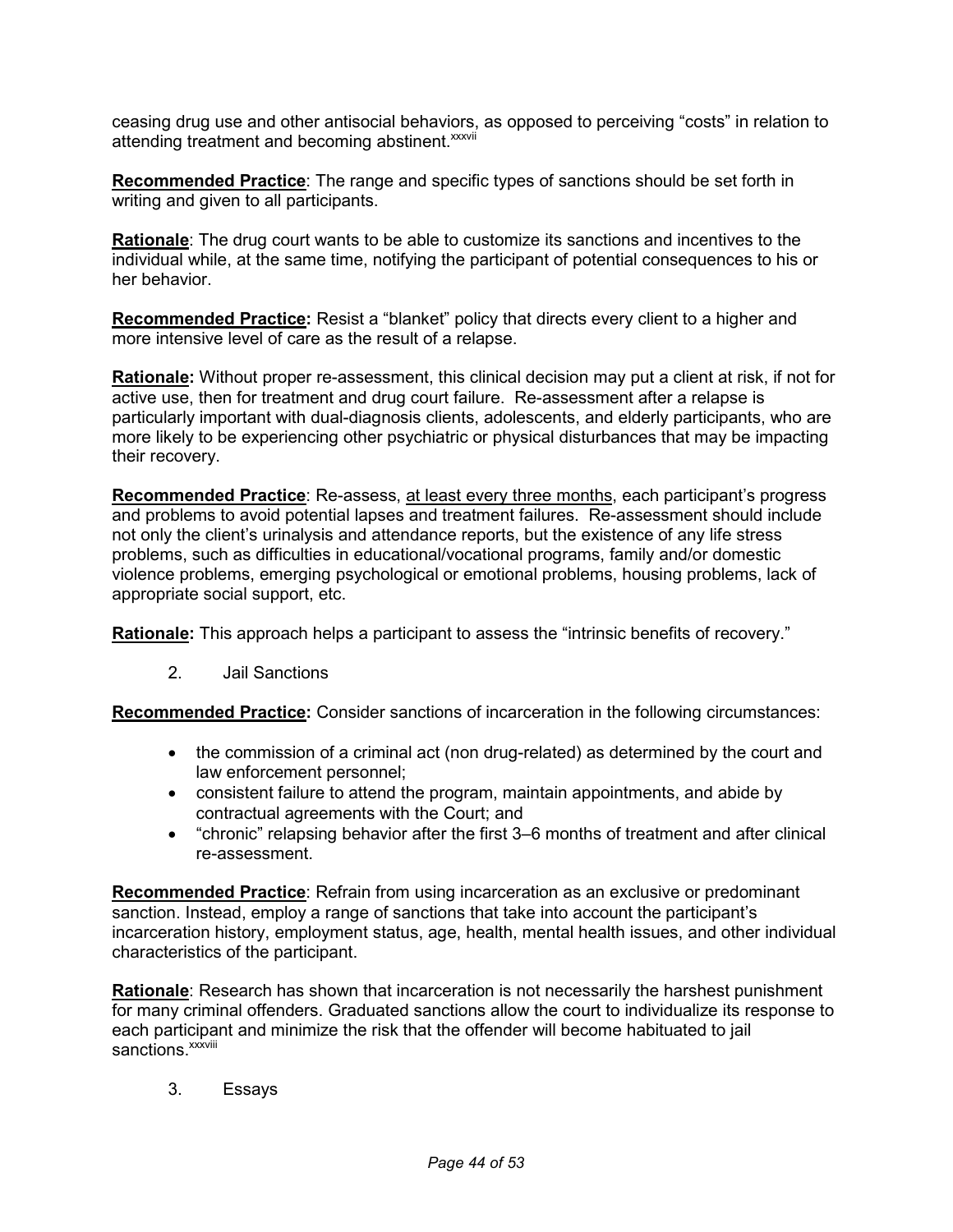**Recommended Practice**: Essays can be an appropriate sanction for non-compliance, but the court should consider whether reading them in open court will shame or embarrass the participant.

 **Rationale**: Essays may reveal low literacy levels or highly personal issues. Reading in open court in front of peers may produce a perception, albeit unintended, that the judge seeks to humiliate the participant. This perception will offset the benefit of having written the essay.

NOTE: For ethical and financial reasons, the Office of Court Drug Treatment Programs has advised drug court staff to refrain from soliciting or distributing incentives with a monetary value. However, research has found that a "contingency management protocol," in which vouchers or points are rewarded for abstinence and compliance in increasing amounts, has produced favorable outcomes. A contingency management protocol permits participants to exchange vouchers or points for items consistent with a drug-free lifestyle (movie tickets, sports tickets, gift certificates). Clients are able to choose which rewards they receive, based on their points- earned value. For those lapsing into drug use, the point values are lost and reset to the original level as a form of "sanction." The drug court may wish to explore ways to utilize contingency management without involving the court directly in the solicitation of goods or services.<sup>xxxix</sup>

- E. Leaving the Drug Court Graduation
	- 1. Graduation Requirements

 **Recommended Practice:** Establish specific and concrete requirements for graduation and communicate them clearly to participant upon entry into drug court. Include these requirements in the Participant Handbook and in the written drug court contract. If restitution is a factor, include the specific amount and payment schedule in the individual's contract. The court should refrain from changing requirements during the course of participation. If the drug court alters its requirements as a policy matter, apply them only to new participants.

 **Rationale:** Individuals in recovery, particularly the early stages, experience short-term memory loss, difficulty with abstract thinking, and other cognitive deficits associated with damage to the brain from substance abuse. Formulating goals in the most explicit manner will enhance the participant's comprehension of the program's requirements.

**Recommended Practice**: Graduation requirements should usually include, at a minimum:

- completion of the drug court's program phases (typically, three-four);
- a specified period of clean time;
- treatment provider approval for graduation;
- progress toward vocational, educational, and employment goals; and
- a written graduation application.

Additional requirements may include:

- community service;
- suitable residence; and
- a sponsor.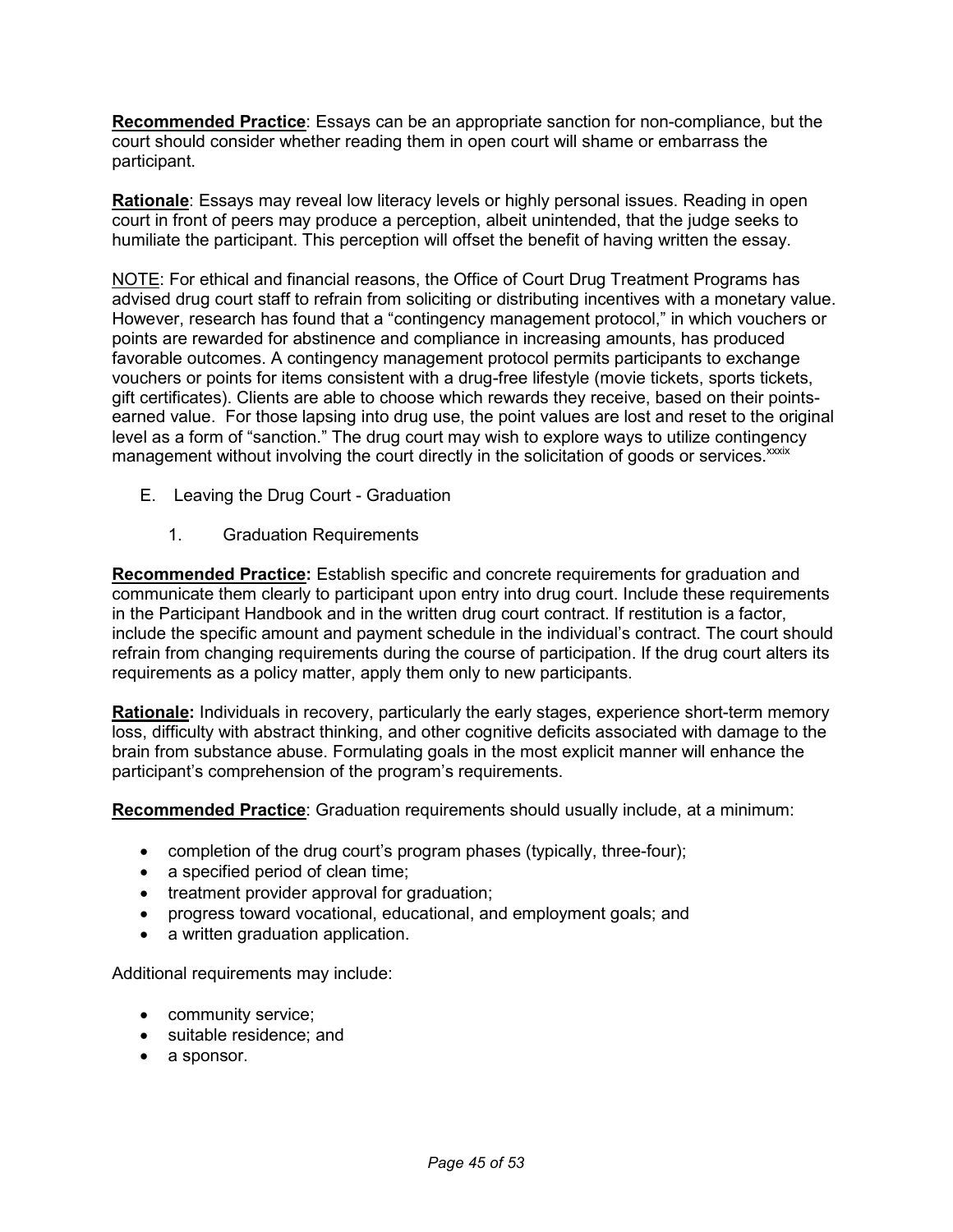**Rationale**: Including requirements that are not directly related to abstinence sends a message that recovery is a holistic process, not simply abstinence. Stable employment, in particular, has been related to decreased relapse among substance users following treatment. $x$ l

2. Graduation Decision

 **Recommended Practice**: Inform participants that the drug court team and the appropriate treatment provider will be involved in the decision to approve graduation applications. If a participant has met all obligations of the initial contract with the drug court, the graduation application should be approved.

 **Rationale**: Failure to approve a graduation application without advising the client of any remaining, unfulfilled expectations at least three months in advance is clinically unsound and may engender non-compliance, a return to use, and other negative outcomes. Note that three months in advance of expected graduation coincides with the final re-assessment of client progress and provides an opportunity for the team to advise the client that he or she may not be leaving the drug court as anticipated.

 **Recommended Practice**: The drug court should avoid linking completion of the drug court's requirements with completion of treatment.

 **Rationale**: Although the treatment provider should be part of graduation decision-making, there may be cases where a participant should continue in treatment after he or she has fulfilled all drug court requirements. Individuals with co-occurring disorders will need ongoing treatment. In misdemeanor cases, the drug court might not have sufficient leverage to hold the participant in treatment for the clinically indicated period of time.

 **Recommended Practice**: The drug court team should review continuing care plans with participants prior to graduation. Any suggestions or questions regarding the basis for the plan should be discussed and approved as part of the graduation process.

 **Recommended Practice:** The drug court team should notify the treatment provider that it is considering graduation for a particular participant and invite their input on the decision.

 **Rationale:** Notice allows the provider to address the individual needs of the participant. In appropriate cases, the treatment provider can offer a detailed continuing care plan or recommend that the individual remain in treatment notwithstanding the lifting of the court mandate.

 **Recommended Practice**: Drug court staff should conduct an exit interview with all graduating participants to determine which components of the drug court worked best (and least well) from their perspective. Ideally, similar interviews should be conducted with those who are terminated, although such interviews may be difficult to obtain if the terminated participant is resistant.

 **Rationale**: Too often, drug court programs overlook input from the actual participants in assessing the effectiveness of their programs. Drug court participants can provide valuable insight into what actually motivates them to succeed and what factors undermine progress.\*

 \*For a discussion of participant perspectives, see DONALD J. FAROLE & AMANDA B. CISSNER, SEEING EYE TO EYE? PARTICIPANT AND STAFF PERSPECTIVES ON DRUG COURTS (Center for Court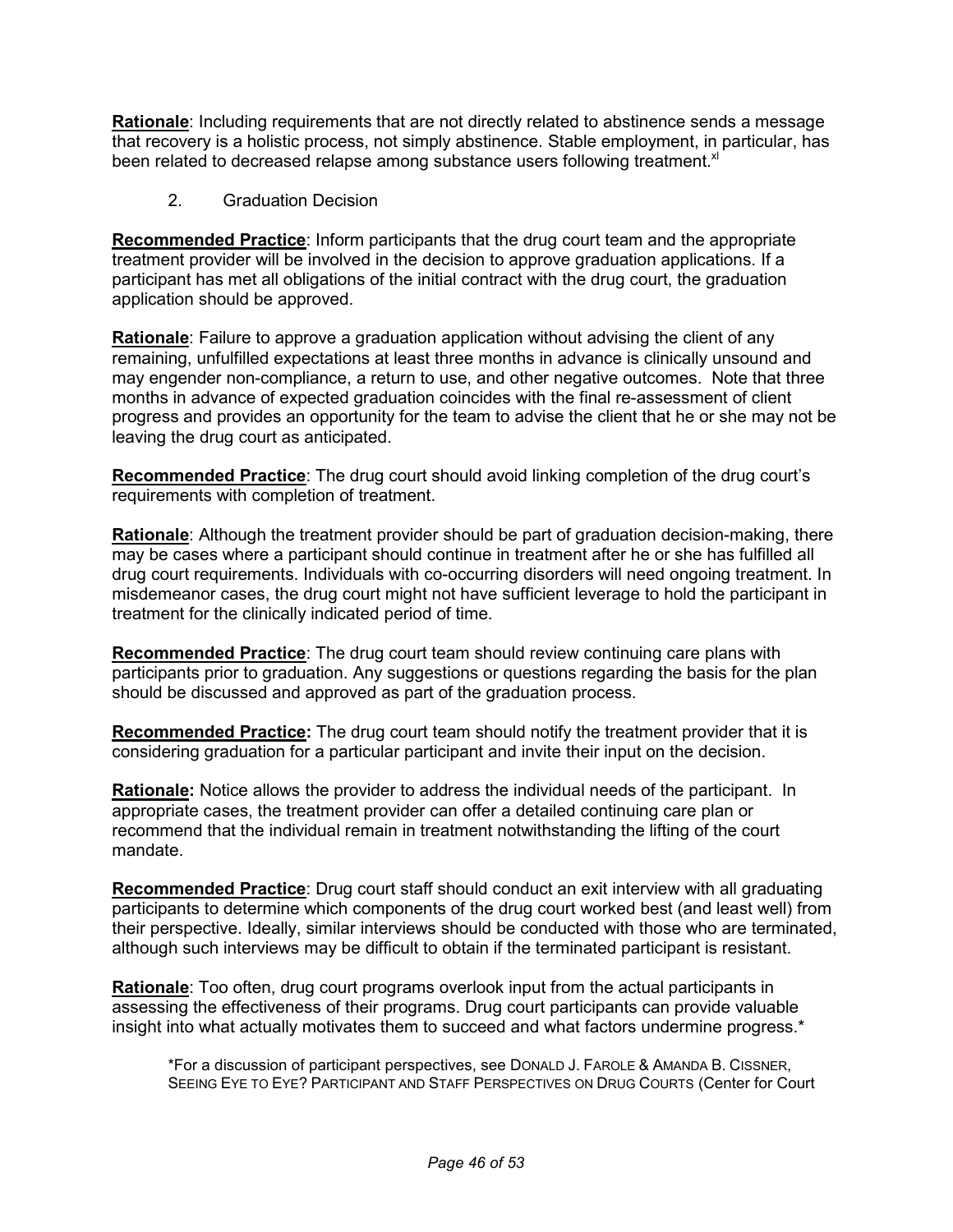Innovation 2005), *available at: [http://www.communityjustice.org/\\_uploads/documents/eye\\_to\\_eye.pdf](http://www.communityjustice.org/_uploads/documents/eye_to_eye.pdf)* 

3. Timing of Graduation

 **Recommended Practice**: When participants succeed in fulfilling their drug court requirements, the court should deliver any promised legal incentives as close in time to completion as possible.

 **Rationale**: Regardless of the drug court's legal incentive (e.g., dismissal or charges, reduction of charges, termination from probation), the participant's perception of fairness is adversely affected if he or she must continue under the court's supervision after fulfilling all requirements. In addition, the court, the participant, and the defense attorney face the possibility that a participant could commit an infraction after technically completing the program. Some courts resolve this issue by executing the legal incentive either at the precise time that requirements are met or within one to two months of fulfillment of the contract. Participants are then invited back for a more formal graduation event conducted once every year.

- F. Leaving the Drug Court Termination
	- 1. Clinical vs. Law Enforcement Non-Compliance

 **Recommended Practice**: Termination criteria should be individualized both to the jurisdiction and the participant. However, in all cases, distinctions should be made between termination for clinical reasons (e.g., repeated drug use) and termination for law enforcement violations (e.g., re-arrest, absconding).

 **Rationale**: Perception of fairness is a critical component of the drug court program's credibility and effectiveness. A drug court that responds in the same fashion to drug use as it does to willful commission of a crime or absconding runs the risk of being perceived as unfair. Since most drug courts adhere to the disease model of addiction, the drug court should rigorously examine the treatment plan of those struggling to achieve abstinence. More intensive psychological examinations coupled with increased levels of care may help promote compliant behavior. Conversely, the drug court should consider jail sanctions, and ultimately termination, for law enforcement violations.

2. Clinical Non-Compliance

 **Recommended Practice**: Failure to comply with program standards should be assessed in terms of the client's intellectual, cognitive, and affective capacities. Clients who are developmentally or organically impaired, who are dealing with a chronic and/or fatal illness, or who are diagnosed with severe mental illness require referrals to appropriate services and an alternative legal mandate that does not punish them for their disabilities.

 **Recommended Practice**: In cases of dual-diagnosis, incarceration has been demonstrated to further impair the condition of mental illness; additionally, residential programs have not been shown to retain such individuals in treatment. The best case scenario for termination of these participants is an alternative-to-incarceration sentence, with a referral to an integrated outpatient program that addresses both the individual's mental illness and substance abuse.<sup>xli</sup> These programs will often assist clients in finding housing and, if possible, vocational training.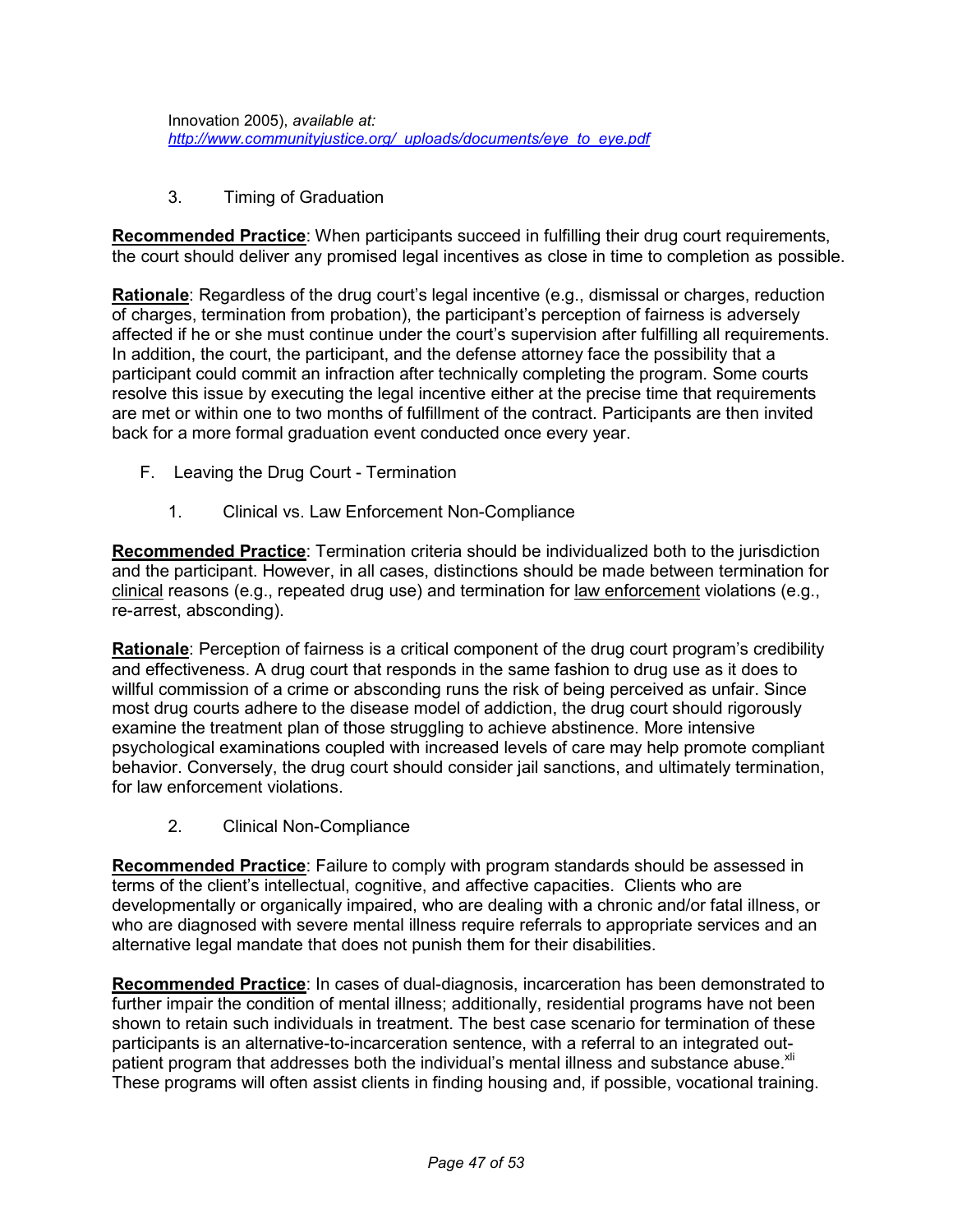**Recommended Practice**: In cases of chronic relapse, the drug court should consider termination when:

- the treatment resources in the jurisdiction have been exhausted;
- all appropriate levels of care have been utilized;
- the participant does not wish to continue in treatment; or
- • the court concludes that further participation would undermine the effectiveness of the program.

 **Rationale**: Recognizing that recovery is a process that can include multiple relapse episodes, the drug court will want to offer as many opportunities for success as local treatment resources permit. However, while recovery is a lifelong process, the court is not a lifelong monitoring body. At some point, the court must provide other offenders with the opportunity to participate in drug court and communicate to all participants that the tolerance of the court is not unlimited.

 $3<sub>1</sub>$ Law Enforcement Non-Compliance

 **Recommended Practice**: Re-arrest during program participation should be assessed on a case-by-case basis. The following factors can be considered:

- • Does the new arrest render the participant ineligible for the drug court (e.g. violent charge, felony charge in a misdemeanor court)? If so, termination is probably appropriate.
- • Is the new arrest associated with relapse (e.g., petit larceny, trespass)? If so, the drug court may consider retaining the participant and upwardly adjusting the jail alternative.

 **Rationale**: A case-by-case approach gives the court flexibility to weigh public safety considerations against the possibility that the new arrest is, in fact, a manifestation of relapse that merits a sanction rather than termination from the program.

 **Recommended Practice**: In cases where the participant absconds, the drug court should consider the following factors:

- the participant's length of time in the program before absconding;
- the participant's length of time between absconding and returning to court;
- whether participant returned to court voluntarily or involuntarily; and
- any previous incidents of absconding.

 **Rationale**: Voluntary returns suggest a desire to return to treatment and an expectation of being held accountable. Drug court teams may look more favorably on retaining participants under these circumstances. On the other hand, the drug court should consider terminating a participant who is returned to court involuntarily after a several months of absence.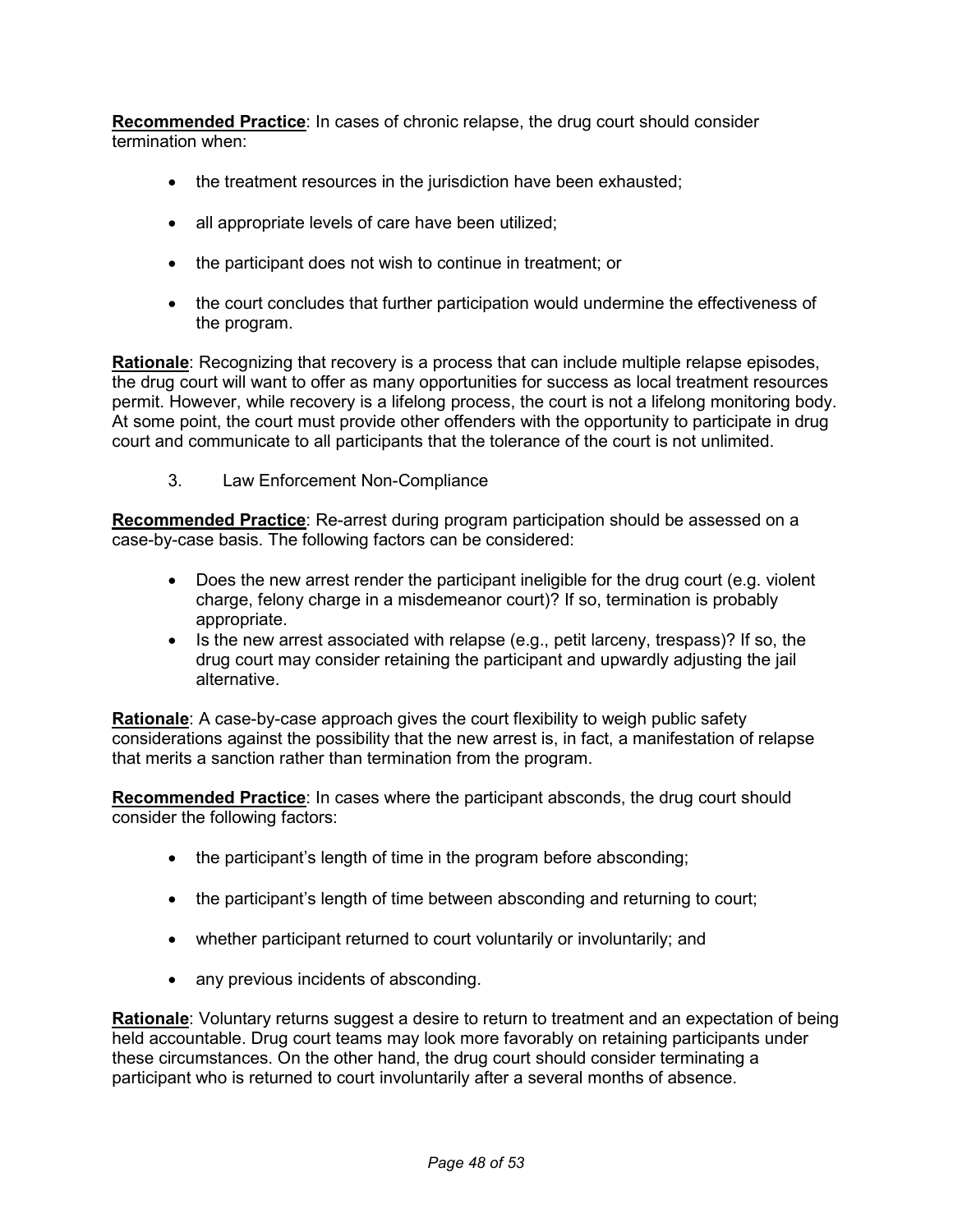#### 4. Termination Process

 **Recommended Practice**: Drug courts should not only notify the treatment provider of intent to terminate but should allow the provider an opportunity to participate in the decision-making process.

 **Rationale**: Effective communication between the court and the treatment provider is critical to the drug court process. The treatment provider frequently possesses the most reliable information regarding the participant's prognosis for successful recovery.

 **Recommended Practice**: The drug court must consider legal due process requirements when terminating a participant.\*

 \* It is recommended that drug courts review *Torres v. Berbary*, 340 F.3d 63 (2d Cir. 2003), for guidance in satisfying due process concerns at termination.

 **Rationale**: In *Torres*, the court found that the "preponderance of the evidence" standard was not satisfied by a single report from the treatment provider that contained "multiple levels of hearsay and speculation." The court concluded that due process requires "some kind of hearing" in cases where the participant contests the factual basis for termination. *Torres* does not necessarily mandate a formal, full-blown hearing, but it does require that, in contested cases, the court establish an evidentiary basis for finding a breach of conditions of release and sentencing the individual to a prison term.<sup>xlii</sup> *Torres* suggests that courts look to procedural standards used in probation and parole revocation proceedings.

 **Recommended Practice**: In cases where the judge terminates a participant from the program, the participant and defense attorney should consent in writing to the drug court judge conducting the revocation proceeding and sentence. If no consent is provided, the drug court judge should consider referring the case to another judge for hearing and sentence.

 **Rationale**: Due process requires that judges possess neither actual nor apparent bias in favor of or against a party. Xillil In the course of a drug court case, the judge tends to learn a great deal about participants, their families, their drug use, and other undesirable behaviors. Further, the frequent appearances in the drug court and the interaction between the judge and participant can potentially interfere with the judge's ability to be impartial and neutral. While New York's appellate courts have not addressed this issue, one reviewing court has suggested that in contested cases, recusal from the revocation hearing and sentence is recommended. Xliv At the very least, the court should consider this option when the circumstances of a case raise the issue.

#### 5. Post-Termination

 **Recommended Practice**: When a participant is terminated, the drug court team should conduct a thorough examination of the reasons for failure and explore ways in which the drug court staff might have addressed the participant's failure to comply with program requirements.

 **Rationale**: Individual case reviews may reveal areas of needed improvement in drug court practices. Case reviews can help the team identify common factors that lead to termination and facilitate the implementation of modifications in the program's policies and procedures.

G. Continuing Care Plan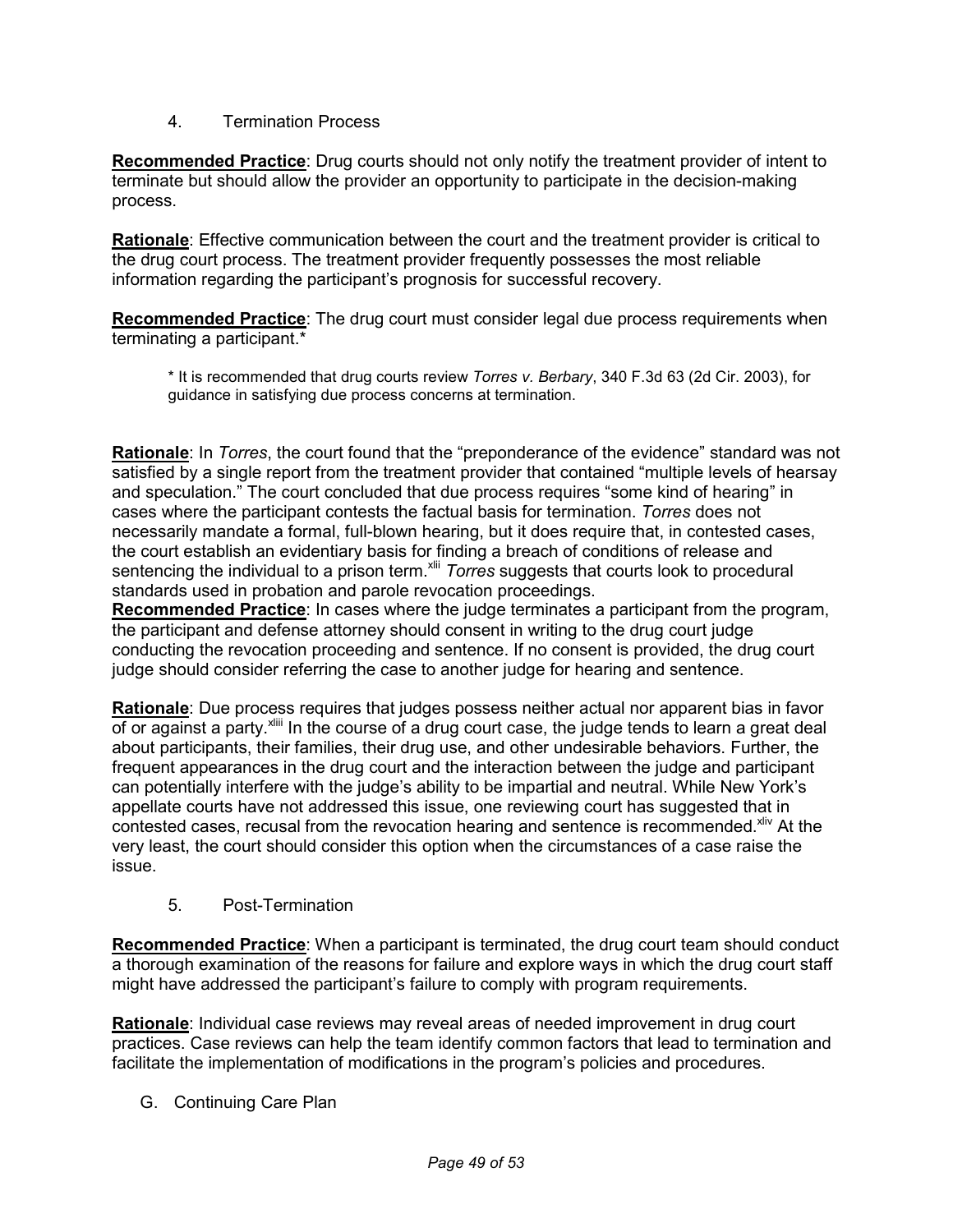**Recommended Practice**: The drug court team should develop a Continuing Care Plan (CCP) for participants who are favorably discharged from the drug court.

 **Rationale**: A CCP promotes the maintenance of changes achieved in drug court after the participant has successfully completed the program. Research indicates that long-term support and continuing care "contribute significantly" to the ongoing effects of substance abuse treatment, whatever the treatment approach. XIV Such a plan should be formulated in steps, beginning upon the participant's entry into the drug court and continuing to his or her completion. The CCP targets ongoing treatment, community resources, family, housing, employment, and social networks designed to help the client re-integrate into the social environment without resorting to former illegal and self-defeating patterns of behavior.

 **Recommended Practice**: The drug court program should utilize tools designed to increase the participant's acceptance of the Continuing Care Plan. Strategies include:

- • Plan a "transition" group for clients who will be graduating from the drug court at the same time. At these group meetings, conduct an orientation to the concept and process of Continuing Care, and encourage participants to share concerns and ask questions.
- • Prior to release from drug court, require participants to meet with one or two of the outside agencies that will form the Continuing Care network.
- • Engage a spouse, significant other, or other family member in the Plan. Encourage the participant to enter into a "contract" to attend a certain number of sessions or meetings at the referral site. The family member can assist in supporting such attendance by ensuring that appointments are kept. Family therapy or collateral counseling may also be arranged.
- • Plan an alumni group meeting as a follow-up to the continuing care process. This group can share its experiences with other upcoming drug court graduates as an introduction to the benefits of the CCP.

 **Rationale**: Participants' expectations concerning their Continuing Care Plans play a major role in successful reintegration. If participants believe that they will benefit from engaging in such long-term care, they may be more likely to participate fully.\*

 \*For further discussion of this approach, see Dennis M. Donovan, *Continuing Care: Promoting the Maintenance of Change*, *in* TREATING ADDICTIVE BEHAVIORS (W. Miller & N. Heather eds., 1998)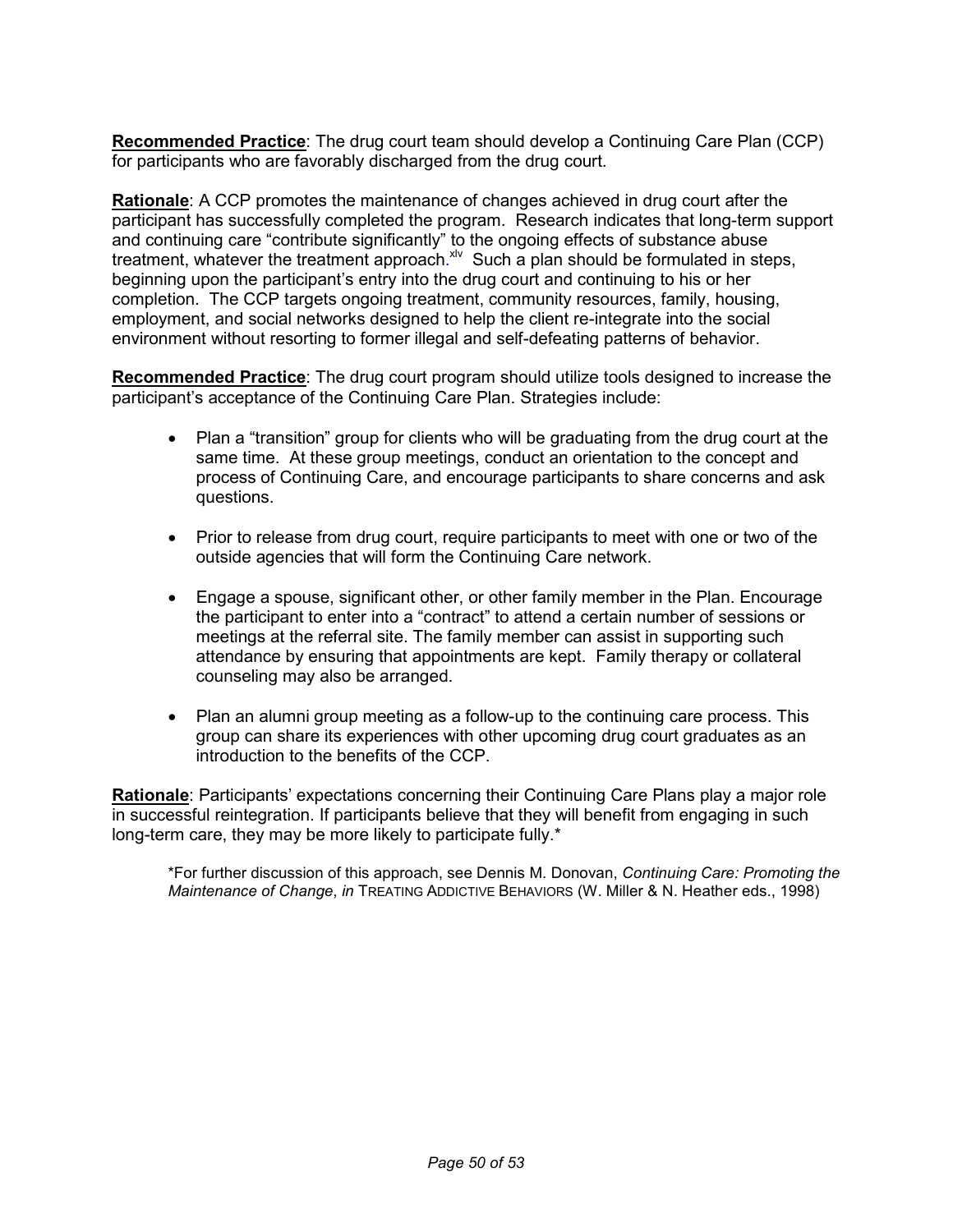PARTICIPANTS, AND IMPACTS (2003), *available at*  <sup>i</sup>*See* MICHAEL REMPEL ET AL., THE NEW YORK STATE ADULT DRUG COURT EVALUATION: POLICIES, *<www.courts.state.ny.us/whatsnew/pdf/NYSAdultDrugCourtEvaluation.pdf>*

 ii *See* K.T. MUESER ET AL., INTEGRATED TREATMENT FOR DUAL DISORDERS: A GUIDE TO EFFECTIVE PRACTICE (2003)

 iii *See* NATIONAL INSTITUTE OF DRUG ABUSE, PRINCIPLES OF DRUG ABUSE FOR CRIMINAL JUSTICE  POPULATIONS (2006), *available at [www.drugabuse.gov/PDF/PODAT\\_CJ/PODAT\\_CJ.pdf](www.drugabuse.gov/PDF/PODAT_CJ/PODAT_CJ.pdf)* 

 iv *See* Americans with Disabilities Act, 42 U.S.C. § 12111-12134 (2008); *see also* Ellen M. Weber, *Bridging the Barriers: Public Health Strategies for Expanding Drug Treatment in Communities*, 57 RUTGERS L. REV. 631 (2005).

 v A.T. McLellan, *"Psychiatric Severity" as a Predictor of Outcome from*  Substance Abuse Treatment, in PSYCHOPATHOLOGY AND ADDICTIVE DISORDERS (R.E. Meyer, ed., 1986); R.D. Weiss, *The Role of Psychopathology in the Transition from Drug Use to Abuse and Dependence, in* VULNERABILITY TO DRUG USE (M. Glantz & R. Pickens, eds., 1986).

 vi R.E. Drake et. al, *Alcohol Use and Abuse in Schizophrenia: A Prospective Community Study*, JOURNAL OF NERVOUS AND MENTAL DISEASE, July 1989, at 408-414.

 vii D. Safer, *Substance Abuse by Young Adult Chronic Patients*, HOSPITAL AND COMMUNITY PSYCHIATRY, May 1987, at 511-514.

 viii C. Caton, *The New Chronic Patient and the System of Community Care*, HOSPITAL AND COMMUNITY PSYCHIATRY, July 1981, at 475-478.

<sup>ix</sup> K. EVANS & J.M. SULLIVAN, DUAL DIAGNOSIS: COUNSELING THE MENTALLY ILL SUBSTANCE ABUSER (1990).

 <sup>x</sup>*See* ROGER H. PETERS & FRED C. OSHER, CO-OCCURRING DISORDERS AND SPECIALTY COURTS,(2d ed., 2004), *available at <http://gainscenter.samhsa.gov/pdfs/courts/CoOccurringSpecialty04.pdf>*

 xi *See* NATIONAL INSTITUTE OF DRUG ABUSE, PRINCIPLES OF DRUG ABUSE FOR CRIMINAL JUSTICE  POPULATIONS (2006), *available at [www.drugabuse.gov/PDF/PODAT\\_CJ/PODAT\\_CJ.pdf](www.drugabuse.gov/PDF/PODAT_CJ/PODAT_CJ.pdf)* 

 xii *See* 14 N.Y. Comp Codes R. & Regs. tit. 14 § 822.1 – 822.13 (2008) (OASAS regulations for 822 medically-supervised programs), *available at <www.oasas.state.ny.us/regs/822.cfm>*

xiii *See* Matter of Roldan-Santoyo, 22 I. & N. Dec. 512 (BIA 1999).

xiv REMPEL, *supra* note 1.

 $\text{XV}$  (NIAAA/HHS, 2003)

 $\overline{a}$ 

 xvi *See*, *e.g.*, R. MILLER & S. ROLLNICK, MOTIVATIONAL INTERVIEWING: PREPARING PEOPLE FOR CHANGE (2002); J.O. Prochaska & C.C. DiClemente, *Common Processes of Self- Change in Smoking, Weight Control, and Psychological Distress*, *in* COPING AND SUBSTANCE ABUSE: A CONCEPTUAL FRAMEWORK (S. Shiffman & T. Wills eds., 1985); CENTER FOR SUBSTANCE ABUSE TREATMENT, TIP 35: ENHANCING MOTIVATION FOR CHANGE IN SUBSTANCE ABUSE TREATMENT (Treatment Improvement Protocol (TIP) Series 2001).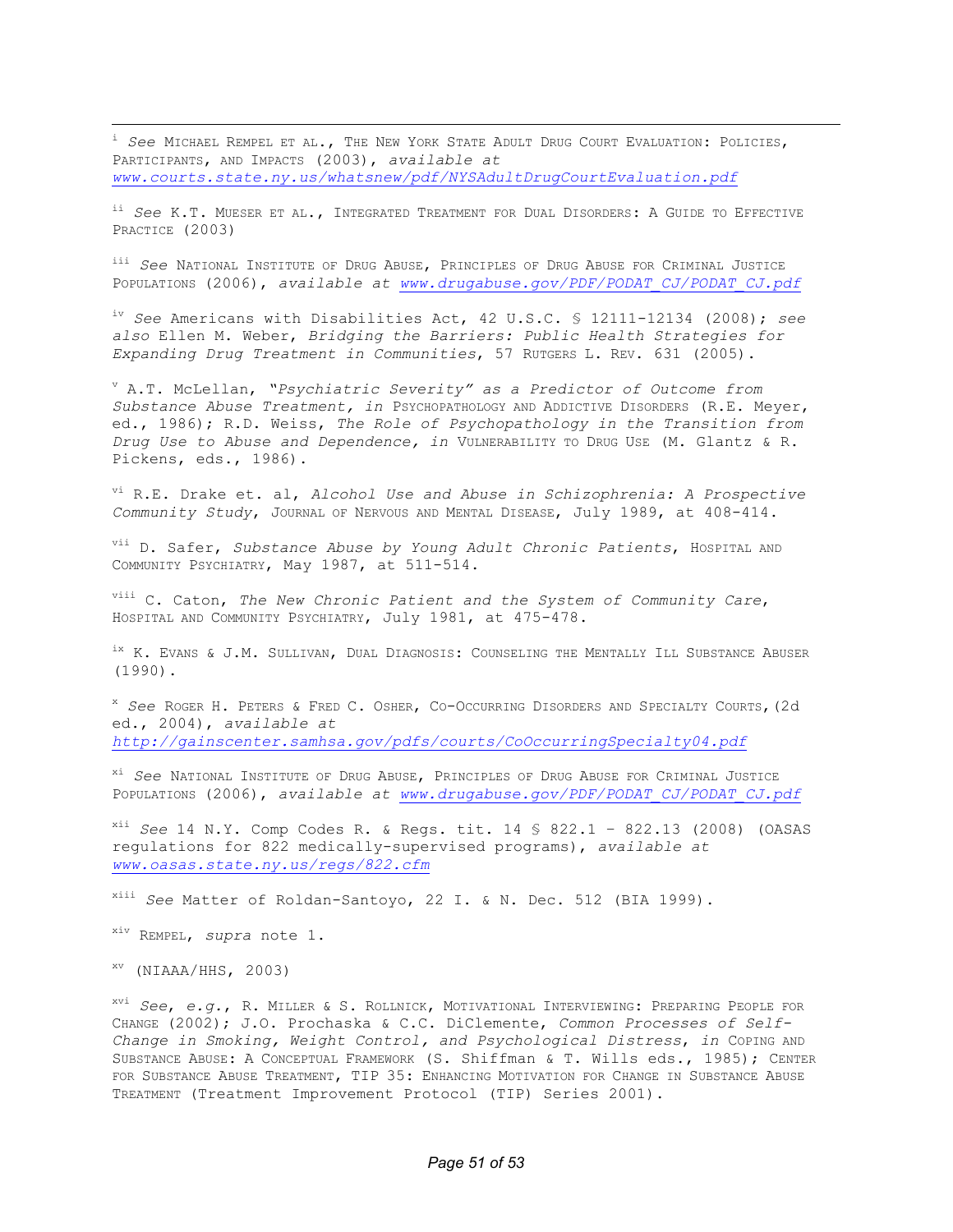xvii REMPEL, *supra* note 1; Hung-En Sung, *Drug Treatment Alternative-to-Prison Ninth Annual Report* (Kings County District Attorney's Office, Brooklyn, NY) 1999.

 xviii *See* People v. Whalen, 766 [N.Y.S.2d](https://N.Y.S.2d) 458, 460 (App. Div. 2003) (discussing requirement of scientific acceptance and reliability of evidence in probation violation context).

xix *See* Torres v. Berbary, 340 F.3d 63 (2d Cir. 2003).

 xx *See* D. Young & S. Belenko, *Program Retention and Perceived Coercion in Three Models of Mandatory Drug Treatment*. JOURNAL OF DRUG ISSUES, Winter 2002, at 297-328; D. Gottfredson, et al., *Effectiveness of Drug Treatment Courts: Evidence from a Randomized Trial*, 2 CRIMINOLOGY AND PUBLIC POLICY 171, 196 (2003).

 xxi *See* D. Young & S. Belenko, *Program Retention and Perceived Coercion in Three Models of Mandatory Drug Treatment*. JOURNAL OF DRUG ISSUES, Winter 2002, at 297-328.

xxii *See Id*.

 $\overline{a}$ 

 xxiii *See* Health Insurance Portability and Accountability Act, 42 C.F.R., Part 2.

 xxiv *See* A. Harrell & J. Roman, *Reducing Drug Use and Crime Among Offenders: The Impact of Graduated Sanctions*, JOURNAL OF DRUG ISSUES, Winter 2001, at 207- 232; W.M. Burdon. et al., *Drug Courts and Contingency Management*, JOURNAL OF DRUG ISSUES, Winter 2001, at 73-90; MOTIVATING BEHAVIOR CHANGE AMONG ILLICIT-DRUG ABUSERS: RESEARCH ON CONTINGENCY MANAGEMENT INTERVENTIONS (S.T. Higgins & K. Silverman eds., 1999).

 xxv *See* W.R. MILLER & S. ROLLNICK, MOTIVATIONAL INTERVIEWING: PREPARING PEOPLE FOR CHANGE (1991).

xxvi *See* Young & Belenko, *supra* note 16.

 xxvii ROBERT S. HELGOE, A COMMUNITY REINFORCEMENT APPROACH: TREATING COCAINE ADDICTION AND HIERARCHY OF RECOVERY, National Institute on Drug Abuse (Hazelden Bookstore).

 xxviii *See* D.B. Marlowe et al., *The Judge is a Key Component of Drug Court*, DRUG COURT REVIEW, 2004, at 1-34.

<sup>xxix</sup> NEW YORK STATE OFFICE OF ALCOHOLISM AND SUBSTANCE ABUSE SERVICES, GUIDELINES FOR LEVEL OF CARE DETERMINATION *(*LOCADTR 2.0 2001),*available at <http://www.oasas.state.ny.us/treatment/health/locadtr/LOCADTR2-3&cover.pdf>*

xxx *See* REMPEL, *supra* note 1.

xxxi *See* REMPEL, *supra* note 1.

 xxxii *See* Bernice S. Moos & Rudolf H. Moos, *Paths of Entry into Alcoholics Anonymous: Consequences for Participation and Remission*, ALCOHOLISM: CLINICAL & EXPERIMENTAL RESEARCH, October 2005.